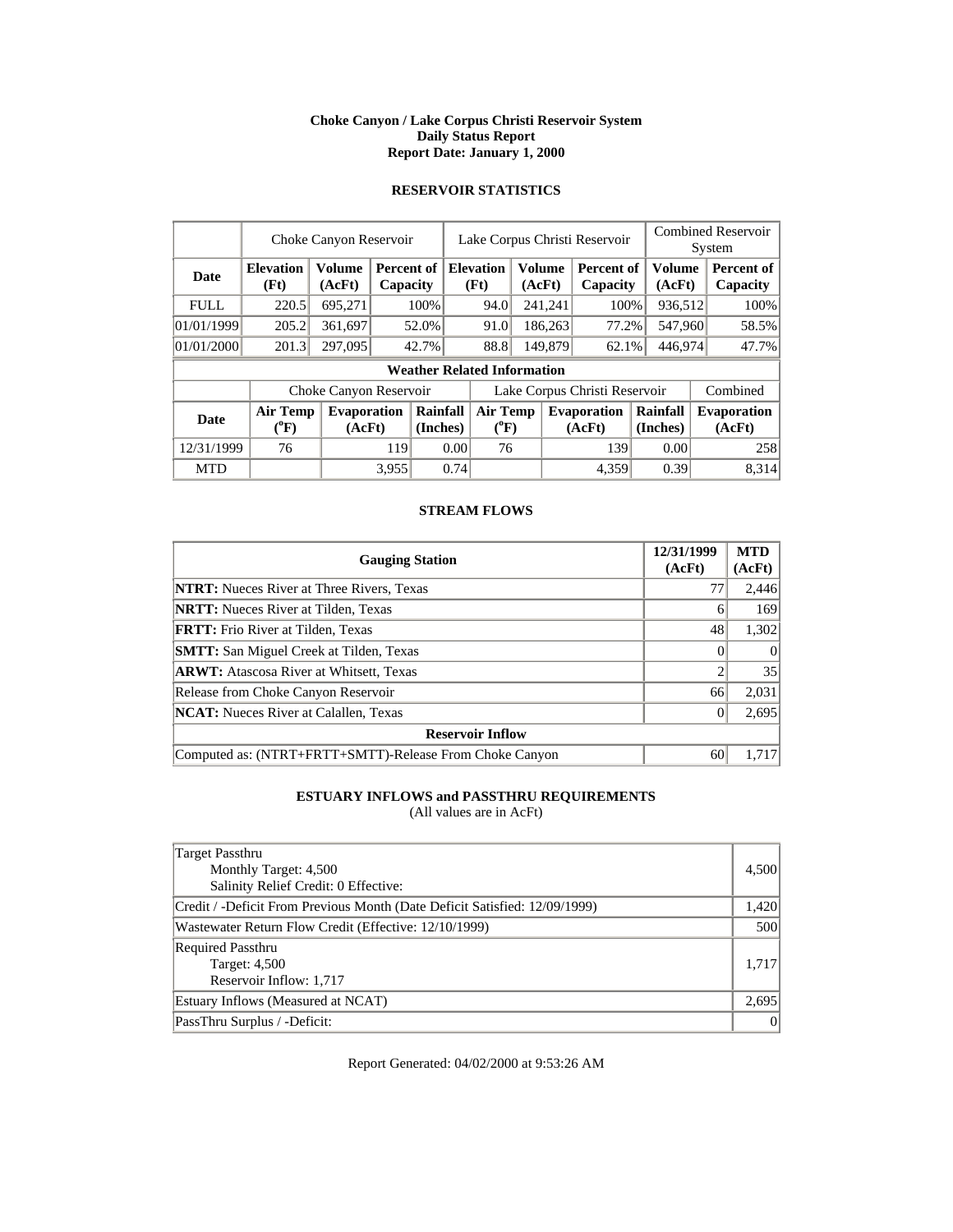### **Choke Canyon / Lake Corpus Christi Reservoir System Daily Status Report Report Date: January 2, 2000**

# **RESERVOIR STATISTICS**

|             |                                       | Choke Canyon Reservoir       |     |                                         |      | Lake Corpus Christi Reservoir         |                  |         |                               |                           |                         | <b>Combined Reservoir</b><br>System |                              |  |       |
|-------------|---------------------------------------|------------------------------|-----|-----------------------------------------|------|---------------------------------------|------------------|---------|-------------------------------|---------------------------|-------------------------|-------------------------------------|------------------------------|--|-------|
| <b>Date</b> | <b>Elevation</b><br>(Ft)              | <b>Volume</b><br>(AcFt)      |     | <b>Percent of Elevation</b><br>Capacity |      | (Ft)                                  | Volume<br>(AcFt) |         | Percent of<br>Capacity        |                           | <b>Volume</b><br>(AcFt) |                                     | Percent of<br>Capacity       |  |       |
| <b>FULL</b> | 220.5                                 | 695,271                      |     | 100%                                    |      | 94.0                                  |                  | 241,241 | 100%                          |                           | 936,512                 |                                     | 100%                         |  |       |
| 01/02/1999  | 205.2                                 | 361,873                      |     | 52.0%                                   |      | 91.0                                  |                  | 186,263 | 77.2%                         |                           | 548,136                 |                                     | 58.5%                        |  |       |
| 01/02/2000  | 201.3                                 | 297,252                      |     | 42.8%                                   |      |                                       |                  | 88.7    | 148,608                       |                           | 61.6%                   | 445,860                             |                              |  | 47.6% |
|             |                                       |                              |     |                                         |      | <b>Weather Related Information</b>    |                  |         |                               |                           |                         |                                     |                              |  |       |
|             |                                       | Choke Canyon Reservoir       |     |                                         |      |                                       |                  |         | Lake Corpus Christi Reservoir |                           |                         |                                     | Combined                     |  |       |
| <b>Date</b> | <b>Air Temp</b><br>$({}^o\mathrm{F})$ | <b>Evaporation</b><br>(AcFt) |     | Rainfall<br><b>Inches</b>               |      | <b>Air Temp</b><br>$({}^0\mathrm{F})$ |                  |         | <b>Evaporation</b><br>(AcFt)  | Rainfall<br><b>Inches</b> |                         |                                     | <b>Evaporation</b><br>(AcFt) |  |       |
| 01/01/2000  | 83                                    |                              | 101 |                                         | 0.00 | 83                                    |                  |         | 129                           |                           | 0.00                    |                                     | 230                          |  |       |
| <b>MTD</b>  |                                       |                              | 101 |                                         | 0.00 |                                       |                  |         | 129                           |                           | 0.00                    |                                     | 230                          |  |       |

## **STREAM FLOWS**

| <b>Gauging Station</b>                                  | 01/01/2000<br>(AcFt) | <b>MTD</b><br>(AcFt) |
|---------------------------------------------------------|----------------------|----------------------|
| <b>NTRT:</b> Nueces River at Three Rivers, Texas        | 79                   | 79                   |
| <b>NRTT:</b> Nueces River at Tilden, Texas              | 6                    | 6                    |
| <b>FRTT:</b> Frio River at Tilden, Texas                | 50                   | 50                   |
| <b>SMTT:</b> San Miguel Creek at Tilden, Texas          |                      | $\Omega$             |
| <b>ARWT:</b> Atascosa River at Whitsett, Texas          |                      |                      |
| Release from Choke Canyon Reservoir                     | 66                   | 66                   |
| <b>NCAT:</b> Nueces River at Calallen, Texas            |                      | $\Omega$             |
| <b>Reservoir Inflow</b>                                 |                      |                      |
| Computed as: (NTRT+FRTT+SMTT)-Release From Choke Canyon | 64                   | 64                   |

# **ESTUARY INFLOWS and PASSTHRU REQUIREMENTS**

(All values are in AcFt)

| Target Passthru<br>Monthly Target: 2,500<br>Salinity Relief Credit:0 Effective: |                         | 2,500    |
|---------------------------------------------------------------------------------|-------------------------|----------|
| Credit / -Deficit From Previous Month                                           | Date Deficit Satisfied: | 57       |
| Wastewater Return Flow Credit                                                   | Effective 01/01/2000    | 500      |
| <b>Required Passthru</b><br>Target: 2,500<br>Reservoir Inflow:64                |                         | 64       |
| Estuary Inflows (Measured at NCAT)                                              |                         | $\Omega$ |
| PassThru Surplus / -Deficit:                                                    |                         | $\theta$ |

Report Generated: 01/06/2000 at 2:52:47 PM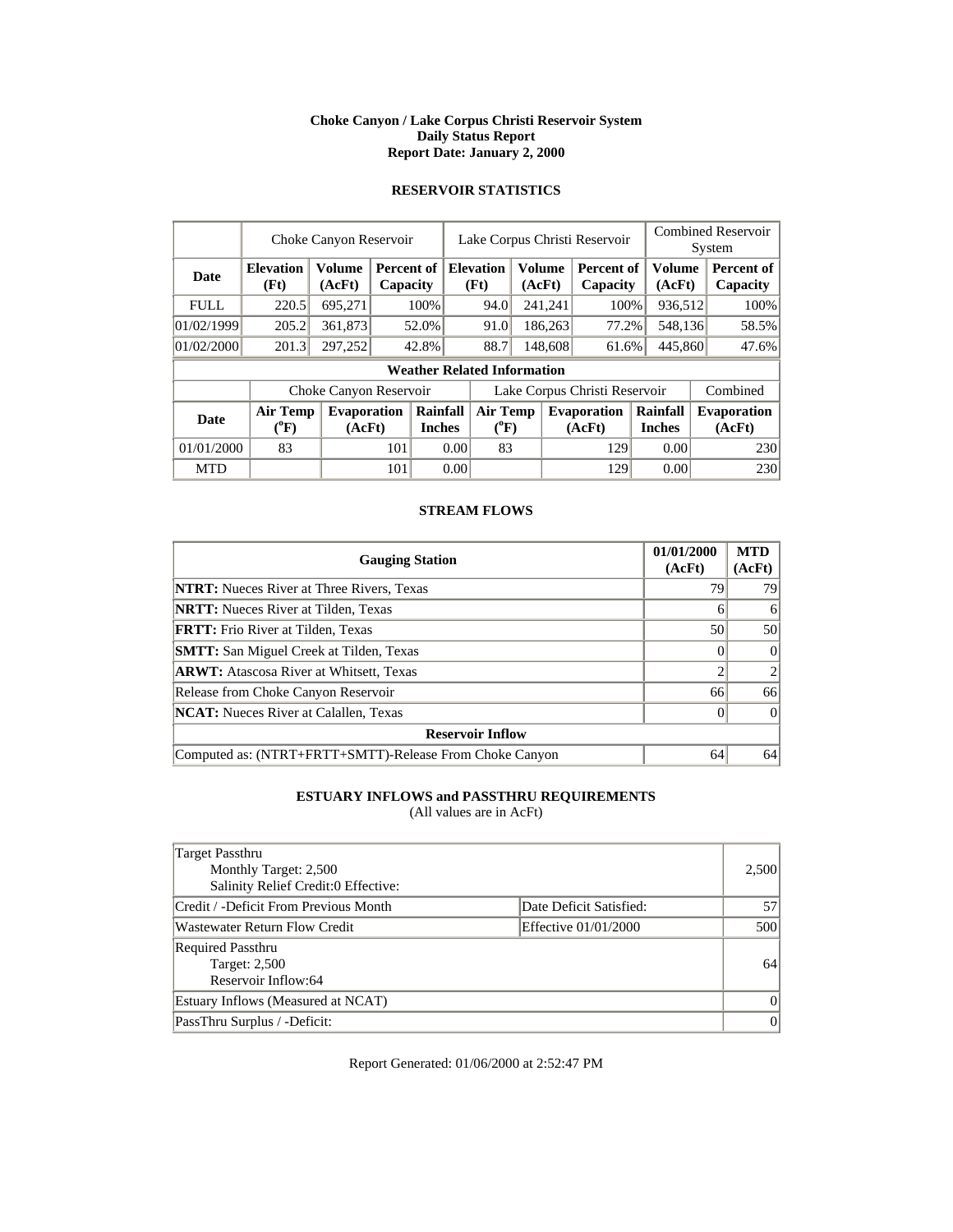### **Choke Canyon / Lake Corpus Christi Reservoir System Daily Status Report Report Date: January 3, 2000**

# **RESERVOIR STATISTICS**

|             |                                       | Choke Canyon Reservoir  |     |                                           | <b>Combined Reservoir</b><br>Lake Corpus Christi Reservoir<br>System |                                       |                         |         |                               |                           |                  |  |                              |
|-------------|---------------------------------------|-------------------------|-----|-------------------------------------------|----------------------------------------------------------------------|---------------------------------------|-------------------------|---------|-------------------------------|---------------------------|------------------|--|------------------------------|
| <b>Date</b> | <b>Elevation</b><br>(Ft)              | <b>Volume</b><br>(AcFt) |     | <b>Percent of   Elevation</b><br>Capacity |                                                                      | (Ft)                                  | <b>Volume</b><br>(AcFt) |         | Percent of<br>Capacity        |                           | Volume<br>(AcFt) |  | Percent of<br>Capacity       |
| <b>FULL</b> | 220.5                                 | 695,271                 |     | 100%                                      |                                                                      | 94.0                                  |                         | 241,241 | 100%                          |                           | 936,512          |  | 100%                         |
| 01/03/1999  | 205.2                                 | 361,873                 |     | 52.0%                                     |                                                                      | 91.0                                  |                         | 186,263 | 77.2%                         |                           | 548,136          |  | 58.5%                        |
| 01/03/2000  | 201.3                                 | 297,567                 |     | 42.8%                                     |                                                                      | 88.8                                  | 149,084                 |         | 61.8%                         | 446,651                   |                  |  | 47.7%                        |
|             |                                       |                         |     |                                           |                                                                      | <b>Weather Related Information</b>    |                         |         |                               |                           |                  |  |                              |
|             |                                       | Choke Canyon Reservoir  |     |                                           |                                                                      |                                       |                         |         | Lake Corpus Christi Reservoir |                           |                  |  | Combined                     |
| <b>Date</b> | <b>Air Temp</b><br>$({}^0\mathrm{F})$ | Evaporation<br>(AcFt)   |     | Rainfall<br><b>Inches</b>                 |                                                                      | <b>Air Temp</b><br>$({}^0\mathrm{F})$ |                         |         | <b>Evaporation</b><br>(AcFt)  | Rainfall<br><b>Inches</b> |                  |  | <b>Evaporation</b><br>(AcFt) |
| 01/02/2000  | 85                                    |                         | 174 |                                           | 0.00                                                                 | 87                                    |                         |         | 213                           |                           | 0.00             |  | 387                          |
| <b>MTD</b>  |                                       |                         | 275 |                                           | 0.00                                                                 |                                       |                         |         | 342                           |                           | 0.00             |  | 617                          |

## **STREAM FLOWS**

| <b>Gauging Station</b>                                  | 01/02/2000<br>(AcFt) | <b>MTD</b><br>(AcFt) |
|---------------------------------------------------------|----------------------|----------------------|
| <b>NTRT:</b> Nueces River at Three Rivers, Texas        | 81                   | 161                  |
| <b>NRTT:</b> Nueces River at Tilden, Texas              |                      | 11                   |
| FRTT: Frio River at Tilden, Texas                       | 52                   | 101                  |
| <b>SMTT:</b> San Miguel Creek at Tilden, Texas          |                      | $\Omega$             |
| <b>ARWT:</b> Atascosa River at Whitsett, Texas          |                      |                      |
| Release from Choke Canyon Reservoir                     | 66                   | 131                  |
| <b>NCAT:</b> Nueces River at Calallen, Texas            | 6                    | 6                    |
| <b>Reservoir Inflow</b>                                 |                      |                      |
| Computed as: (NTRT+FRTT+SMTT)-Release From Choke Canyon | 67                   | 131                  |

# **ESTUARY INFLOWS and PASSTHRU REQUIREMENTS**

(All values are in AcFt)

| Target Passthru<br>Monthly Target: 2,500<br>Salinity Relief Credit:0 Effective: |                         | 2,500    |
|---------------------------------------------------------------------------------|-------------------------|----------|
| Credit / -Deficit From Previous Month                                           | Date Deficit Satisfied: | 57       |
| Wastewater Return Flow Credit                                                   | Effective 01/01/2000    | 500      |
| <b>Required Passthru</b><br><b>Target: 2,500</b><br>Reservoir Inflow:131        |                         | 131      |
| Estuary Inflows (Measured at NCAT)                                              |                         | 6        |
| PassThru Surplus / -Deficit:                                                    |                         | $\theta$ |

Report Generated: 01/06/2000 at 2:32:07 PM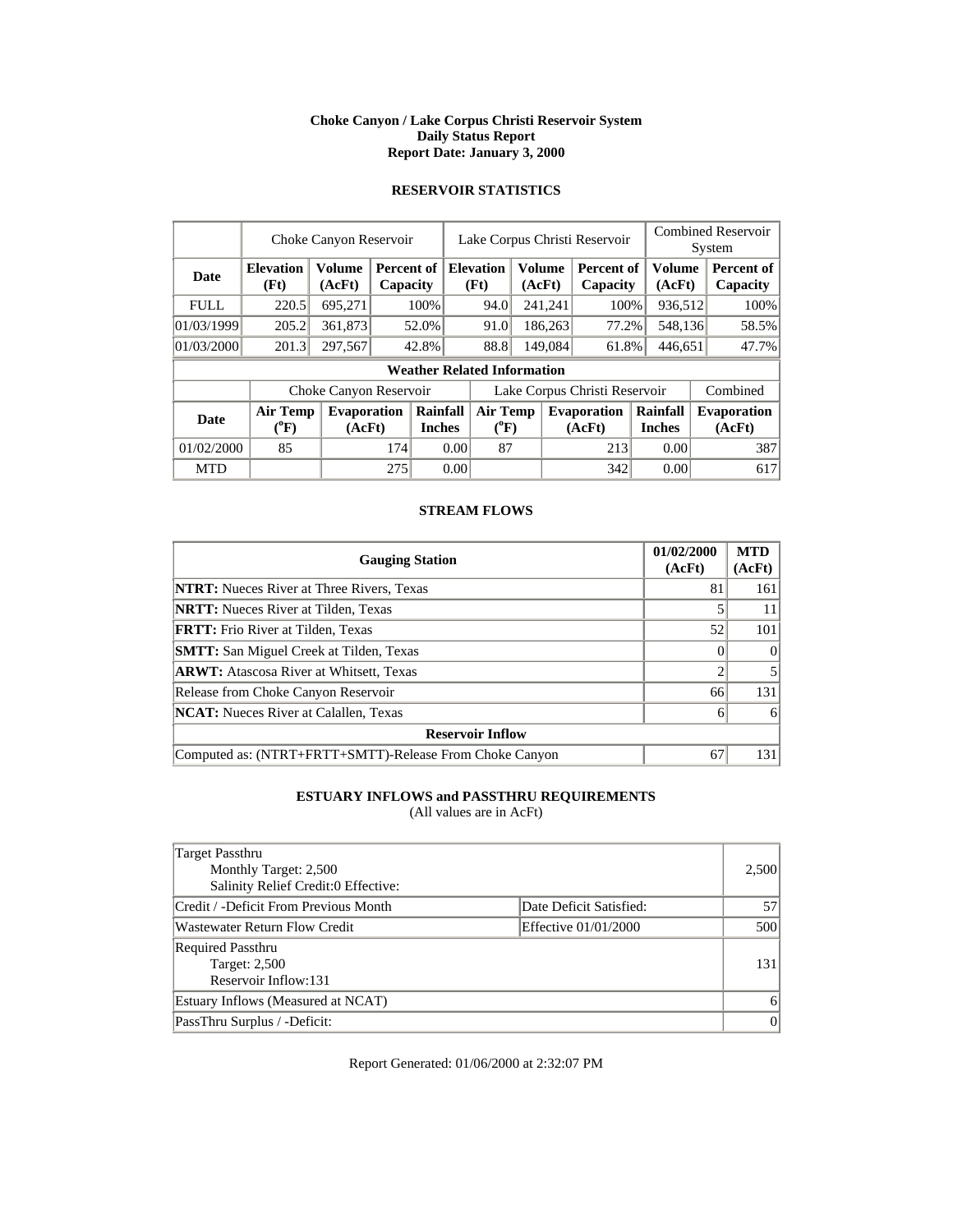### **Choke Canyon / Lake Corpus Christi Reservoir System Daily Status Report Report Date: January 4, 2000**

# **RESERVOIR STATISTICS**

|             |                                       | Choke Canyon Reservoir  |     |                                    | <b>Combined Reservoir</b><br>Lake Corpus Christi Reservoir<br>System |                              |                  |         |                               |  |                           |  |                              |
|-------------|---------------------------------------|-------------------------|-----|------------------------------------|----------------------------------------------------------------------|------------------------------|------------------|---------|-------------------------------|--|---------------------------|--|------------------------------|
| <b>Date</b> | <b>Elevation</b><br>(Ft)              | <b>Volume</b><br>(AcFt) |     | Percent of<br>Capacity             |                                                                      | <b>Elevation</b><br>(Ft)     | Volume<br>(AcFt) |         | <b>Percent of</b><br>Capacity |  | Volume<br>(AcFt)          |  | Percent of<br>Capacity       |
| <b>FULL</b> | 220.5                                 | 695,271                 |     | 100%                               |                                                                      | 94.0                         |                  | 241,241 | 100%                          |  | 936,512                   |  | 100%                         |
| 01/04/1999  | 205.2                                 | 361,873                 |     | 52.0%                              |                                                                      | 91.0                         |                  | 186,263 | 77.2%                         |  | 548,136                   |  | 58.5%                        |
| 01/04/2000  | 201.3                                 | 297,410                 |     | 42.8%                              |                                                                      | 88.8                         |                  | 148,767 | 61.7%                         |  | 446,177                   |  | 47.6%                        |
|             |                                       |                         |     | <b>Weather Related Information</b> |                                                                      |                              |                  |         |                               |  |                           |  |                              |
|             |                                       | Choke Canyon Reservoir  |     |                                    |                                                                      |                              |                  |         | Lake Corpus Christi Reservoir |  |                           |  | Combined                     |
| <b>Date</b> | <b>Air Temp</b><br>$({}^0\mathrm{F})$ | Evaporation<br>(AcFt)   |     | Rainfall<br><b>Inches</b>          |                                                                      | <b>Air Temp</b><br>$(^{0}F)$ |                  |         | <b>Evaporation</b><br>(AcFt)  |  | Rainfall<br><b>Inches</b> |  | <b>Evaporation</b><br>(AcFt) |
| 01/03/2000  | 74                                    |                         | 275 |                                    | 0.00                                                                 | 73                           |                  |         | 351                           |  | 0.00                      |  | 626                          |
| <b>MTD</b>  |                                       |                         | 550 |                                    | 0.00                                                                 |                              |                  |         | 693                           |  | 0.00                      |  | 1,243                        |

### **STREAM FLOWS**

| <b>Gauging Station</b>                                  | 01/03/2000<br>(AcFt) | <b>MTD</b><br>(AcFt) |
|---------------------------------------------------------|----------------------|----------------------|
| <b>NTRT:</b> Nueces River at Three Rivers, Texas        | 81                   | 242                  |
| <b>NRTT:</b> Nueces River at Tilden, Texas              |                      | 16                   |
| <b>FRTT:</b> Frio River at Tilden, Texas                | 54                   | 155                  |
| <b>SMTT:</b> San Miguel Creek at Tilden, Texas          |                      |                      |
| <b>ARWT:</b> Atascosa River at Whitsett, Texas          | 3                    |                      |
| Release from Choke Canyon Reservoir                     | 66                   | 197                  |
| <b>NCAT:</b> Nueces River at Calallen, Texas            |                      |                      |
| <b>Reservoir Inflow</b>                                 |                      |                      |
| Computed as: (NTRT+FRTT+SMTT)-Release From Choke Canyon | 69                   | 200                  |

# **ESTUARY INFLOWS and PASSTHRU REQUIREMENTS**

(All values are in AcFt)

| Target Passthru<br>Monthly Target: 2,500<br>Salinity Relief Credit:0 Effective: |                         | 2,500    |
|---------------------------------------------------------------------------------|-------------------------|----------|
| Credit / -Deficit From Previous Month                                           | Date Deficit Satisfied: | 57       |
| <b>Wastewater Return Flow Credit</b>                                            | Effective 01/01/2000    | 500      |
| <b>Required Passthru</b><br>Target: 2,500<br>Reservoir Inflow:200               |                         | 200      |
| Estuary Inflows (Measured at NCAT)                                              |                         | 6        |
| PassThru Surplus / -Deficit:                                                    |                         | $\theta$ |

Report Generated: 01/06/2000 at 2:29:22 PM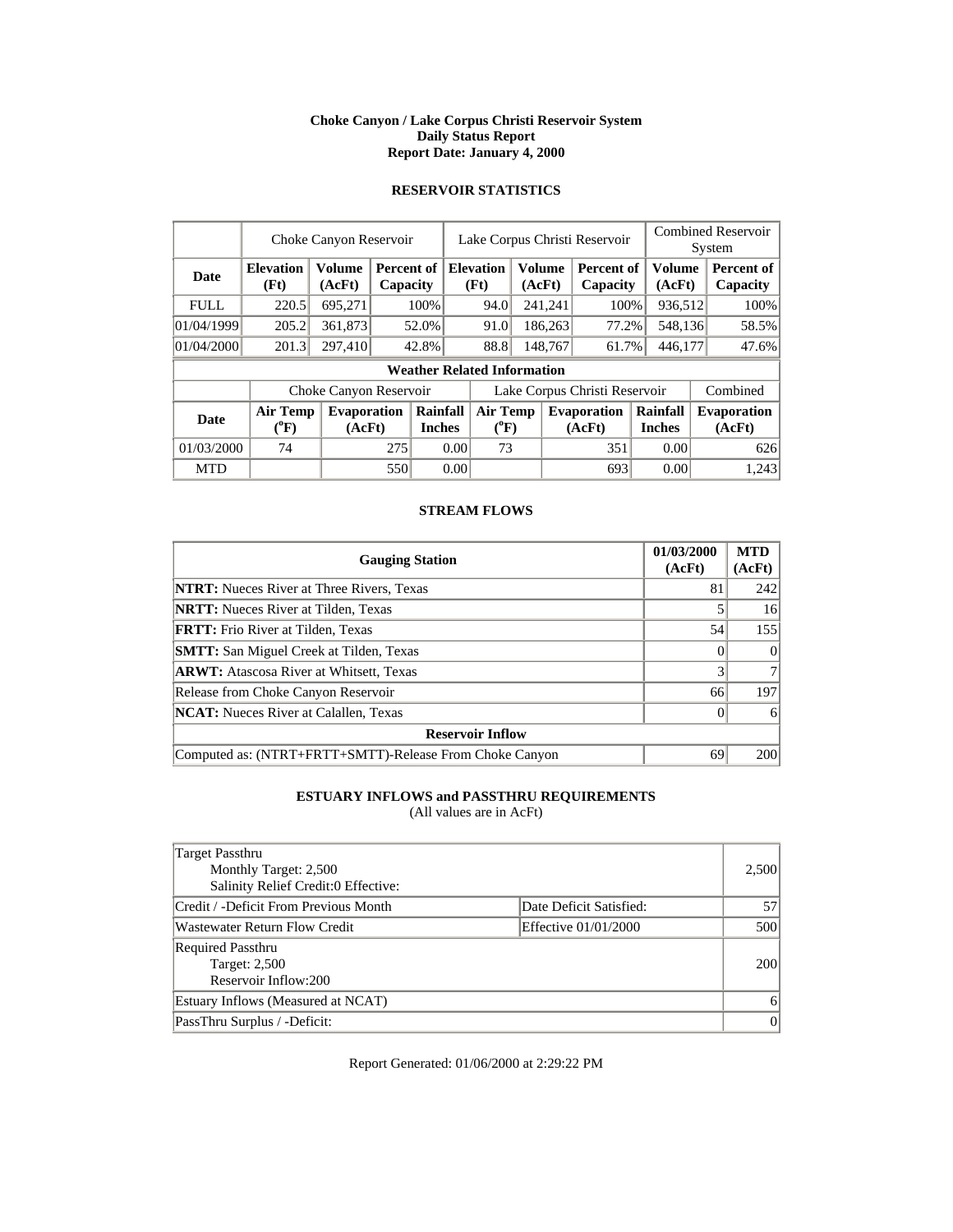### **Choke Canyon / Lake Corpus Christi Reservoir System Daily Status Report Report Date: January 5, 2000**

# **RESERVOIR STATISTICS**

|             |                                       | Choke Canyon Reservoir       |     |                                         | <b>Combined Reservoir</b><br>Lake Corpus Christi Reservoir<br>System |                                    |                           |                  |                               |                              |                         |  |                        |
|-------------|---------------------------------------|------------------------------|-----|-----------------------------------------|----------------------------------------------------------------------|------------------------------------|---------------------------|------------------|-------------------------------|------------------------------|-------------------------|--|------------------------|
| <b>Date</b> | <b>Elevation</b><br>(Ft)              | <b>Volume</b><br>(AcFt)      |     | <b>Percent of Elevation</b><br>Capacity |                                                                      | (Ft)                               |                           | Volume<br>(AcFt) | <b>Percent of</b><br>Capacity |                              | <b>Volume</b><br>(AcFt) |  | Percent of<br>Capacity |
| <b>FULL</b> | 220.5                                 | 695,271                      |     | 100%                                    |                                                                      | 94.0                               |                           | 241,241          | 100%                          |                              | 936,512                 |  | 100%                   |
| 01/05/1999  | 205.2                                 | 361,697                      |     | 52.0%                                   |                                                                      | 91.0                               |                           | 186,263          | 77.2%                         |                              | 547,960                 |  | 58.5%                  |
| 01/05/2000  | 201.3                                 | 296,466                      |     | 42.6%                                   |                                                                      | 88.7                               | 148,291                   |                  | 61.5%                         | 444,757                      |                         |  | 47.5%                  |
|             |                                       |                              |     |                                         |                                                                      | <b>Weather Related Information</b> |                           |                  |                               |                              |                         |  |                        |
|             |                                       | Choke Canyon Reservoir       |     |                                         |                                                                      |                                    |                           |                  | Lake Corpus Christi Reservoir |                              |                         |  | Combined               |
| Date        | <b>Air Temp</b><br>$(^{0}\mathrm{F})$ | <b>Evaporation</b><br>(AcFt) |     | Rainfall<br><b>Inches</b>               | <b>Air Temp</b><br><b>Evaporation</b><br>$(^{0}F)$<br>(AcFt)         |                                    | Rainfall<br><b>Inches</b> |                  |                               | <b>Evaporation</b><br>(AcFt) |                         |  |                        |
| 01/04/2000  | 60                                    |                              | 119 |                                         | 0.00                                                                 | 59                                 |                           |                  | 194                           |                              | 0.00                    |  | 313                    |
| <b>MTD</b>  |                                       |                              | 669 |                                         | 0.00                                                                 |                                    |                           |                  | 887                           |                              | 0.00                    |  | 1,556                  |

## **STREAM FLOWS**

| <b>Gauging Station</b>                                  | 01/04/2000<br>(AcFt) | <b>MTD</b><br>(AcFt) |
|---------------------------------------------------------|----------------------|----------------------|
| <b>NTRT:</b> Nueces River at Three Rivers, Texas        | 81                   | 324                  |
| <b>NRTT:</b> Nueces River at Tilden, Texas              |                      | 20                   |
| <b>FRTT:</b> Frio River at Tilden, Texas                | 52                   | 206                  |
| <b>SMTT:</b> San Miguel Creek at Tilden, Texas          |                      | $\Omega$             |
| <b>ARWT:</b> Atascosa River at Whitsett, Texas          |                      | 10                   |
| Release from Choke Canyon Reservoir                     | 66                   | 262                  |
| <b>NCAT:</b> Nueces River at Calallen, Texas            |                      | 6                    |
| <b>Reservoir Inflow</b>                                 |                      |                      |
| Computed as: (NTRT+FRTT+SMTT)-Release From Choke Canyon | 67                   | 268                  |

# **ESTUARY INFLOWS and PASSTHRU REQUIREMENTS**

(All values are in AcFt)

| Target Passthru<br>Monthly Target: 2,500<br>Salinity Relief Credit:0 Effective: |                         | 2,500    |
|---------------------------------------------------------------------------------|-------------------------|----------|
| Credit / -Deficit From Previous Month                                           | Date Deficit Satisfied: | 57       |
| <b>Wastewater Return Flow Credit</b>                                            | Effective 01/01/2000    | 500      |
| <b>Required Passthru</b><br>Target: 2,500<br>Reservoir Inflow:268               |                         | 268      |
| Estuary Inflows (Measured at NCAT)                                              |                         | 6        |
| PassThru Surplus / -Deficit:                                                    |                         | $\theta$ |

Report Generated: 01/06/2000 at 2:24:21 PM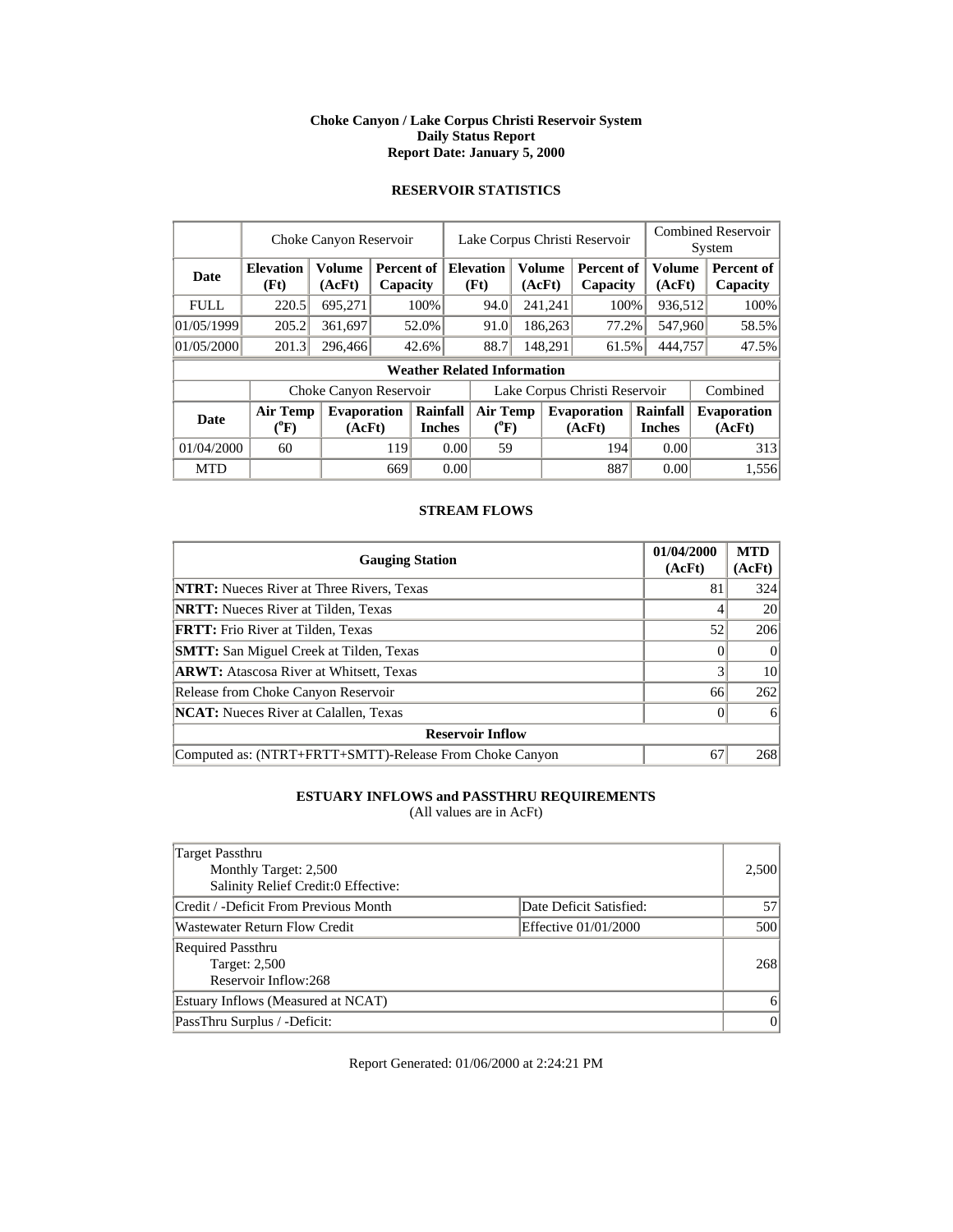### **Choke Canyon / Lake Corpus Christi Reservoir System Daily Status Report Report Date: January 6, 2000**

# **RESERVOIR STATISTICS**

|             |                                       | Choke Canyon Reservoir       |     |                                         | <b>Combined Reservoir</b><br>Lake Corpus Christi Reservoir<br>System |                                    |         |         |                               |                           |                               |                              |  |                        |
|-------------|---------------------------------------|------------------------------|-----|-----------------------------------------|----------------------------------------------------------------------|------------------------------------|---------|---------|-------------------------------|---------------------------|-------------------------------|------------------------------|--|------------------------|
| <b>Date</b> | <b>Elevation</b><br>(Ft)              | <b>Volume</b><br>(AcFt)      |     | <b>Percent of Elevation</b><br>Capacity |                                                                      |                                    |         | (Ft)    |                               | Volume<br>(AcFt)          | <b>Percent of</b><br>Capacity | <b>Volume</b><br>(AcFt)      |  | Percent of<br>Capacity |
| <b>FULL</b> | 220.5                                 | 695,271                      |     | 100%                                    |                                                                      | 94.0                               |         | 241,241 | 100%                          |                           | 936,512                       | 100%                         |  |                        |
| 01/06/1999  | 205.2                                 | 361,521                      |     | 52.0%                                   |                                                                      | 91.0                               |         | 186,263 | 77.2%                         |                           | 547,784                       | 58.5%                        |  |                        |
| 01/06/2000  | 201.3                                 | 296,308                      |     | 42.6%                                   |                                                                      | 88.7                               | 148,291 |         | 61.5%                         | 444,599                   |                               | 47.5%                        |  |                        |
|             |                                       |                              |     |                                         |                                                                      | <b>Weather Related Information</b> |         |         |                               |                           |                               |                              |  |                        |
|             |                                       | Choke Canyon Reservoir       |     |                                         |                                                                      |                                    |         |         | Lake Corpus Christi Reservoir |                           |                               | Combined                     |  |                        |
| Date        | <b>Air Temp</b><br>$(^{0}\mathrm{F})$ | <b>Evaporation</b><br>(AcFt) |     | Rainfall<br><b>Inches</b>               |                                                                      | <b>Air Temp</b><br>$(^{0}F)$       |         |         | <b>Evaporation</b><br>(AcFt)  | Rainfall<br><b>Inches</b> |                               | <b>Evaporation</b><br>(AcFt) |  |                        |
| 01/05/2000  | 67                                    |                              | 101 |                                         | 0.00                                                                 | 67                                 |         |         | 129                           | 0.00                      |                               | 230                          |  |                        |
| <b>MTD</b>  |                                       |                              | 770 |                                         | 0.00                                                                 |                                    |         |         | 1.016                         | 0.00                      |                               | 1,786                        |  |                        |

### **STREAM FLOWS**

| <b>Gauging Station</b>                                  | 01/05/2000<br>(AcFt) | <b>MTD</b><br>(AcFt) |
|---------------------------------------------------------|----------------------|----------------------|
| <b>NTRT:</b> Nueces River at Three Rivers, Texas        | 81                   | 405                  |
| <b>NRTT:</b> Nueces River at Tilden, Texas              |                      | 24                   |
| <b>FRTT:</b> Frio River at Tilden, Texas                | 50                   | 256                  |
| <b>SMTT:</b> San Miguel Creek at Tilden, Texas          |                      | $\theta$             |
| <b>ARWT:</b> Atascosa River at Whitsett, Texas          | 3                    | 13                   |
| Release from Choke Canyon Reservoir                     | 66                   | 328                  |
| NCAT: Nueces River at Calallen, Texas                   |                      |                      |
| <b>Reservoir Inflow</b>                                 |                      |                      |
| Computed as: (NTRT+FRTT+SMTT)-Release From Choke Canyon | 66                   | 333                  |

# **ESTUARY INFLOWS and PASSTHRU REQUIREMENTS**

(All values are in AcFt)

| Target Passthru<br>Monthly Target: 2,500<br>Salinity Relief Credit:0 Effective: |                         | 2,500    |
|---------------------------------------------------------------------------------|-------------------------|----------|
| Credit / -Deficit From Previous Month                                           | Date Deficit Satisfied: | 57       |
| Wastewater Return Flow Credit                                                   | Effective 01/01/2000    | 500      |
| <b>Required Passthru</b><br>Target: 2,500<br>Reservoir Inflow:333               |                         | 333      |
| Estuary Inflows (Measured at NCAT)                                              |                         |          |
| PassThru Surplus / -Deficit:                                                    |                         | $\theta$ |

Report Generated: 01/06/2000 at 8:24:21 AM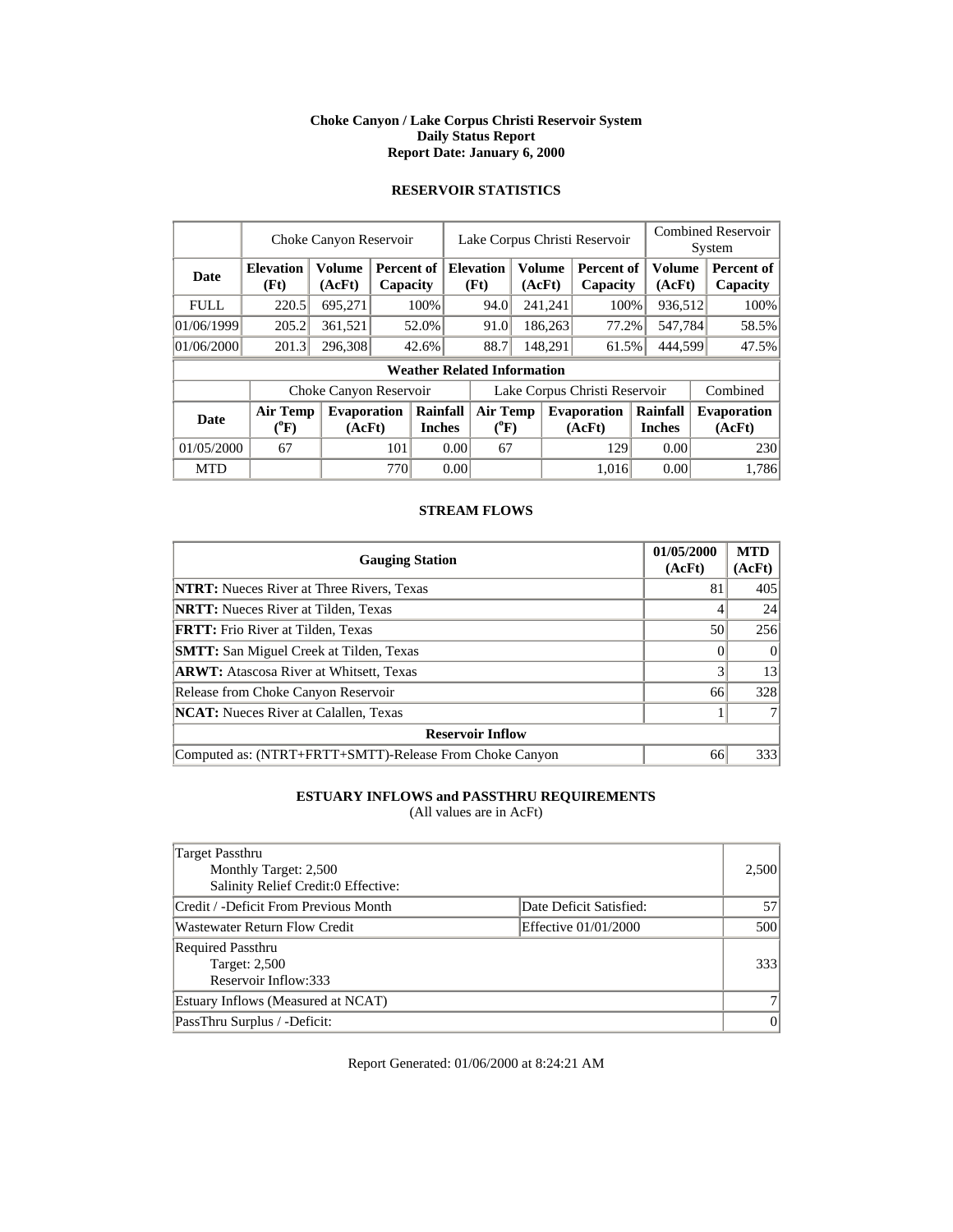### **Choke Canyon / Lake Corpus Christi Reservoir System Daily Status Report Report Date: January 7, 2000**

# **RESERVOIR STATISTICS**

|             |                                       | Choke Canyon Reservoir       |                                         |       | <b>Combined Reservoir</b><br>Lake Corpus Christi Reservoir<br>System |                                    |                  |                              |                               |                         |                              |                        |
|-------------|---------------------------------------|------------------------------|-----------------------------------------|-------|----------------------------------------------------------------------|------------------------------------|------------------|------------------------------|-------------------------------|-------------------------|------------------------------|------------------------|
| <b>Date</b> | <b>Elevation</b><br>(Ft)              | <b>Volume</b><br>(AcFt)      | <b>Percent of Elevation</b><br>Capacity |       |                                                                      | (Ft)                               | Volume<br>(AcFt) |                              | <b>Percent of</b><br>Capacity | <b>Volume</b><br>(AcFt) |                              | Percent of<br>Capacity |
| <b>FULL</b> | 220.5                                 | 695,271                      |                                         | 100%  |                                                                      | 94.0                               |                  | 241,241                      | 100%                          | 936,512                 |                              | 100%                   |
| 01/07/1999  | 205.2                                 | 361,345                      |                                         | 52.0% |                                                                      | 91.0                               |                  | 186,263                      | 77.2%                         | 547,608                 |                              | 58.5%                  |
| 01/07/2000  | 201.3                                 | 296,308                      |                                         | 42.6% |                                                                      | 88.7                               | 147,974          |                              | 61.3%                         | 444,282                 |                              | 47.4%                  |
|             |                                       |                              |                                         |       |                                                                      | <b>Weather Related Information</b> |                  |                              |                               |                         |                              |                        |
|             |                                       | Choke Canyon Reservoir       |                                         |       |                                                                      |                                    |                  |                              | Lake Corpus Christi Reservoir |                         |                              | Combined               |
| <b>Date</b> | <b>Air Temp</b><br>$(^{0}\mathrm{F})$ | <b>Evaporation</b><br>(AcFt) |                                         |       | Rainfall<br><b>Air Temp</b><br><b>Inches</b><br>$(^{0}F)$            |                                    |                  | <b>Evaporation</b><br>(AcFt) | Rainfall<br><b>Inches</b>     |                         | <b>Evaporation</b><br>(AcFt) |                        |
| 01/06/2000  | 73                                    |                              | 82                                      |       | 0.13                                                                 | 72                                 |                  |                              | 65                            | 0.34                    |                              | 147                    |
| <b>MTD</b>  |                                       |                              | 852                                     |       | 0.13                                                                 |                                    |                  |                              | 1.081                         | 0.34                    |                              | 1,933                  |

## **STREAM FLOWS**

| <b>Gauging Station</b>                                  | 01/06/2000<br>(AcFt) | <b>MTD</b><br>(AcFt) |
|---------------------------------------------------------|----------------------|----------------------|
| <b>NTRT:</b> Nueces River at Three Rivers, Texas        | 83                   | 488                  |
| <b>NRTT:</b> Nueces River at Tilden, Texas              |                      | 28                   |
| <b>FRTT:</b> Frio River at Tilden, Texas                | 48                   | 304                  |
| <b>SMTT:</b> San Miguel Creek at Tilden, Texas          |                      | $\Omega$             |
| <b>ARWT:</b> Atascosa River at Whitsett, Texas          | $\mathbf{3}$         | 15                   |
| Release from Choke Canyon Reservoir                     | 66                   | 393                  |
| <b>NCAT:</b> Nueces River at Calallen, Texas            | 15                   | 22                   |
| <b>Reservoir Inflow</b>                                 |                      |                      |
| Computed as: (NTRT+FRTT+SMTT)-Release From Choke Canyon | 66                   | 399                  |

# **ESTUARY INFLOWS and PASSTHRU REQUIREMENTS**

(All values are in AcFt)

| Target Passthru<br>Monthly Target: 2,500<br>Salinity Relief Credit:0 Effective: |                         | 2,500    |
|---------------------------------------------------------------------------------|-------------------------|----------|
| Credit / -Deficit From Previous Month                                           | Date Deficit Satisfied: | 57       |
| Wastewater Return Flow Credit                                                   | Effective 01/01/2000    | 500      |
| <b>Required Passthru</b><br><b>Target: 2,500</b><br>Reservoir Inflow:399        |                         | 399      |
| Estuary Inflows (Measured at NCAT)                                              |                         | 22       |
| PassThru Surplus / -Deficit:                                                    |                         | $\theta$ |

Report Generated: 01/07/2000 at 8:40:09 AM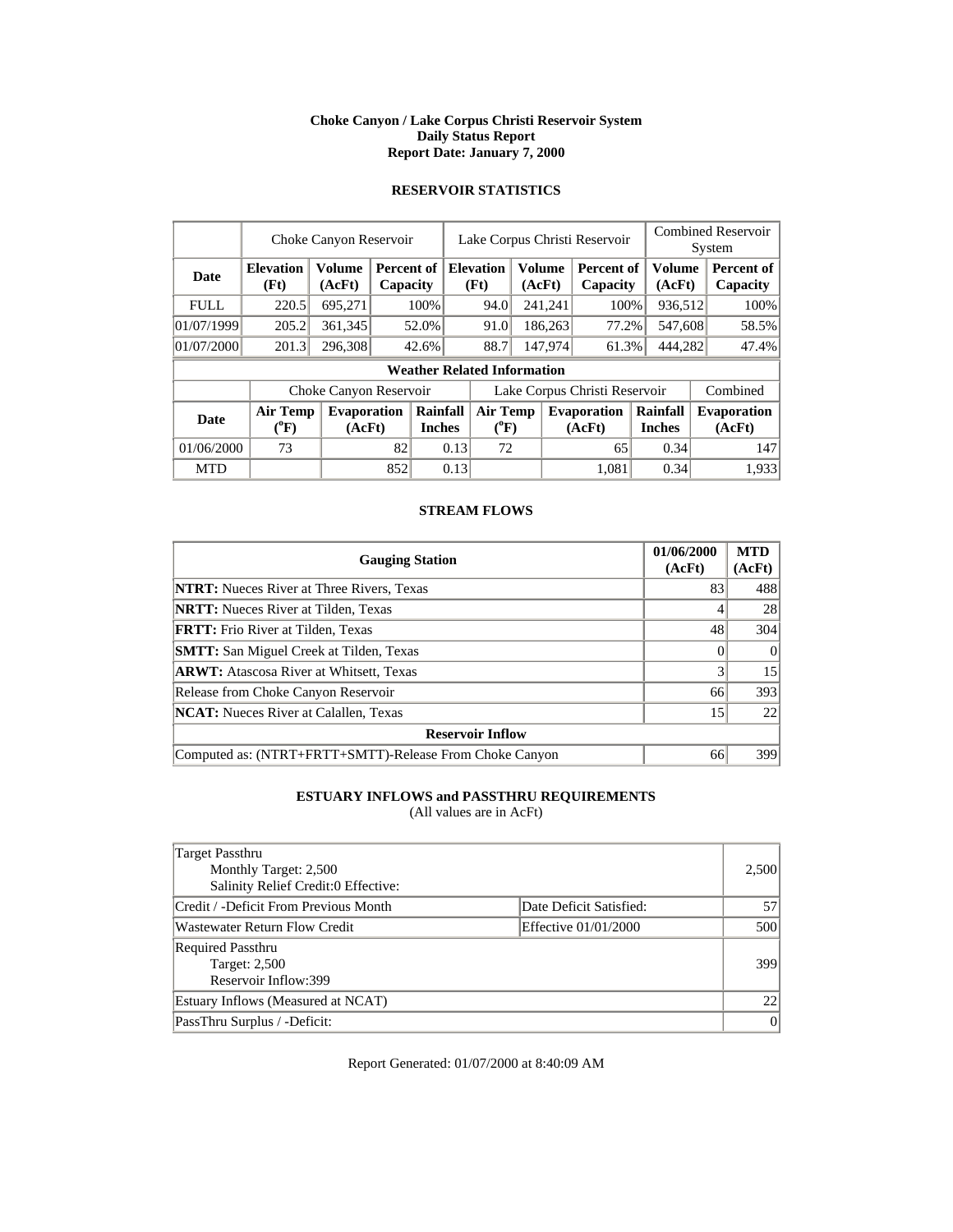### **Choke Canyon / Lake Corpus Christi Reservoir System Daily Status Report Report Date: January 8, 2000**

# **RESERVOIR STATISTICS**

|             |                                | Choke Canyon Reservoir       |     |                                           | Lake Corpus Christi Reservoir |                              |  |         |                               | <b>Combined Reservoir</b><br>System |                        |                              |  |                        |
|-------------|--------------------------------|------------------------------|-----|-------------------------------------------|-------------------------------|------------------------------|--|---------|-------------------------------|-------------------------------------|------------------------|------------------------------|--|------------------------|
| <b>Date</b> | <b>Elevation</b><br>(Ft)       | <b>Volume</b><br>(AcFt)      |     | <b>Percent of   Elevation</b><br>Capacity |                               |                              |  | (Ft)    | <b>Volume</b><br>(AcFt)       |                                     | Percent of<br>Capacity | Volume<br>(AcFt)             |  | Percent of<br>Capacity |
| <b>FULL</b> | 220.5                          | 695,271                      |     | 100%                                      |                               | 94.0                         |  | 241,241 | 100%                          |                                     | 936,512                | 100%                         |  |                        |
| 01/08/1999  | 205.2                          | 361,345                      |     | 52.0%                                     |                               | 91.0                         |  | 186,263 | 77.2%                         |                                     | 547,608                | 58.5%                        |  |                        |
| 01/08/2000  | 201.3                          | 297,725                      |     | 42.8%                                     |                               | 88.8                         |  | 149,243 | 61.9%                         | 446,968                             |                        | 47.7%                        |  |                        |
|             |                                |                              |     | <b>Weather Related Information</b>        |                               |                              |  |         |                               |                                     |                        |                              |  |                        |
|             |                                | Choke Canyon Reservoir       |     |                                           |                               |                              |  |         | Lake Corpus Christi Reservoir |                                     |                        | Combined                     |  |                        |
| <b>Date</b> | Air Temp<br>$({}^0\mathrm{F})$ | <b>Evaporation</b><br>(AcFt) |     | Rainfall<br><b>Inches</b>                 |                               | <b>Air Temp</b><br>$(^{0}F)$ |  |         | <b>Evaporation</b><br>(AcFt)  | Rainfall<br><b>Inches</b>           |                        | <b>Evaporation</b><br>(AcFt) |  |                        |
| 01/07/2000  | 60                             |                              | 73  |                                           | 0.80                          | 68                           |  |         | Pan overflow                  | 0.83                                |                        | 72                           |  |                        |
| <b>MTD</b>  |                                |                              | 925 |                                           | 0.93                          |                              |  |         | 1.081                         | 1.17                                |                        | 2,006                        |  |                        |

## **STREAM FLOWS**

| <b>Gauging Station</b>                                  | 01/07/2000<br>(AcFt) | <b>MTD</b><br>(AcFt) |
|---------------------------------------------------------|----------------------|----------------------|
| <b>NTRT:</b> Nueces River at Three Rivers, Texas        | 85                   | 574                  |
| <b>NRTT:</b> Nueces River at Tilden, Texas              |                      | 32                   |
| <b>FRTT:</b> Frio River at Tilden, Texas                | 48                   | 351                  |
| <b>SMTT:</b> San Miguel Creek at Tilden, Texas          |                      | $\Omega$             |
| <b>ARWT:</b> Atascosa River at Whitsett, Texas          |                      | 19                   |
| Release from Choke Canyon Reservoir                     | 66                   | 459                  |
| <b>NCAT:</b> Nueces River at Calallen, Texas            | 60                   | 82                   |
| <b>Reservoir Inflow</b>                                 |                      |                      |
| Computed as: (NTRT+FRTT+SMTT)-Release From Choke Canyon | 67                   | 466                  |

# **ESTUARY INFLOWS and PASSTHRU REQUIREMENTS**

(All values are in AcFt)

| Target Passthru<br>Monthly Target: 2,500<br>Salinity Relief Credit:0 Effective: |                         | 2,500          |
|---------------------------------------------------------------------------------|-------------------------|----------------|
| Credit / -Deficit From Previous Month                                           | Date Deficit Satisfied: | 57             |
| Wastewater Return Flow Credit                                                   | Effective 01/01/2000    | 500            |
| <b>Required Passthru</b><br>Target: 2,500<br>Reservoir Inflow:466               |                         | 466            |
| Estuary Inflows (Measured at NCAT)                                              |                         | 82             |
| PassThru Surplus / -Deficit:                                                    |                         | $\overline{0}$ |

Report Generated: 01/10/2000 at 9:47:44 AM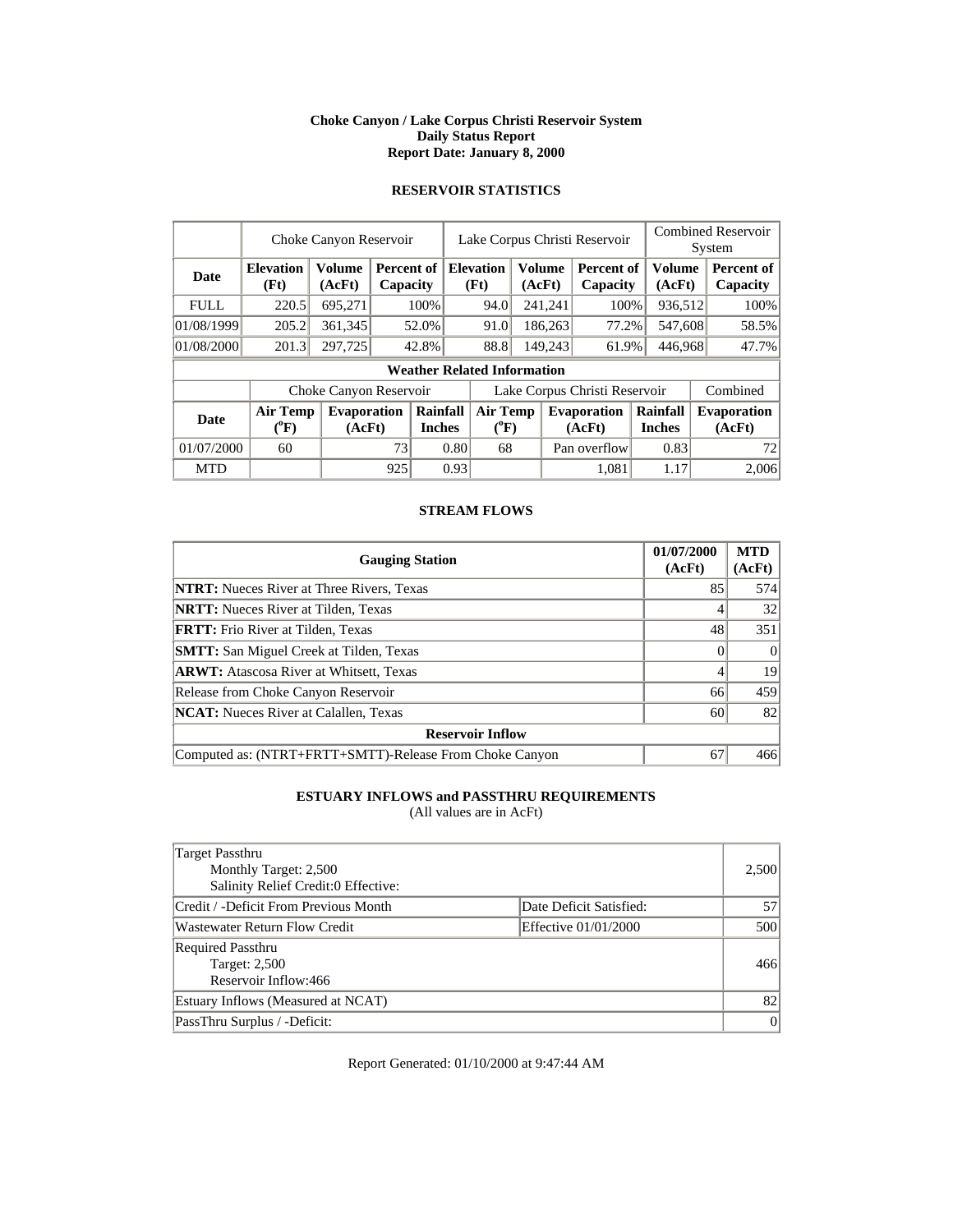### **Choke Canyon / Lake Corpus Christi Reservoir System Daily Status Report Report Date: January 9, 2000**

# **RESERVOIR STATISTICS**

|             | Choke Canyon Reservoir                |                              |     |                           |      | Lake Corpus Christi Reservoir                       |  |         |                               |  | <b>Combined Reservoir</b><br>System |  |                              |
|-------------|---------------------------------------|------------------------------|-----|---------------------------|------|-----------------------------------------------------|--|---------|-------------------------------|--|-------------------------------------|--|------------------------------|
| Date        | <b>Elevation</b><br>(Ft)              | <b>Volume</b><br>(AcFt)      |     | Percent of<br>Capacity    |      | <b>Elevation</b><br><b>Volume</b><br>(Ft)<br>(AcFt) |  |         | <b>Percent of</b><br>Capacity |  | <b>Volume</b><br>(AcFt)             |  | Percent of<br>Capacity       |
| <b>FULL</b> | 220.5                                 | 695,271                      |     | 100%                      |      | 94.0                                                |  | 241,241 | 100%                          |  | 936,512                             |  | 100%                         |
| 01/09/1999  | 205.1                                 | 361,169                      |     | 51.9%                     |      | 91.0                                                |  | 186,263 | 77.2%                         |  | 547,432                             |  | 58.5%                        |
| 01/09/2000  | 201.3                                 | 297,410                      |     | 42.8%                     |      | 88.8                                                |  | 150,038 | 62.2%                         |  | 447,448                             |  | 47.8%                        |
|             |                                       |                              |     |                           |      | <b>Weather Related Information</b>                  |  |         |                               |  |                                     |  |                              |
|             |                                       | Choke Canyon Reservoir       |     |                           |      |                                                     |  |         | Lake Corpus Christi Reservoir |  |                                     |  | Combined                     |
| <b>Date</b> | <b>Air Temp</b><br>$(^{0}\mathrm{F})$ | <b>Evaporation</b><br>(AcFt) |     | Rainfall<br><b>Inches</b> |      | <b>Air Temp</b><br>$(^{0}F)$                        |  |         | <b>Evaporation</b><br>(AcFt)  |  | Rainfall<br><b>Inches</b>           |  | <b>Evaporation</b><br>(AcFt) |
| 01/08/2000  | 66                                    |                              | 46  |                           | 0.00 | 67                                                  |  |         | 111                           |  | 0.00                                |  | 157                          |
| <b>MTD</b>  |                                       |                              | 971 |                           | 0.93 |                                                     |  |         | 1.192                         |  | 1.17                                |  | 2.163                        |

## **STREAM FLOWS**

| <b>Gauging Station</b>                                  | 01/08/2000<br>(AcFt) | <b>MTD</b><br>(AcFt) |
|---------------------------------------------------------|----------------------|----------------------|
| <b>NTRT:</b> Nueces River at Three Rivers, Texas        | 91                   | 665                  |
| <b>NRTT:</b> Nueces River at Tilden, Texas              |                      | 36                   |
| <b>FRTT:</b> Frio River at Tilden, Texas                | 50                   | 401                  |
| <b>SMTT:</b> San Miguel Creek at Tilden, Texas          |                      |                      |
| <b>ARWT:</b> Atascosa River at Whitsett, Texas          | 6                    | 25                   |
| Release from Choke Canyon Reservoir                     | 66                   | 524                  |
| <b>NCAT:</b> Nueces River at Calallen, Texas            | 46                   | 127                  |
| <b>Reservoir Inflow</b>                                 |                      |                      |
| Computed as: (NTRT+FRTT+SMTT)-Release From Choke Canyon | 75                   | 542                  |

# **ESTUARY INFLOWS and PASSTHRU REQUIREMENTS**

(All values are in AcFt)

| Target Passthru<br>Monthly Target: 2,500<br>Salinity Relief Credit:0 Effective: |                         | 2,500    |
|---------------------------------------------------------------------------------|-------------------------|----------|
| Credit / -Deficit From Previous Month                                           | Date Deficit Satisfied: | 57       |
| Wastewater Return Flow Credit                                                   | Effective 01/01/2000    | 500      |
| <b>Required Passthru</b><br>Target: 2,500<br>Reservoir Inflow:542               |                         | 542      |
| Estuary Inflows (Measured at NCAT)                                              |                         | 127      |
| PassThru Surplus / -Deficit:                                                    |                         | $\theta$ |

Report Generated: 01/10/2000 at 9:52:33 AM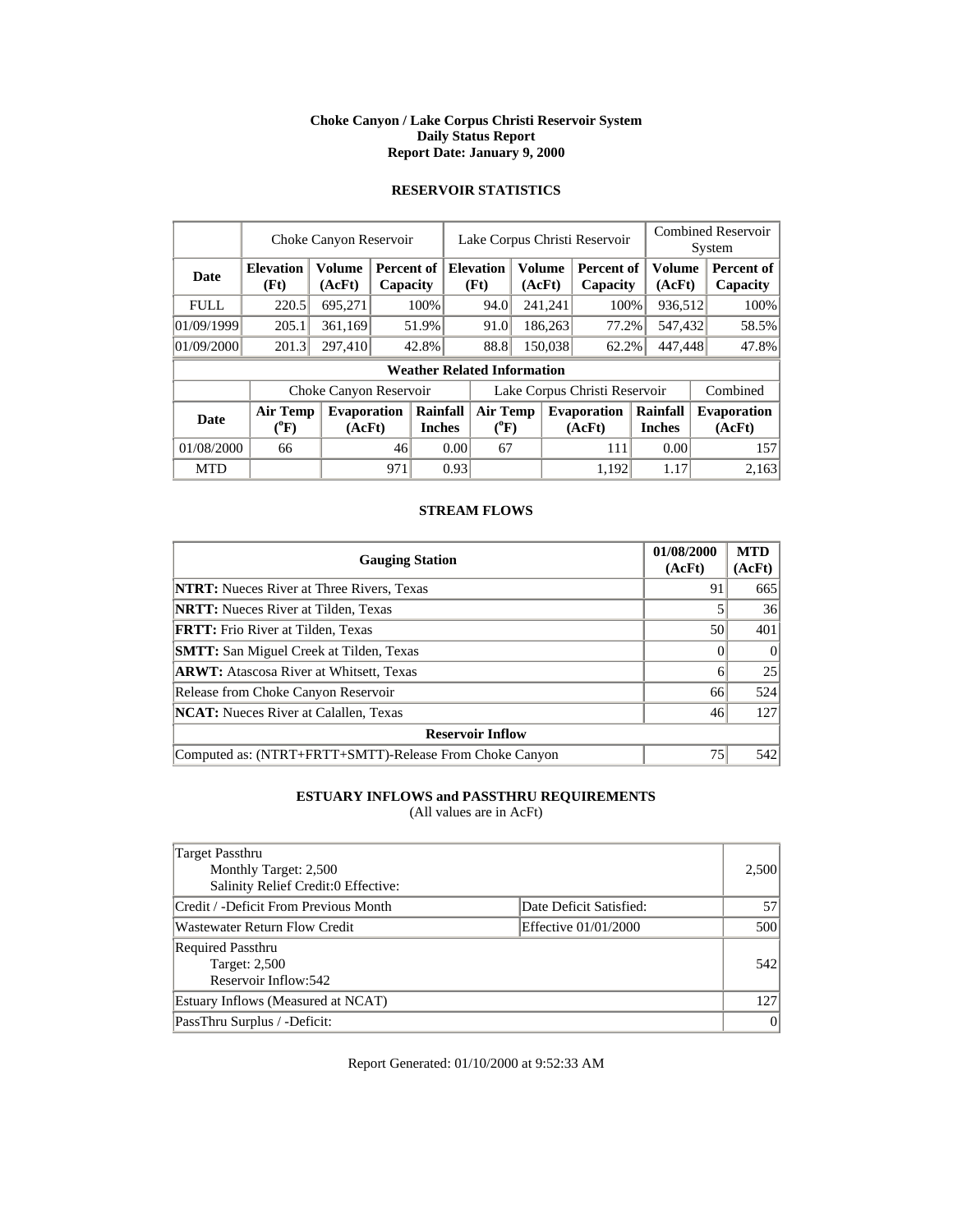#### **Choke Canyon / Lake Corpus Christi Reservoir System Daily Status Report Report Date: January 10, 2000**

# **RESERVOIR STATISTICS**

|             | Choke Canyon Reservoir                |                              |       |                           |      | Lake Corpus Christi Reservoir      |  |                         |                               |  | <b>Combined Reservoir</b><br>System |          |                              |
|-------------|---------------------------------------|------------------------------|-------|---------------------------|------|------------------------------------|--|-------------------------|-------------------------------|--|-------------------------------------|----------|------------------------------|
| Date        | <b>Elevation</b><br>(Ft)              | <b>Volume</b><br>(AcFt)      |       | Percent of<br>Capacity    |      | <b>Elevation</b><br>(Ft)           |  | <b>Volume</b><br>(AcFt) | <b>Percent of</b><br>Capacity |  | Volume<br>(AcFt)                    |          | Percent of<br>Capacity       |
| <b>FULL</b> | 220.5                                 | 695,271                      |       | 100%                      |      | 94.0                               |  | 241,241                 | 100%                          |  | 936,512                             |          | 100%                         |
| 01/10/1999  | 205.1                                 | 361,169                      |       | 51.9%                     |      | 91.0                               |  | 186,263                 | 77.2%                         |  | 547,432                             |          | 58.5%                        |
| 01/10/2000  | 201.3                                 | 297,252                      |       | 42.8%                     |      | 88.8                               |  | 150,197                 | 62.3%                         |  | 447,449                             |          | 47.8%                        |
|             |                                       |                              |       |                           |      | <b>Weather Related Information</b> |  |                         |                               |  |                                     |          |                              |
|             |                                       | Choke Canyon Reservoir       |       |                           |      | Lake Corpus Christi Reservoir      |  |                         |                               |  |                                     | Combined |                              |
| <b>Date</b> | <b>Air Temp</b><br>$({}^0\mathrm{F})$ | <b>Evaporation</b><br>(AcFt) |       | Rainfall<br><b>Inches</b> |      | <b>Air Temp</b><br>$(^{0}F)$       |  |                         | <b>Evaporation</b><br>(AcFt)  |  | Rainfall<br><b>Inches</b>           |          | <b>Evaporation</b><br>(AcFt) |
| 01/09/2000  | 75                                    |                              | 92    |                           | 0.00 | 75                                 |  |                         | 65                            |  | 0.00                                |          | 157                          |
| <b>MTD</b>  |                                       |                              | 1.063 |                           | 0.93 |                                    |  |                         | 1.257                         |  | 1.17                                |          | 2.320                        |

## **STREAM FLOWS**

| <b>Gauging Station</b>                                  | 01/09/2000<br>(AcFt) | <b>MTD</b><br>(AcFt) |
|---------------------------------------------------------|----------------------|----------------------|
| <b>NTRT:</b> Nueces River at Three Rivers, Texas        | 89                   | 754                  |
| <b>NRTT:</b> Nueces River at Tilden, Texas              |                      | 40                   |
| <b>FRTT:</b> Frio River at Tilden, Texas                | 50                   | 451                  |
| <b>SMTT:</b> San Miguel Creek at Tilden, Texas          |                      |                      |
| <b>ARWT:</b> Atascosa River at Whitsett, Texas          | 6                    | 31                   |
| Release from Choke Canyon Reservoir                     | 66                   | 590                  |
| <b>NCAT:</b> Nueces River at Calallen, Texas            | 22                   | 149                  |
| <b>Reservoir Inflow</b>                                 |                      |                      |
| Computed as: (NTRT+FRTT+SMTT)-Release From Choke Canyon | 73                   | 615                  |

# **ESTUARY INFLOWS and PASSTHRU REQUIREMENTS**

(All values are in AcFt)

| Target Passthru<br>Monthly Target: 2,500<br>Salinity Relief Credit:0 Effective: |                         | 2,500 |
|---------------------------------------------------------------------------------|-------------------------|-------|
| Credit / -Deficit From Previous Month                                           | Date Deficit Satisfied: | 57    |
| Wastewater Return Flow Credit                                                   | Effective 01/01/2000    | 500   |
| <b>Required Passthru</b><br>Target: 2,500<br>Reservoir Inflow:615               |                         | 615   |
| Estuary Inflows (Measured at NCAT)                                              |                         | 149   |
| PassThru Surplus / -Deficit:                                                    |                         | 91    |

Report Generated: 01/10/2000 at 9:57:42 AM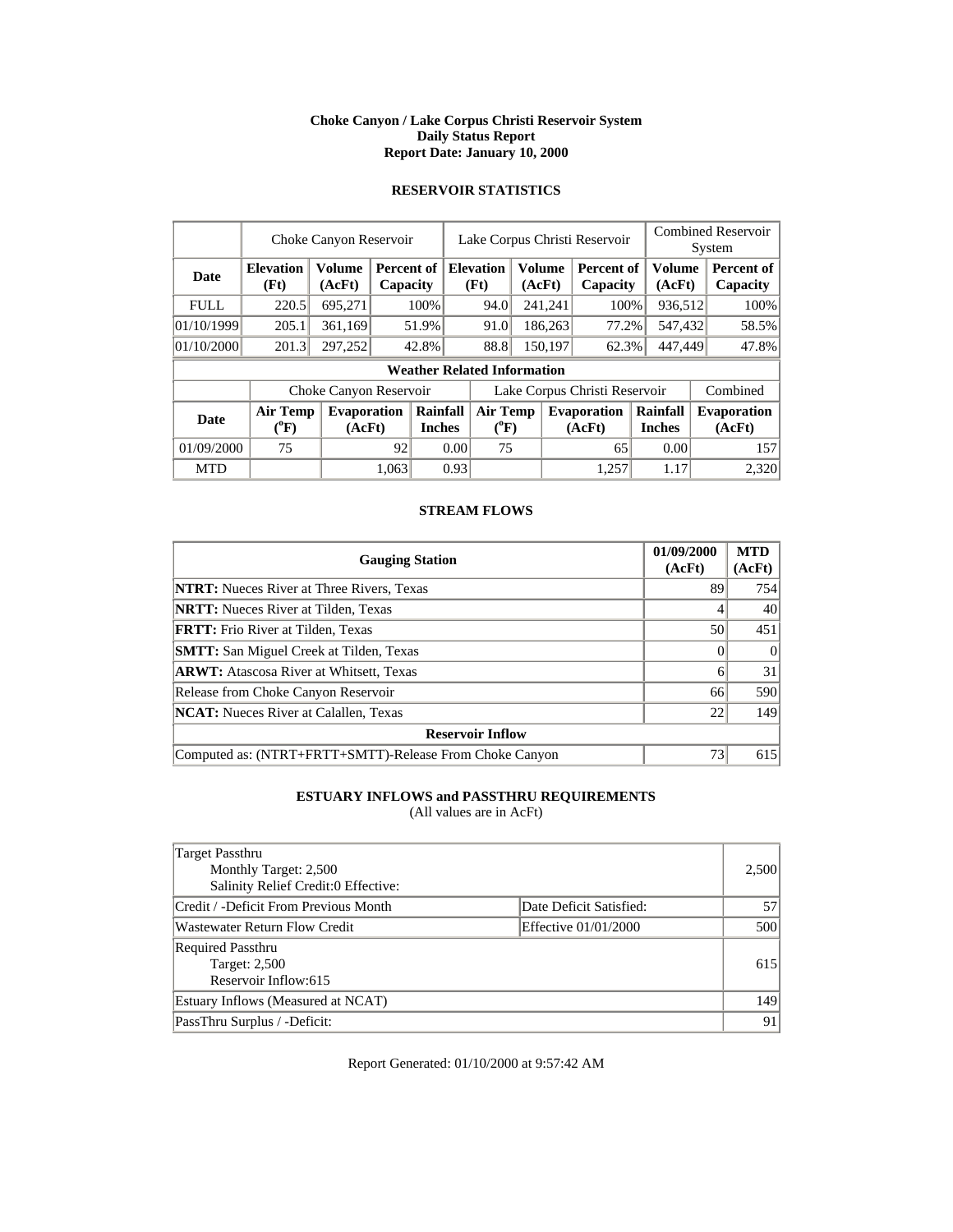#### **Choke Canyon / Lake Corpus Christi Reservoir System Daily Status Report Report Date: January 11, 2000**

# **RESERVOIR STATISTICS**

|             | Choke Canyon Reservoir                |                              |       |                                         | Lake Corpus Christi Reservoir |                                       |                  |         |                              |                           | <b>Combined Reservoir</b><br>System |          |                              |
|-------------|---------------------------------------|------------------------------|-------|-----------------------------------------|-------------------------------|---------------------------------------|------------------|---------|------------------------------|---------------------------|-------------------------------------|----------|------------------------------|
| <b>Date</b> | <b>Elevation</b><br>(Ft)              | <b>Volume</b><br>(AcFt)      |       | <b>Percent of Elevation</b><br>Capacity |                               | (Ft)                                  | Volume<br>(AcFt) |         | Percent of<br>Capacity       |                           | <b>Volume</b><br>(AcFt)             |          | Percent of<br>Capacity       |
| <b>FULL</b> | 220.5                                 | 695,271                      |       | 100%                                    |                               | 94.0                                  |                  | 241,241 | 100%                         |                           | 936,512                             |          | 100%                         |
| 01/11/1999  | 205.1                                 | 361,169                      |       | 51.9%                                   |                               | 91.0                                  |                  | 186,263 | 77.2%                        |                           | 547,432                             |          | 58.5%                        |
| 01/11/2000  | 201.3                                 | 296,937                      |       | 42.7%                                   |                               | 88.8                                  |                  | 149,720 | 62.1%                        |                           | 446,657                             |          | 47.7%                        |
|             |                                       |                              |       |                                         |                               | <b>Weather Related Information</b>    |                  |         |                              |                           |                                     |          |                              |
|             |                                       | Choke Canyon Reservoir       |       |                                         | Lake Corpus Christi Reservoir |                                       |                  |         |                              |                           |                                     | Combined |                              |
| Date        | <b>Air Temp</b><br>$(^{0}\mathrm{F})$ | <b>Evaporation</b><br>(AcFt) |       | Rainfall<br><b>Inches</b>               |                               | <b>Air Temp</b><br>$({}^0\mathrm{F})$ |                  |         | <b>Evaporation</b><br>(AcFt) | Rainfall<br><b>Inches</b> |                                     |          | <b>Evaporation</b><br>(AcFt) |
| 01/10/2000  | 83                                    |                              | 73    |                                         | 0.00                          | 83                                    |                  |         | 158                          |                           | 0.00                                |          | 231                          |
| <b>MTD</b>  |                                       |                              | 1.136 |                                         | 0.93                          |                                       |                  |         | 1.415                        |                           | 1.17                                |          | 2,551                        |

## **STREAM FLOWS**

| <b>Gauging Station</b>                                  | 01/10/2000<br>(AcFt) | <b>MTD</b><br>(AcFt) |
|---------------------------------------------------------|----------------------|----------------------|
| <b>NTRT:</b> Nueces River at Three Rivers, Texas        | 87                   | 842                  |
| <b>NRTT:</b> Nueces River at Tilden, Texas              |                      | 44                   |
| <b>FRTT:</b> Frio River at Tilden, Texas                | 52                   | 502                  |
| <b>SMTT:</b> San Miguel Creek at Tilden, Texas          |                      | $\Omega$             |
| <b>ARWT:</b> Atascosa River at Whitsett, Texas          |                      | 38                   |
| Release from Choke Canyon Reservoir                     | 66                   | 655                  |
| <b>NCAT:</b> Nueces River at Calallen, Texas            |                      | 154                  |
| <b>Reservoir Inflow</b>                                 |                      |                      |
| Computed as: (NTRT+FRTT+SMTT)-Release From Choke Canyon | 73                   | 689                  |

# **ESTUARY INFLOWS and PASSTHRU REQUIREMENTS**

(All values are in AcFt)

| Target Passthru<br>Monthly Target: 2,500<br>Salinity Relief Credit:0 Effective: |                         | 2,500 |
|---------------------------------------------------------------------------------|-------------------------|-------|
| Credit / -Deficit From Previous Month                                           | Date Deficit Satisfied: | 57    |
| <b>Wastewater Return Flow Credit</b>                                            | Effective 01/01/2000    | 500   |
| <b>Required Passthru</b><br>Target: 2,500<br>Reservoir Inflow:689               |                         | 689   |
| Estuary Inflows (Measured at NCAT)                                              |                         | 154   |
| PassThru Surplus / -Deficit:                                                    |                         | 22    |

Report Generated: 01/11/2000 at 8:50:59 AM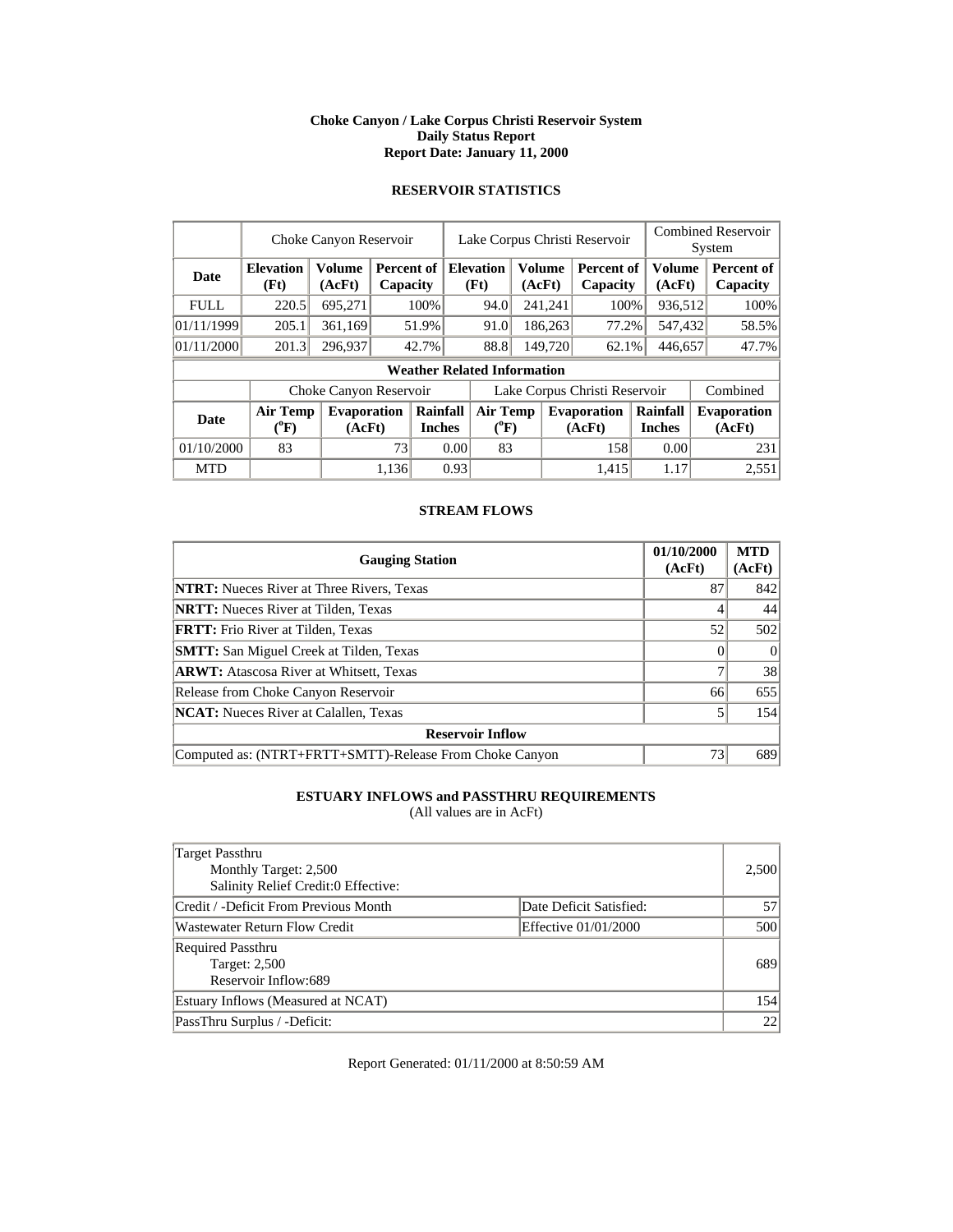#### **Choke Canyon / Lake Corpus Christi Reservoir System Daily Status Report Report Date: January 12, 2000**

# **RESERVOIR STATISTICS**

|             | Choke Canyon Reservoir                |                         |       |                                    |                               | Lake Corpus Christi Reservoir                |  |         |                               |  |                           | <b>Combined Reservoir</b><br>System |                              |  |
|-------------|---------------------------------------|-------------------------|-------|------------------------------------|-------------------------------|----------------------------------------------|--|---------|-------------------------------|--|---------------------------|-------------------------------------|------------------------------|--|
| <b>Date</b> | <b>Elevation</b><br>(Ft)              | <b>Volume</b><br>(AcFt) |       | Percent of<br>Capacity             |                               | <b>Elevation</b><br>Volume<br>(Ft)<br>(AcFt) |  |         | <b>Percent of</b><br>Capacity |  | Volume<br>(AcFt)          |                                     | Percent of<br>Capacity       |  |
| <b>FULL</b> | 220.5                                 | 695,271                 |       | 100%                               |                               | 94.0                                         |  | 241,241 | 100%                          |  | 936,512                   |                                     | 100%                         |  |
| 01/12/1999  | 205.1                                 | 361,169                 |       | 51.9%                              |                               | 91.0                                         |  | 186,263 | 77.2%                         |  | 547,432                   |                                     | 58.5%                        |  |
| 01/12/2000  | 201.3                                 | 297,410                 |       | 42.8%                              |                               | 88.8                                         |  | 149,561 | 62.0%                         |  | 446,971                   |                                     | 47.7%                        |  |
|             |                                       |                         |       | <b>Weather Related Information</b> |                               |                                              |  |         |                               |  |                           |                                     |                              |  |
|             |                                       | Choke Canyon Reservoir  |       |                                    | Lake Corpus Christi Reservoir |                                              |  |         |                               |  | Combined                  |                                     |                              |  |
| <b>Date</b> | <b>Air Temp</b><br>$({}^0\mathrm{F})$ | Evaporation<br>(AcFt)   |       | Rainfall<br><b>Inches</b>          |                               | <b>Air Temp</b><br>$(^{0}F)$                 |  |         | <b>Evaporation</b><br>(AcFt)  |  | Rainfall<br><b>Inches</b> |                                     | <b>Evaporation</b><br>(AcFt) |  |
| 01/11/2000  | 83                                    |                         | 110   |                                    | 0.00                          | 82                                           |  |         | 176                           |  | 0.00                      |                                     | 286                          |  |
| <b>MTD</b>  |                                       |                         | 1,246 |                                    | 0.93                          |                                              |  |         | 1.591                         |  | 1.17                      |                                     | 2,837                        |  |

## **STREAM FLOWS**

| <b>Gauging Station</b>                                  | 01/11/2000<br>(AcFt) | <b>MTD</b><br>(AcFt) |
|---------------------------------------------------------|----------------------|----------------------|
| <b>NTRT:</b> Nueces River at Three Rivers, Texas        | 87                   | 929                  |
| <b>NRTT:</b> Nueces River at Tilden, Texas              |                      | 48                   |
| <b>FRTT:</b> Frio River at Tilden, Texas                | 54                   | 556                  |
| <b>SMTT:</b> San Miguel Creek at Tilden, Texas          |                      | $\Omega$             |
| <b>ARWT:</b> Atascosa River at Whitsett, Texas          | 24                   | 61                   |
| Release from Choke Canyon Reservoir                     | 66                   | 721                  |
| <b>NCAT:</b> Nueces River at Calallen, Texas            | 13                   | 167                  |
| <b>Reservoir Inflow</b>                                 |                      |                      |
| Computed as: (NTRT+FRTT+SMTT)-Release From Choke Canyon | 75                   | 764                  |

# **ESTUARY INFLOWS and PASSTHRU REQUIREMENTS**

(All values are in AcFt)

| Target Passthru<br>Monthly Target: 2,500<br>Salinity Relief Credit:0 Effective: |                         | 2,500 |
|---------------------------------------------------------------------------------|-------------------------|-------|
| Credit / -Deficit From Previous Month                                           | Date Deficit Satisfied: | 57    |
| <b>Wastewater Return Flow Credit</b>                                            | Effective 01/01/2000    | 500   |
| <b>Required Passthru</b><br>Target: 2,500<br>Reservoir Inflow:764               |                         | 764   |
| Estuary Inflows (Measured at NCAT)                                              |                         | 167   |
| PassThru Surplus / -Deficit:                                                    |                         | $-40$ |

Report Generated: 01/12/2000 at 9:15:49 AM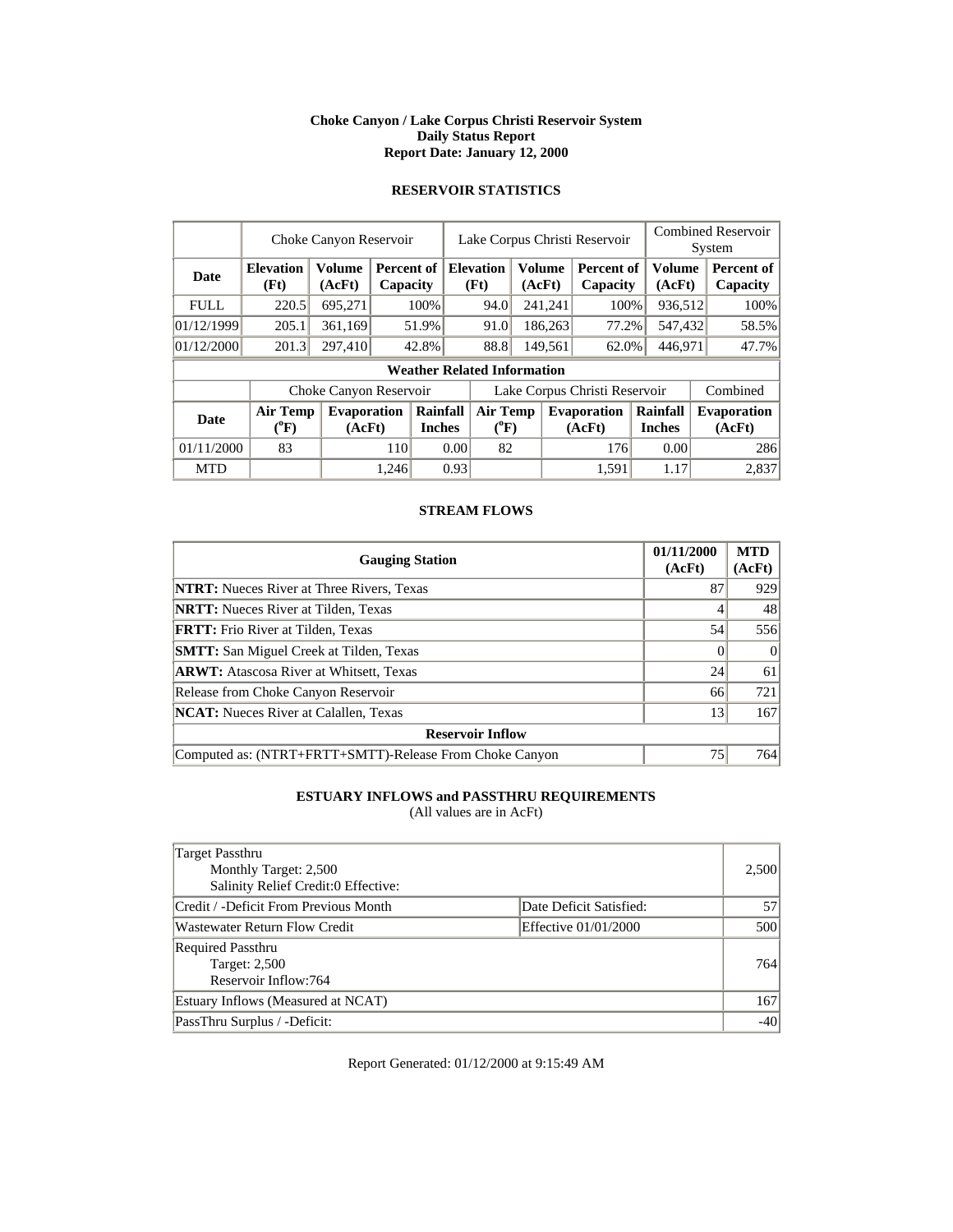#### **Choke Canyon / Lake Corpus Christi Reservoir System Daily Status Report Report Date: January 13, 2000**

# **RESERVOIR STATISTICS**

|             |                                       | Choke Canyon Reservoir       |       |                                           | Lake Corpus Christi Reservoir |                                       |  |                         |                               | <b>Combined Reservoir</b><br>System |                              |
|-------------|---------------------------------------|------------------------------|-------|-------------------------------------------|-------------------------------|---------------------------------------|--|-------------------------|-------------------------------|-------------------------------------|------------------------------|
| Date        | <b>Elevation</b><br>(Ft)              | <b>Volume</b><br>(AcFt)      |       | <b>Percent of   Elevation</b><br>Capacity |                               | (Ft)                                  |  | <b>Volume</b><br>(AcFt) | Percent of<br>Capacity        | <b>Volume</b><br>(AcFt)             | Percent of<br>Capacity       |
| <b>FULL</b> | 220.5                                 | 695,271                      |       | 100%                                      |                               | 94.0                                  |  | 241,241                 | 100%                          | 936,512                             | 100%                         |
| 01/13/1999  | 205.1                                 | 361,169                      |       | 51.9%                                     |                               | 91.0                                  |  | 186,263                 | 77.2%                         | 547,432                             | 58.5%                        |
| 01/13/2000  | 201.3                                 | 297,252                      |       | 42.8%                                     |                               | 88.8                                  |  | 149,561                 | 62.0%                         | 446,813                             | 47.7%                        |
|             |                                       |                              |       |                                           |                               | <b>Weather Related Information</b>    |  |                         |                               |                                     |                              |
|             |                                       | Choke Canyon Reservoir       |       |                                           |                               |                                       |  |                         | Lake Corpus Christi Reservoir |                                     | Combined                     |
| <b>Date</b> | <b>Air Temp</b><br>$(^{0}\mathrm{F})$ | <b>Evaporation</b><br>(AcFt) |       | Rainfall<br><b>Inches</b>                 |                               | <b>Air Temp</b><br>$({}^0\mathrm{F})$ |  |                         | <b>Evaporation</b><br>(AcFt)  | Rainfall<br><b>Inches</b>           | <b>Evaporation</b><br>(AcFt) |
| 01/12/2000  | 81                                    |                              | 92    |                                           | 0.00                          | 81                                    |  |                         | 93                            | 0.00                                | 185                          |
| <b>MTD</b>  |                                       |                              | 1.338 |                                           | 0.93                          |                                       |  |                         | 1.684                         | 1.17                                | 3,022                        |

## **STREAM FLOWS**

| <b>Gauging Station</b>                                  | 01/12/2000<br>(AcFt) | <b>MTD</b><br>(AcFt) |
|---------------------------------------------------------|----------------------|----------------------|
| <b>NTRT:</b> Nueces River at Three Rivers, Texas        | 93                   | 1,022                |
| <b>NRTT:</b> Nueces River at Tilden, Texas              |                      | 51                   |
| <b>FRTT:</b> Frio River at Tilden, Texas                | 52                   | 607                  |
| <b>SMTT:</b> San Miguel Creek at Tilden, Texas          |                      | $\theta$             |
| <b>ARWT:</b> Atascosa River at Whitsett, Texas          | 17                   | 79                   |
| Release from Choke Canyon Reservoir                     | 66                   | 786                  |
| <b>NCAT:</b> Nueces River at Calallen, Texas            | 50                   | 216                  |
| <b>Reservoir Inflow</b>                                 |                      |                      |
| Computed as: (NTRT+FRTT+SMTT)-Release From Choke Canyon | 79                   | 844                  |

# **ESTUARY INFLOWS and PASSTHRU REQUIREMENTS**

(All values are in AcFt)

| Target Passthru<br>Monthly Target: 2,500<br>Salinity Relief Credit:0 Effective: |                         | 2,500 |
|---------------------------------------------------------------------------------|-------------------------|-------|
| Credit / -Deficit From Previous Month                                           | Date Deficit Satisfied: | 57    |
| <b>Wastewater Return Flow Credit</b>                                            | Effective 01/01/2000    | 500   |
| <b>Required Passthru</b><br><b>Target: 2,500</b><br>Reservoir Inflow:844        |                         | 844   |
| Estuary Inflows (Measured at NCAT)                                              |                         | 216   |
| PassThru Surplus / -Deficit:                                                    |                         | $-70$ |

Report Generated: 01/13/2000 at 9:25:07 AM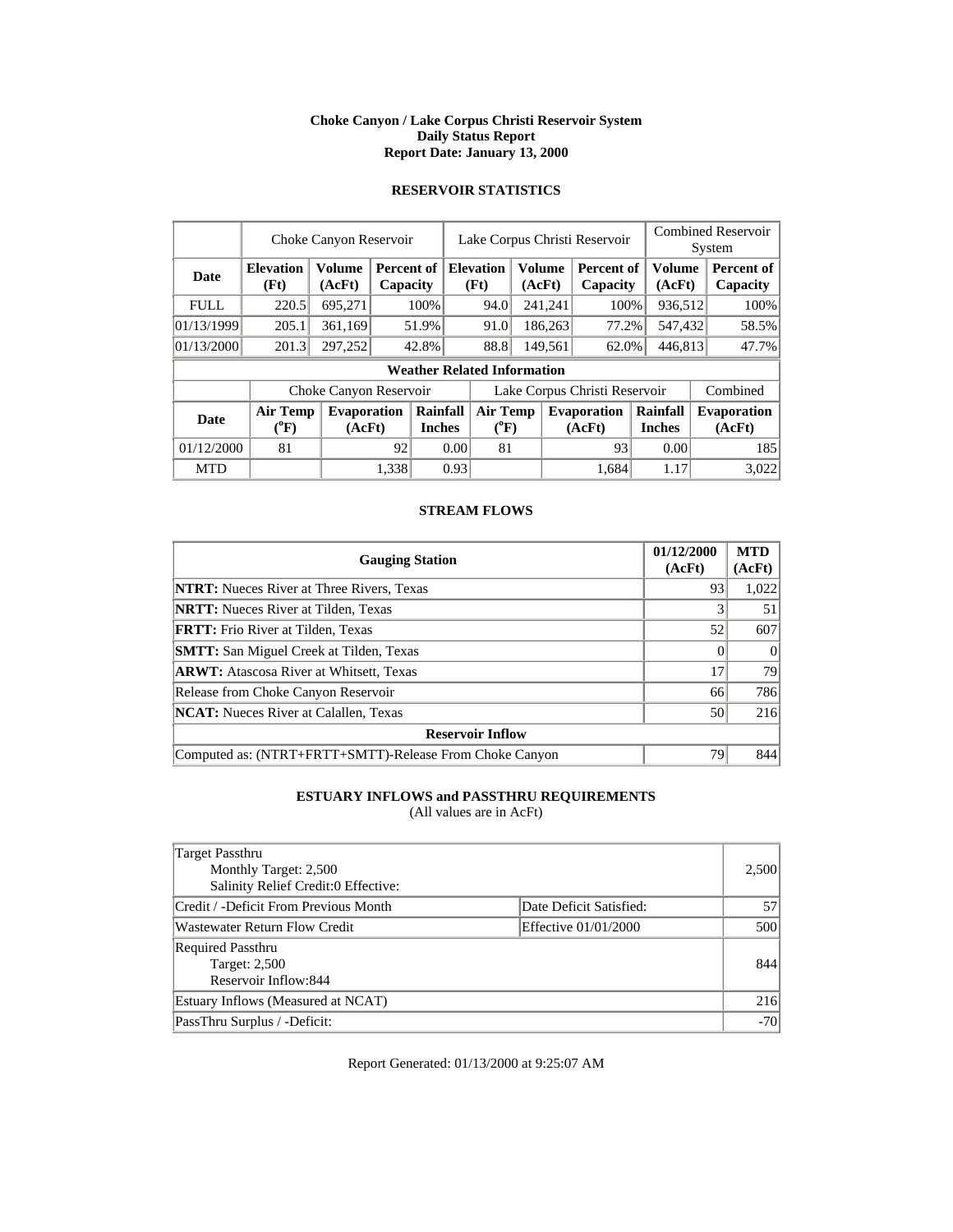#### **Choke Canyon / Lake Corpus Christi Reservoir System Daily Status Report Report Date: January 14, 2000**

# **RESERVOIR STATISTICS**

|             |                                       | Choke Canyon Reservoir       |       |                                    | Lake Corpus Christi Reservoir |                               |                  |         |                               |                           |                  | <b>Combined Reservoir</b><br>System |
|-------------|---------------------------------------|------------------------------|-------|------------------------------------|-------------------------------|-------------------------------|------------------|---------|-------------------------------|---------------------------|------------------|-------------------------------------|
| <b>Date</b> | <b>Elevation</b><br>(Ft)              | <b>Volume</b><br>(AcFt)      |       | Percent of<br>Capacity             |                               | <b>Elevation</b><br>(Ft)      | Volume<br>(AcFt) |         | <b>Percent of</b><br>Capacity |                           | Volume<br>(AcFt) | Percent of<br>Capacity              |
| <b>FULL</b> | 220.5                                 | 695,271                      |       | 100%                               |                               | 94.0                          |                  | 241,241 | 100%                          |                           | 936,512          | 100%                                |
| 01/14/1999  | 205.1                                 | 361,169                      |       | 51.9%                              |                               | 91.0                          |                  | 186,263 | 77.2%                         |                           | 547,432          | 58.5%                               |
| 01/14/2000  | 201.3                                 | 297,095                      |       | 42.7%                              |                               | 88.8                          |                  | 149,402 | 61.9%                         |                           | 446,497          | 47.7%                               |
|             |                                       |                              |       | <b>Weather Related Information</b> |                               |                               |                  |         |                               |                           |                  |                                     |
|             |                                       | Choke Canyon Reservoir       |       |                                    |                               | Lake Corpus Christi Reservoir |                  |         |                               | Combined                  |                  |                                     |
| <b>Date</b> | <b>Air Temp</b><br>$({}^0\mathrm{F})$ | <b>Evaporation</b><br>(AcFt) |       | Rainfall<br><b>Inches</b>          |                               | <b>Air Temp</b><br>$(^{0}F)$  |                  |         | <b>Evaporation</b><br>(AcFt)  | Rainfall<br><b>Inches</b> |                  | <b>Evaporation</b><br>(AcFt)        |
| 01/13/2000  | 71                                    |                              | 92    |                                    | 0.00                          | 76                            |                  |         | 139                           |                           | 0.00             | 231                                 |
| <b>MTD</b>  |                                       |                              | 1,430 |                                    | 0.93                          |                               |                  |         | 1.823                         |                           | 1.17             | 3,253                               |

## **STREAM FLOWS**

| <b>Gauging Station</b>                                  | 01/13/2000<br>(AcFt) | <b>MTD</b><br>(AcFt) |
|---------------------------------------------------------|----------------------|----------------------|
| <b>NTRT:</b> Nueces River at Three Rivers, Texas        | 93                   | 1,116                |
| <b>NRTT:</b> Nueces River at Tilden, Texas              |                      | 55                   |
| <b>FRTT:</b> Frio River at Tilden, Texas                | 54                   | 661                  |
| <b>SMTT:</b> San Miguel Creek at Tilden, Texas          |                      | $\Omega$             |
| <b>ARWT:</b> Atascosa River at Whitsett, Texas          | 12                   | 91                   |
| Release from Choke Canyon Reservoir                     | 66                   | 852                  |
| <b>NCAT:</b> Nueces River at Calallen, Texas            |                      | 216                  |
| <b>Reservoir Inflow</b>                                 |                      |                      |
| Computed as: (NTRT+FRTT+SMTT)-Release From Choke Canyon | 81                   | 925                  |

# **ESTUARY INFLOWS and PASSTHRU REQUIREMENTS**

(All values are in AcFt)

| Target Passthru<br>Monthly Target: 2,500<br>Salinity Relief Credit:0 Effective: |                         | 2,500  |
|---------------------------------------------------------------------------------|-------------------------|--------|
| Credit / -Deficit From Previous Month                                           | Date Deficit Satisfied: | 57     |
| <b>Wastewater Return Flow Credit</b>                                            | Effective 01/01/2000    | 500    |
| <b>Required Passthru</b><br><b>Target: 2,500</b><br>Reservoir Inflow:925        |                         | 925    |
| Estuary Inflows (Measured at NCAT)                                              |                         | 216    |
| PassThru Surplus / -Deficit:                                                    |                         | $-152$ |

Report Generated: 01/14/2000 at 9:11:49 AM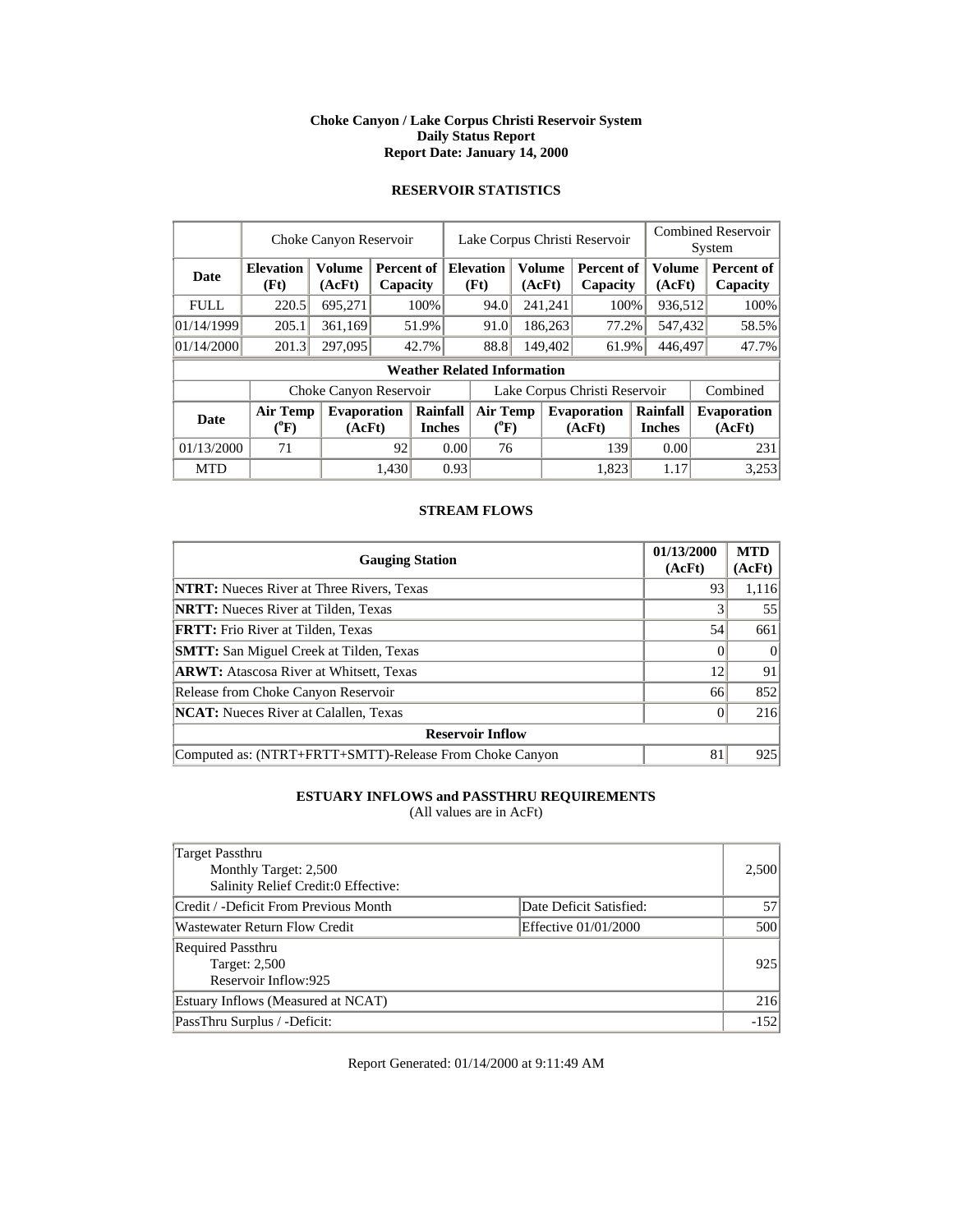#### **Choke Canyon / Lake Corpus Christi Reservoir System Daily Status Report Report Date: January 15, 2000**

# **RESERVOIR STATISTICS**

|             |                                       | Choke Canyon Reservoir       |       |                                         | Lake Corpus Christi Reservoir |                                    |                               |                  |                              |  |                           |  | <b>Combined Reservoir</b><br>System |
|-------------|---------------------------------------|------------------------------|-------|-----------------------------------------|-------------------------------|------------------------------------|-------------------------------|------------------|------------------------------|--|---------------------------|--|-------------------------------------|
| <b>Date</b> | <b>Elevation</b><br>(Ft)              | <b>Volume</b><br>(AcFt)      |       | <b>Percent of Elevation</b><br>Capacity |                               | (Ft)                               |                               | Volume<br>(AcFt) | Percent of<br>Capacity       |  | <b>Volume</b><br>(AcFt)   |  | Percent of<br>Capacity              |
| <b>FULL</b> | 220.5                                 | 695,271                      |       | 100%                                    |                               | 94.0                               |                               | 241,241          | 100%                         |  | 936,512                   |  | 100%                                |
| 01/15/1999  | 205.1                                 | 361,169                      |       | 51.9%                                   |                               | 91.0                               |                               | 186,263          | 77.2%                        |  | 547,432                   |  | 58.5%                               |
| 01/15/2000  | 201.3                                 | 296,780                      |       | 42.7%                                   |                               | 88.8                               | 149,243                       |                  | 61.9%                        |  | 446,023                   |  | 47.6%                               |
|             |                                       |                              |       |                                         |                               | <b>Weather Related Information</b> |                               |                  |                              |  |                           |  |                                     |
|             |                                       | Choke Canyon Reservoir       |       |                                         |                               |                                    | Lake Corpus Christi Reservoir |                  |                              |  |                           |  | Combined                            |
| Date        | <b>Air Temp</b><br>$(^{0}\mathrm{F})$ | <b>Evaporation</b><br>(AcFt) |       | Rainfall<br><b>Inches</b>               |                               | <b>Air Temp</b><br>$(^{0}F)$       |                               |                  | <b>Evaporation</b><br>(AcFt) |  | Rainfall<br><b>Inches</b> |  | <b>Evaporation</b><br>(AcFt)        |
| 01/14/2000  | 70                                    |                              | 137   |                                         | 0.00                          | 67                                 |                               |                  | 148                          |  | 0.00                      |  | 285                                 |
| <b>MTD</b>  |                                       |                              | 1.567 |                                         | 0.93                          |                                    |                               |                  | 1.971                        |  | 1.17                      |  | 3,538                               |

## **STREAM FLOWS**

| <b>Gauging Station</b>                                  | 01/14/2000<br>(AcFt) | <b>MTD</b><br>(AcFt) |
|---------------------------------------------------------|----------------------|----------------------|
| <b>NTRT:</b> Nueces River at Three Rivers, Texas        | 91                   | 1,207                |
| <b>NRTT:</b> Nueces River at Tilden, Texas              |                      | 57                   |
| <b>FRTT:</b> Frio River at Tilden, Texas                | 56                   | 717                  |
| <b>SMTT:</b> San Miguel Creek at Tilden, Texas          |                      | $\Omega$             |
| <b>ARWT:</b> Atascosa River at Whitsett, Texas          | 10                   | 100                  |
| Release from Choke Canyon Reservoir                     | 66                   | 917                  |
| <b>NCAT:</b> Nueces River at Calallen, Texas            |                      | 223                  |
| <b>Reservoir Inflow</b>                                 |                      |                      |
| Computed as: (NTRT+FRTT+SMTT)-Release From Choke Canyon | 81                   | 1,006                |

# **ESTUARY INFLOWS and PASSTHRU REQUIREMENTS**

(All values are in AcFt)

| Target Passthru<br>Monthly Target: 2,500<br>Salinity Relief Credit:0 Effective: |                         | 2,500  |
|---------------------------------------------------------------------------------|-------------------------|--------|
| Credit / -Deficit From Previous Month                                           | Date Deficit Satisfied: | 57     |
| <b>Wastewater Return Flow Credit</b>                                            | Effective 01/01/2000    | 500    |
| <b>Required Passthru</b><br>Target: 2,500<br>Reservoir Inflow: 1,006            |                         | 1,006  |
| Estuary Inflows (Measured at NCAT)                                              |                         | 223    |
| PassThru Surplus / -Deficit:                                                    |                         | $-226$ |

Report Generated: 01/15/2000 at 8:56:50 AM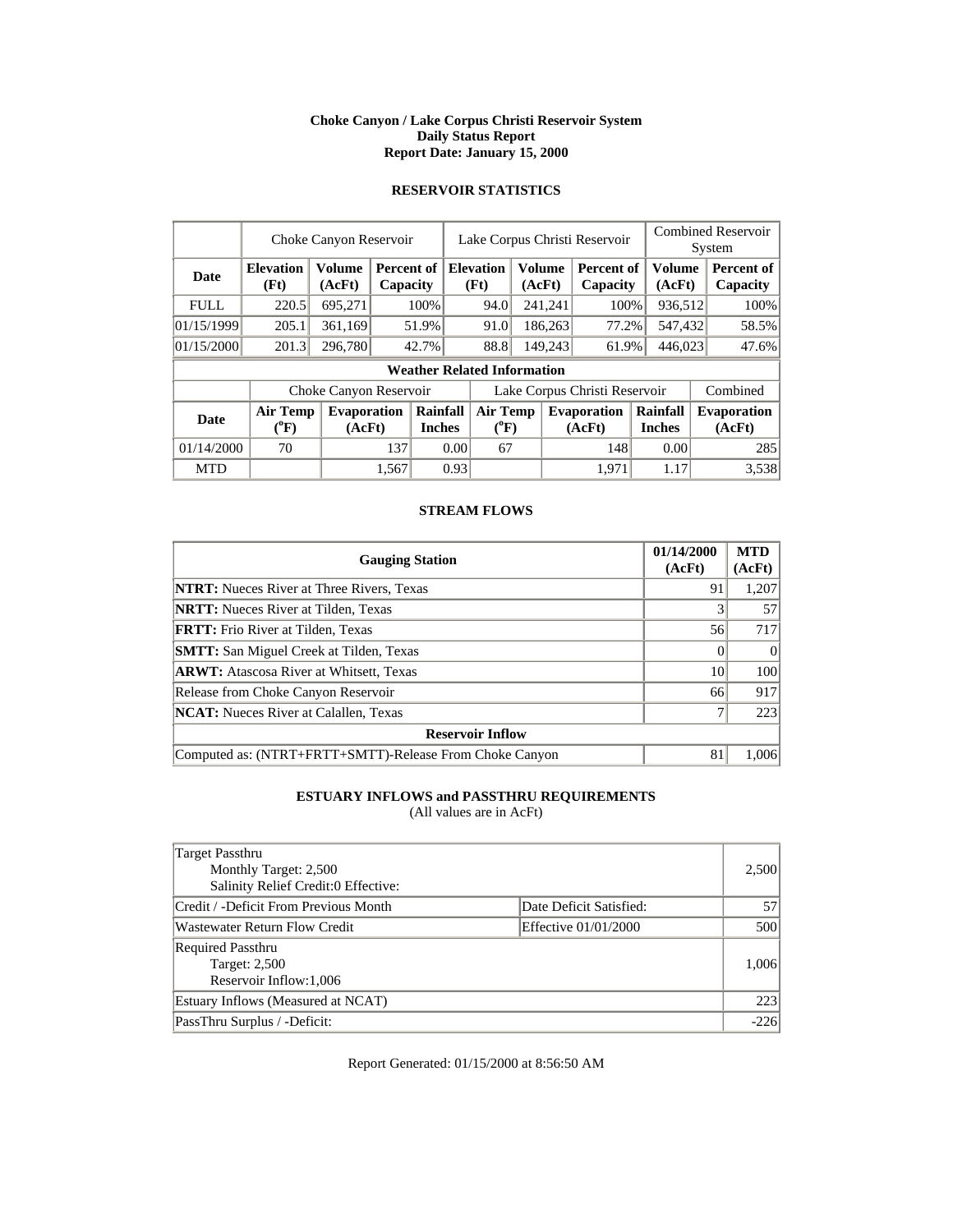#### **Choke Canyon / Lake Corpus Christi Reservoir System Daily Status Report Report Date: January 16, 2000**

# **RESERVOIR STATISTICS**

|             |                                       | Choke Canyon Reservoir       |       |                           | Lake Corpus Christi Reservoir         |                                    |         |                  |                               |                           |                  | <b>Combined Reservoir</b><br>System |                              |
|-------------|---------------------------------------|------------------------------|-------|---------------------------|---------------------------------------|------------------------------------|---------|------------------|-------------------------------|---------------------------|------------------|-------------------------------------|------------------------------|
| <b>Date</b> | <b>Elevation</b><br>(Ft)              | <b>Volume</b><br>(AcFt)      |       | Percent of<br>Capacity    |                                       | <b>Elevation</b><br>(Ft)           |         | Volume<br>(AcFt) | Percent of<br>Capacity        |                           | Volume<br>(AcFt) |                                     | Percent of<br>Capacity       |
| <b>FULL</b> | 220.5                                 | 695,271                      |       | 100%                      |                                       | 94.0                               |         | 241,241          | 100%                          |                           | 936,512          |                                     | 100%                         |
| 01/16/1999  | 205.1                                 | 361,169                      |       | 51.9%                     |                                       | 91.0                               |         | 186,263          | 77.2%                         |                           | 547,432          |                                     | 58.5%                        |
| 01/16/2000  | 201.3                                 | 296,623                      |       | 42.7%                     |                                       | 88.8                               | 149,084 |                  | 61.8%                         | 445,707                   |                  |                                     | 47.6%                        |
|             |                                       |                              |       |                           |                                       | <b>Weather Related Information</b> |         |                  |                               |                           |                  |                                     |                              |
|             |                                       | Choke Canyon Reservoir       |       |                           |                                       |                                    |         |                  | Lake Corpus Christi Reservoir |                           |                  |                                     | Combined                     |
| Date        | <b>Air Temp</b><br>$({}^0\mathrm{F})$ | <b>Evaporation</b><br>(AcFt) |       | Rainfall<br><b>Inches</b> | <b>Air Temp</b><br>$({}^0\mathrm{F})$ |                                    |         |                  | <b>Evaporation</b><br>(AcFt)  | Rainfall<br><b>Inches</b> |                  |                                     | <b>Evaporation</b><br>(AcFt) |
| 01/15/2000  | 79                                    |                              | 156   |                           | 0.00                                  | 78                                 |         |                  | 129                           |                           | 0.00             |                                     | 285                          |
| <b>MTD</b>  |                                       |                              | 1,723 |                           | 0.93                                  |                                    |         |                  | 2.100                         |                           | 1.17             |                                     | 3,823                        |

## **STREAM FLOWS**

| <b>Gauging Station</b>                                  | 01/15/2000<br>(AcFt) | <b>MTD</b><br>(AcFt) |
|---------------------------------------------------------|----------------------|----------------------|
| <b>NTRT:</b> Nueces River at Three Rivers, Texas        | 95                   | 1,302                |
| <b>NRTT:</b> Nueces River at Tilden, Texas              |                      | 60                   |
| <b>FRTT:</b> Frio River at Tilden, Texas                | 56                   | 772                  |
| <b>SMTT:</b> San Miguel Creek at Tilden, Texas          |                      |                      |
| <b>ARWT:</b> Atascosa River at Whitsett, Texas          | 8                    | 109                  |
| Release from Choke Canyon Reservoir                     | 66                   | 983                  |
| <b>NCAT:</b> Nueces River at Calallen, Texas            | 13                   | 236                  |
| <b>Reservoir Inflow</b>                                 |                      |                      |
| Computed as: (NTRT+FRTT+SMTT)-Release From Choke Canyon | 85                   | 1,092                |

# **ESTUARY INFLOWS and PASSTHRU REQUIREMENTS**

(All values are in AcFt)

| Target Passthru<br>Monthly Target: 2,500<br>Salinity Relief Credit:0 Effective: |                         | 2,500  |
|---------------------------------------------------------------------------------|-------------------------|--------|
| Credit / -Deficit From Previous Month                                           | Date Deficit Satisfied: | 57     |
| Wastewater Return Flow Credit                                                   | Effective 01/01/2000    | 500    |
| <b>Required Passthru</b><br>Target: 2,500<br>Reservoir Inflow: 1,092            |                         | 1,092  |
| Estuary Inflows (Measured at NCAT)                                              |                         | 236    |
| PassThru Surplus / -Deficit:                                                    |                         | $-298$ |

Report Generated: 01/16/2000 at 8:54:16 AM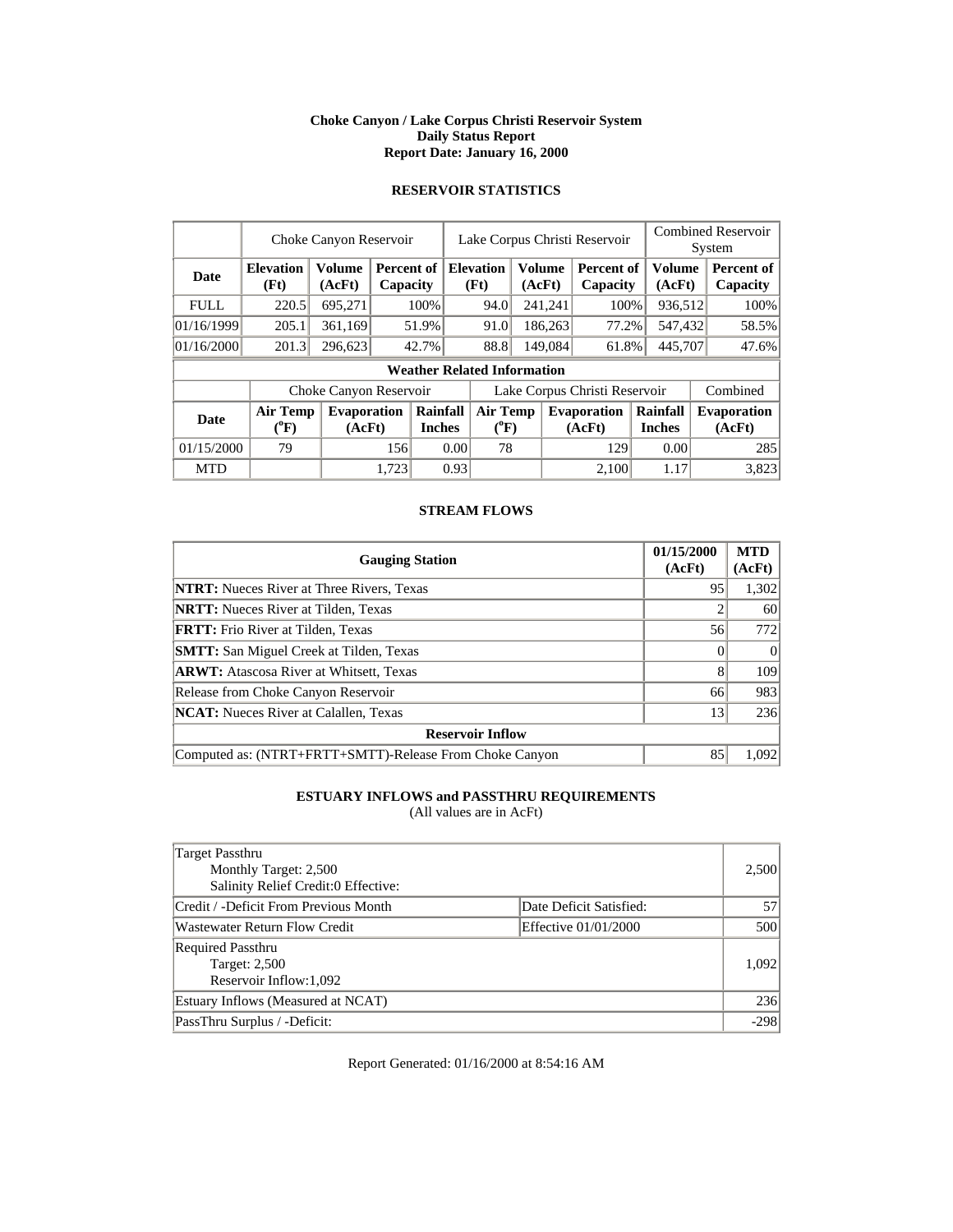#### **Choke Canyon / Lake Corpus Christi Reservoir System Daily Status Report Report Date: January 17, 2000**

# **RESERVOIR STATISTICS**

|             |                                       | Choke Canyon Reservoir  |       |                           | Lake Corpus Christi Reservoir |                                    |  |                  |                               |  | <b>Combined Reservoir</b><br>System |  |                              |
|-------------|---------------------------------------|-------------------------|-------|---------------------------|-------------------------------|------------------------------------|--|------------------|-------------------------------|--|-------------------------------------|--|------------------------------|
| <b>Date</b> | <b>Elevation</b><br>(Ft)              | <b>Volume</b><br>(AcFt) |       | Percent of<br>Capacity    |                               | <b>Elevation</b><br>(Ft)           |  | Volume<br>(AcFt) | <b>Percent of</b><br>Capacity |  | <b>Volume</b><br>(AcFt)             |  | Percent of<br>Capacity       |
| <b>FULL</b> | 220.5                                 | 695,271                 |       | 100%                      |                               | 94.0                               |  | 241,241          | 100%                          |  | 936,512                             |  | 100%                         |
| 01/17/1999  | 205.1                                 | 361,169                 |       | 51.9%                     |                               | 91.0                               |  | 186,263          | 77.2%                         |  | 547,432                             |  | 58.5%                        |
| 01/17/2000  | 201.3                                 | 296,780                 |       | 42.7%                     |                               | 88.8                               |  | 148,925<br>61.7% |                               |  | 445,705                             |  | 47.6%                        |
|             |                                       |                         |       |                           |                               | <b>Weather Related Information</b> |  |                  |                               |  |                                     |  |                              |
|             |                                       | Choke Canyon Reservoir  |       |                           |                               |                                    |  |                  | Lake Corpus Christi Reservoir |  |                                     |  | Combined                     |
| <b>Date</b> | <b>Air Temp</b><br>$(^{0}\mathrm{F})$ | Evaporation<br>(AcFt)   |       | Rainfall<br><b>Inches</b> | <b>Air Temp</b><br>$(^{0}F)$  |                                    |  |                  | <b>Evaporation</b><br>(AcFt)  |  | Rainfall<br><b>Inches</b>           |  | <b>Evaporation</b><br>(AcFt) |
| 01/16/2000  | 78                                    |                         | 128   | 0.00                      |                               | 78                                 |  |                  | 139                           |  | 0.00                                |  | 267                          |
| <b>MTD</b>  |                                       |                         | 1.851 |                           | 0.93                          |                                    |  |                  | 2.239                         |  | 1.17                                |  | 4,090                        |

## **STREAM FLOWS**

| <b>Gauging Station</b>                                  | 01/16/2000<br>(AcFt) | <b>MTD</b><br>(AcFt) |
|---------------------------------------------------------|----------------------|----------------------|
| <b>NTRT:</b> Nueces River at Three Rivers, Texas        | 95                   | 1,397                |
| <b>NRTT:</b> Nueces River at Tilden, Texas              |                      | 62                   |
| <b>FRTT:</b> Frio River at Tilden, Texas                | 56                   | 828                  |
| <b>SMTT:</b> San Miguel Creek at Tilden, Texas          |                      | $\Omega$             |
| <b>ARWT:</b> Atascosa River at Whitsett, Texas          |                      | 115                  |
| Release from Choke Canyon Reservoir                     | 66                   | 1,048                |
| <b>NCAT:</b> Nueces River at Calallen, Texas            |                      | 240                  |
| <b>Reservoir Inflow</b>                                 |                      |                      |
| Computed as: (NTRT+FRTT+SMTT)-Release From Choke Canyon | 85                   | 1.177                |

# **ESTUARY INFLOWS and PASSTHRU REQUIREMENTS**

(All values are in AcFt)

| Target Passthru<br>Monthly Target: 2,500<br>Salinity Relief Credit:0 Effective: |                         | 2,500  |
|---------------------------------------------------------------------------------|-------------------------|--------|
| Credit / -Deficit From Previous Month                                           | Date Deficit Satisfied: | 57     |
| Wastewater Return Flow Credit                                                   | Effective 01/01/2000    | 500    |
| <b>Required Passthru</b><br>Target: 2,500<br>Reservoir Inflow: 1,177            |                         | 1,177  |
| Estuary Inflows (Measured at NCAT)                                              |                         | 240    |
| PassThru Surplus / -Deficit:                                                    |                         | $-380$ |

Report Generated: 01/17/2000 at 8:37:44 AM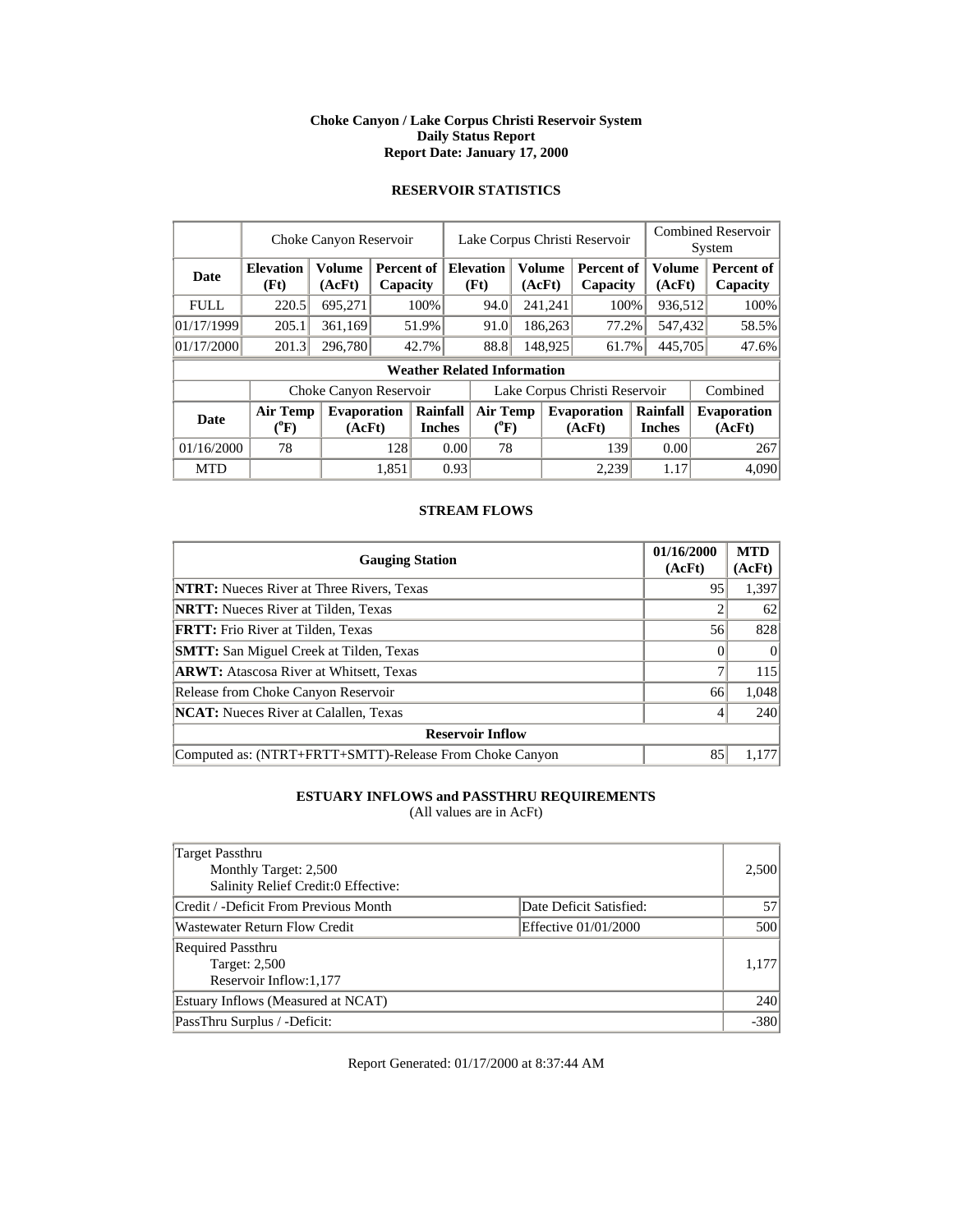#### **Choke Canyon / Lake Corpus Christi Reservoir System Daily Status Report Report Date: January 18, 2000**

# **RESERVOIR STATISTICS**

|             |                                  | Choke Canyon Reservoir  |       |                                    |                              |                               | Lake Corpus Christi Reservoir |                  |                               |                           |                  | <b>Combined Reservoir</b><br>System |                              |  |
|-------------|----------------------------------|-------------------------|-------|------------------------------------|------------------------------|-------------------------------|-------------------------------|------------------|-------------------------------|---------------------------|------------------|-------------------------------------|------------------------------|--|
| <b>Date</b> | <b>Elevation</b><br>(Ft)         | <b>Volume</b><br>(AcFt) |       | Percent of<br>Capacity             |                              | <b>Elevation</b><br>(Ft)      |                               | Volume<br>(AcFt) | <b>Percent of</b><br>Capacity |                           | Volume<br>(AcFt) |                                     | Percent of<br>Capacity       |  |
| <b>FULL</b> | 220.5                            | 695,271                 |       | 100%                               |                              | 94.0                          |                               | 241,241          | 100%                          |                           | 936,512          |                                     | 100%                         |  |
| 01/18/1999  | 205.1                            | 360,993                 |       | 51.9%                              |                              | 91.0                          |                               | 186,263          | 77.2%                         |                           | 547,256          |                                     | 58.4%                        |  |
| 01/18/2000  | 201.3                            | 296,780                 |       | 42.7%                              |                              | 88.7                          |                               | 148,608<br>61.6% |                               | 445,388                   |                  |                                     | 47.6%                        |  |
|             |                                  |                         |       | <b>Weather Related Information</b> |                              |                               |                               |                  |                               |                           |                  |                                     |                              |  |
|             |                                  | Choke Canyon Reservoir  |       |                                    |                              | Lake Corpus Christi Reservoir |                               |                  |                               | Combined                  |                  |                                     |                              |  |
| <b>Date</b> | <b>Air Temp</b><br>$\rm ^{(9}F)$ | Evaporation<br>(AcFt)   |       | Rainfall<br><b>Inches</b>          | <b>Air Temp</b><br>$(^{0}F)$ |                               |                               |                  | <b>Evaporation</b><br>(AcFt)  | Rainfall<br><b>Inches</b> |                  |                                     | <b>Evaporation</b><br>(AcFt) |  |
| 01/17/2000  | 80                               |                         | 110   |                                    | 0.00                         | 81                            |                               |                  | 148                           |                           | 0.00             |                                     | 258                          |  |
| <b>MTD</b>  |                                  |                         | 1,961 |                                    | 0.93                         |                               |                               |                  | 2.387                         |                           | 1.17             |                                     | 4,348                        |  |

## **STREAM FLOWS**

| <b>Gauging Station</b>                                  | 01/17/2000<br>(AcFt) | <b>MTD</b><br>(AcFt) |
|---------------------------------------------------------|----------------------|----------------------|
| <b>NTRT:</b> Nueces River at Three Rivers, Texas        | 93                   | 1,491                |
| <b>NRTT:</b> Nueces River at Tilden, Texas              |                      | 65                   |
| <b>FRTT:</b> Frio River at Tilden, Texas                | 58                   | 885                  |
| <b>SMTT:</b> San Miguel Creek at Tilden, Texas          |                      | $\theta$             |
| <b>ARWT:</b> Atascosa River at Whitsett, Texas          | 6                    | 122                  |
| Release from Choke Canyon Reservoir                     | 66                   | 1,114                |
| <b>NCAT:</b> Nueces River at Calallen, Texas            |                      | 240                  |
| <b>Reservoir Inflow</b>                                 |                      |                      |
| Computed as: (NTRT+FRTT+SMTT)-Release From Choke Canyon | 85                   | 1,262                |

# **ESTUARY INFLOWS and PASSTHRU REQUIREMENTS**

(All values are in AcFt)

| Target Passthru<br>Monthly Target: 2,500<br>Salinity Relief Credit:0 Effective: |                         | 2,500  |
|---------------------------------------------------------------------------------|-------------------------|--------|
| Credit / -Deficit From Previous Month                                           | Date Deficit Satisfied: | 57     |
| Wastewater Return Flow Credit                                                   | Effective 01/01/2000    | 500    |
| <b>Required Passthru</b><br>Target: 2,500<br>Reservoir Inflow: 1,262            |                         | 1,262  |
| Estuary Inflows (Measured at NCAT)                                              |                         | 240    |
| PassThru Surplus / -Deficit:                                                    |                         | $-465$ |

Report Generated: 01/18/2000 at 10:59:33 PM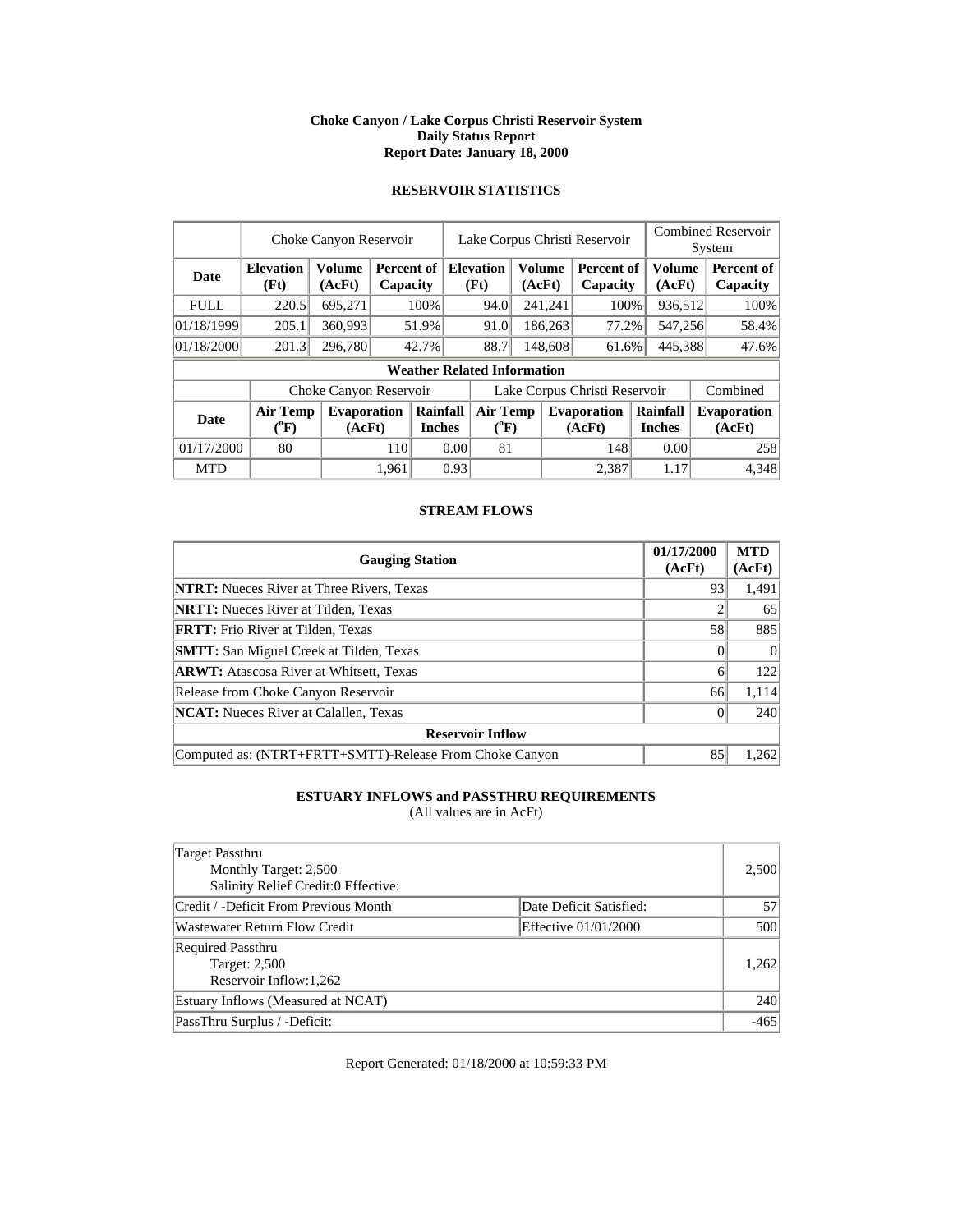#### **Choke Canyon / Lake Corpus Christi Reservoir System Daily Status Report Report Date: January 19, 2000**

# **RESERVOIR STATISTICS**

|             |                                       | Choke Canyon Reservoir       |       |                           | Lake Corpus Christi Reservoir |                                    |  |                  |                               |                           | <b>Combined Reservoir</b><br>System |  |                              |
|-------------|---------------------------------------|------------------------------|-------|---------------------------|-------------------------------|------------------------------------|--|------------------|-------------------------------|---------------------------|-------------------------------------|--|------------------------------|
| <b>Date</b> | <b>Elevation</b><br>(Ft)              | <b>Volume</b><br>(AcFt)      |       | Percent of<br>Capacity    |                               | <b>Elevation</b><br>(Ft)           |  | Volume<br>(AcFt) | <b>Percent of</b><br>Capacity |                           | <b>Volume</b><br>(AcFt)             |  | Percent of<br>Capacity       |
| <b>FULL</b> | 220.5                                 | 695,271                      |       | 100%                      |                               | 94.0                               |  | 241,241          | 100%                          |                           | 936,512                             |  | 100%                         |
| 01/19/1999  | 205.1                                 | 360,993                      |       | 51.9%                     |                               | 91.0                               |  | 186,263          | 77.2%                         |                           | 547,256                             |  | 58.4%                        |
| 01/19/2000  | 201.3                                 | 296,466                      |       | 42.6%                     |                               | 88.7                               |  | 148,450          | 61.5%                         | 444,916                   |                                     |  | 47.5%                        |
|             |                                       |                              |       |                           |                               | <b>Weather Related Information</b> |  |                  |                               |                           |                                     |  |                              |
|             |                                       | Choke Canyon Reservoir       |       |                           |                               | Lake Corpus Christi Reservoir      |  |                  |                               |                           | Combined                            |  |                              |
| Date        | <b>Air Temp</b><br>$(^{0}\mathrm{F})$ | <b>Evaporation</b><br>(AcFt) |       | Rainfall<br><b>Inches</b> | Air Temp<br>$(^{0}F)$         |                                    |  |                  | <b>Evaporation</b><br>(AcFt)  | Rainfall<br><b>Inches</b> |                                     |  | <b>Evaporation</b><br>(AcFt) |
| 01/18/2000  | 84                                    |                              | 147   | 0.00                      |                               | 83                                 |  |                  | 203                           |                           | 0.00                                |  | 350                          |
| <b>MTD</b>  |                                       |                              | 2,108 |                           | 0.93                          |                                    |  |                  | 2,590                         |                           | 1.17                                |  | 4,698                        |

## **STREAM FLOWS**

| <b>Gauging Station</b>                                  | 01/18/2000<br>(AcFt) | <b>MTD</b><br>(AcFt) |
|---------------------------------------------------------|----------------------|----------------------|
| <b>NTRT:</b> Nueces River at Three Rivers, Texas        | 93                   | 1,584                |
| <b>NRTT:</b> Nueces River at Tilden, Texas              |                      | 67                   |
| <b>FRTT:</b> Frio River at Tilden, Texas                | 56                   | 941                  |
| <b>SMTT:</b> San Miguel Creek at Tilden, Texas          |                      | $\Omega$             |
| <b>ARWT:</b> Atascosa River at Whitsett, Texas          | 6                    | 128                  |
| Release from Choke Canyon Reservoir                     | 66                   | 1,179                |
| <b>NCAT:</b> Nueces River at Calallen, Texas            |                      | 240                  |
| <b>Reservoir Inflow</b>                                 |                      |                      |
| Computed as: (NTRT+FRTT+SMTT)-Release From Choke Canyon | 83                   | 1.346                |

# **ESTUARY INFLOWS and PASSTHRU REQUIREMENTS**

(All values are in AcFt)

| Target Passthru<br>Monthly Target: 2,500<br>Salinity Relief Credit:0 Effective: |                         | 2,500  |
|---------------------------------------------------------------------------------|-------------------------|--------|
| Credit / -Deficit From Previous Month                                           | Date Deficit Satisfied: | 57     |
| Wastewater Return Flow Credit                                                   | Effective 01/01/2000    | 500    |
| <b>Required Passthru</b><br>Target: 2,500<br>Reservoir Inflow:1,346             |                         | 1,346  |
| Estuary Inflows (Measured at NCAT)                                              |                         | 240    |
| PassThru Surplus / -Deficit:                                                    |                         | $-548$ |

Report Generated: 01/19/2000 at 9:54:20 AM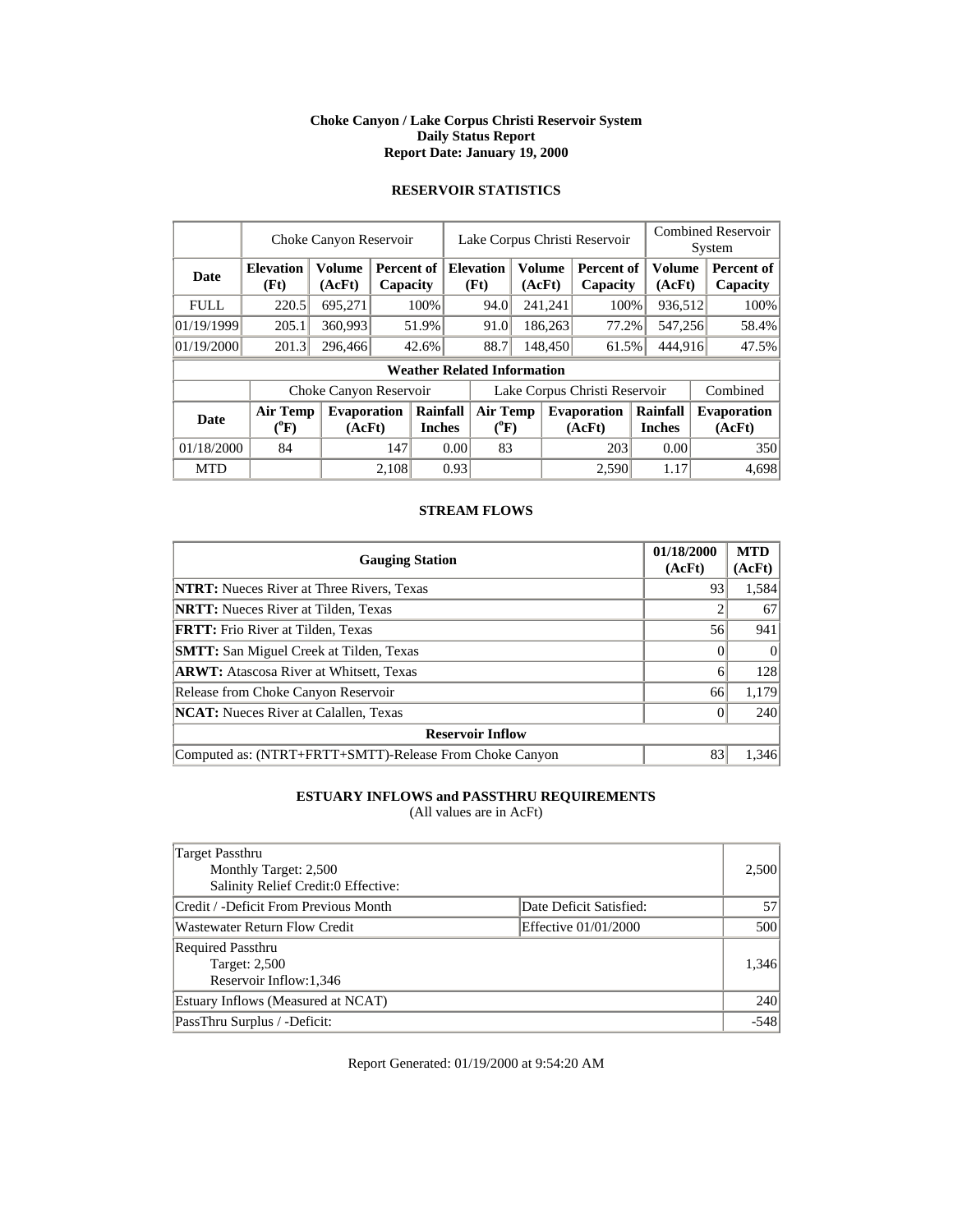#### **Choke Canyon / Lake Corpus Christi Reservoir System Daily Status Report Report Date: January 20, 2000**

# **RESERVOIR STATISTICS**

|             |                                       | Choke Canyon Reservoir       |       |                           | Lake Corpus Christi Reservoir |                                       |                  |         |                              | <b>Combined Reservoir</b><br>System |                  |  |                              |
|-------------|---------------------------------------|------------------------------|-------|---------------------------|-------------------------------|---------------------------------------|------------------|---------|------------------------------|-------------------------------------|------------------|--|------------------------------|
| Date        | <b>Elevation</b><br>(Ft)              | <b>Volume</b><br>(AcFt)      |       | Percent of 1<br>Capacity  |                               | <b>Elevation</b><br>(Ft)              | Volume<br>(AcFt) |         | Percent of<br>Capacity       |                                     | Volume<br>(AcFt) |  | Percent of<br>Capacity       |
| <b>FULL</b> | 220.5                                 | 695,271                      |       | 100%                      |                               | 94.0                                  |                  | 241,241 | 100%                         |                                     | 936,512          |  | 100%                         |
| 01/20/1999  | 205.1                                 | 360,993                      |       | 51.9%                     |                               | 91.0                                  |                  | 186,263 | 77.2%                        |                                     | 547,256          |  | 58.4%                        |
| 01/20/2000  | 201.3                                 | 296,308                      |       | 42.6%                     |                               | 88.7                                  |                  | 148,133 | 61.4%                        | 444,441                             |                  |  | 47.5%                        |
|             |                                       |                              |       |                           |                               | <b>Weather Related Information</b>    |                  |         |                              |                                     |                  |  |                              |
|             |                                       | Choke Canyon Reservoir       |       |                           |                               | Lake Corpus Christi Reservoir         |                  |         |                              |                                     |                  |  | Combined                     |
| <b>Date</b> | <b>Air Temp</b><br>$({}^o\mathrm{F})$ | <b>Evaporation</b><br>(AcFt) |       | Rainfall<br><b>Inches</b> |                               | <b>Air Temp</b><br>$({}^0\mathrm{F})$ |                  |         | <b>Evaporation</b><br>(AcFt) | Rainfall<br><b>Inches</b>           |                  |  | <b>Evaporation</b><br>(AcFt) |
| 01/19/2000  | 85                                    |                              | 137   |                           | 0.00                          | 86                                    |                  |         | 157                          |                                     | 0.00             |  | 294                          |
| <b>MTD</b>  |                                       |                              | 2.245 |                           | 0.93                          |                                       |                  |         | 2.747                        |                                     | 1.17             |  | 4.992                        |

## **STREAM FLOWS**

| <b>Gauging Station</b>                                  | 01/19/2000<br>(AcFt) | <b>MTD</b><br>(AcFt) |
|---------------------------------------------------------|----------------------|----------------------|
| <b>NTRT:</b> Nueces River at Three Rivers, Texas        | 91                   | 1,675                |
| <b>NRTT:</b> Nueces River at Tilden, Texas              |                      | 69                   |
| <b>FRTT:</b> Frio River at Tilden, Texas                | 56                   | 996                  |
| <b>SMTT:</b> San Miguel Creek at Tilden, Texas          |                      |                      |
| <b>ARWT:</b> Atascosa River at Whitsett, Texas          |                      | 133                  |
| Release from Choke Canyon Reservoir                     | 66                   | 1,245                |
| <b>NCAT:</b> Nueces River at Calallen, Texas            | 26                   | 266                  |
| <b>Reservoir Inflow</b>                                 |                      |                      |
| Computed as: (NTRT+FRTT+SMTT)-Release From Choke Canyon | 81                   | 1.427                |

# **ESTUARY INFLOWS and PASSTHRU REQUIREMENTS**

(All values are in AcFt)

| Target Passthru<br>Monthly Target: 2,500<br>Salinity Relief Credit:0 Effective: |                         | 2,500  |
|---------------------------------------------------------------------------------|-------------------------|--------|
| Credit / -Deficit From Previous Month                                           | Date Deficit Satisfied: | 57     |
| <b>Wastewater Return Flow Credit</b>                                            | Effective 01/01/2000    | 500    |
| <b>Required Passthru</b><br>Target: 2,500<br>Reservoir Inflow: 1,427            |                         | 1,427  |
| Estuary Inflows (Measured at NCAT)                                              |                         | 266    |
| PassThru Surplus / -Deficit:                                                    |                         | $-604$ |

Report Generated: 01/20/2000 at 9:23:38 AM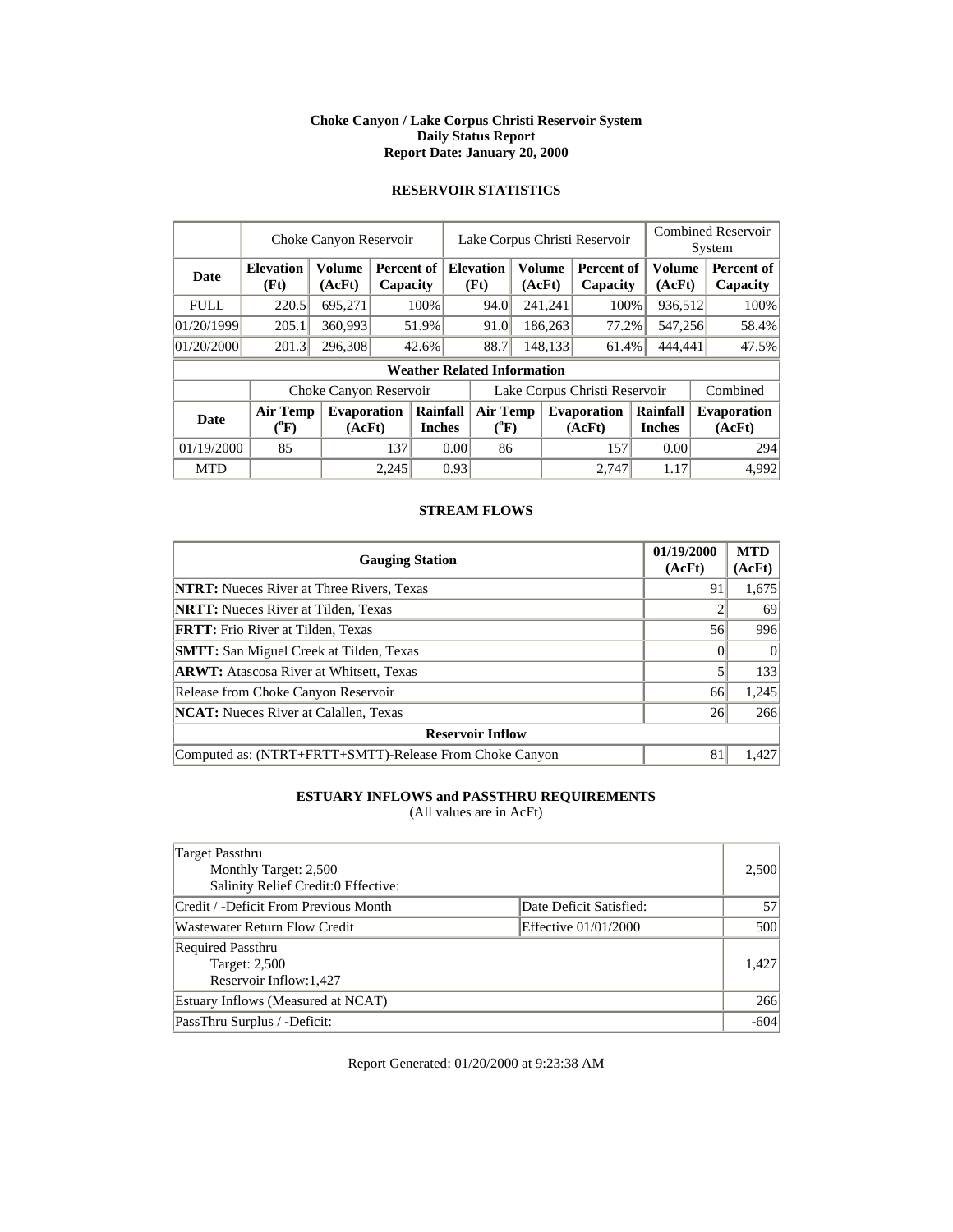#### **Choke Canyon / Lake Corpus Christi Reservoir System Daily Status Report Report Date: January 21, 2000**

|             | Choke Canyon Reservoir             |                              |                        |                           | Lake Corpus Christi Reservoir |        |               |                              |                           | <b>Combined Reservoir</b><br>System |                              |  |
|-------------|------------------------------------|------------------------------|------------------------|---------------------------|-------------------------------|--------|---------------|------------------------------|---------------------------|-------------------------------------|------------------------------|--|
| <b>Date</b> | <b>Elevation</b><br>(Ft)           | Volume<br>(AcFt)             | Percent of<br>Capacity |                           | <b>Elevation</b><br>(Ft)      | (AcFt) | <b>Volume</b> | Percent of<br>Capacity       | <b>Volume</b><br>(AcFt)   |                                     | Percent of<br>Capacity       |  |
| <b>FULL</b> | 220.5                              | 695,271                      |                        | 100%                      | 94.0                          |        | 241,241       | 100%                         | 936,512                   |                                     | 100%                         |  |
| 01/21/1999  | 205.1                              | 360,993                      |                        | 51.9%                     | 91.0                          |        | 186,263       | 77.2%                        | 547,256                   |                                     | 58.4%                        |  |
| 01/21/2000  | 201.2                              | 296,151                      |                        | 42.6%                     | 88.7                          |        | 147.974       | 61.3%                        | 444,125                   |                                     | 47.4%                        |  |
|             | <b>Weather Related Information</b> |                              |                        |                           |                               |        |               |                              |                           |                                     |                              |  |
|             |                                    | Choke Canyon Reservoir       |                        |                           | Lake Corpus Christi Reservoir |        |               |                              |                           |                                     | Combined                     |  |
| <b>Date</b> | <b>Air Temp</b><br>$(^{0}F)$       | <b>Evaporation</b><br>(AcFt) |                        | Rainfall<br><b>Inches</b> | <b>Air Temp</b><br>$(^{0}F)$  |        |               | <b>Evaporation</b><br>(AcFt) | Rainfall<br><b>Inches</b> |                                     | <b>Evaporation</b><br>(AcFt) |  |
| 01/20/2000  | 70                                 |                              | 229                    |                           | 0.00<br>70                    |        |               | 258                          | 0.00                      |                                     | 487                          |  |
| <b>MTD</b>  |                                    |                              | 2.474                  |                           | 0.93                          |        |               | 3.005                        | 1.17                      |                                     | 5.479                        |  |

# **RESERVOIR STATISTICS**

# **STREAM FLOWS**

| <b>Gauging Station</b>                                  | 01/20/2000<br>(AcFt) | <b>MTD</b><br>(AcFt) |
|---------------------------------------------------------|----------------------|----------------------|
| <b>NTRT:</b> Nueces River at Three Rivers, Texas        | 91                   | 1,767                |
| <b>NRTT:</b> Nueces River at Tilden, Texas              |                      | 71                   |
| <b>FRTT:</b> Frio River at Tilden, Texas                | 54                   | 1,050                |
| <b>SMTT:</b> San Miguel Creek at Tilden, Texas          |                      | $\Omega$             |
| <b>ARWT:</b> Atascosa River at Whitsett, Texas          |                      | 138                  |
| Release from Choke Canyon Reservoir                     | 66                   | 1,310                |
| <b>NCAT:</b> Nueces River at Calallen, Texas            | 159                  | 425                  |
| <b>Reservoir Inflow</b>                                 |                      |                      |
| Computed as: (NTRT+FRTT+SMTT)-Release From Choke Canyon | 79                   | 1,507                |

# **ESTUARY INFLOWS and PASSTHRU REQUIREMENTS**

(All values are in AcFt)

| Target Passthru<br>Monthly Target: 2,500<br>Salinity Relief Credit:0 Effective: |                         | 2,500  |
|---------------------------------------------------------------------------------|-------------------------|--------|
| Credit / -Deficit From Previous Month                                           | Date Deficit Satisfied: | 57     |
| Wastewater Return Flow Credit                                                   | Effective 01/01/2000    | 500    |
| <b>Required Passthru</b><br><b>Target: 2,500</b><br>Reservoir Inflow:1,507      |                         | 1,507  |
| Estuary Inflows (Measured at NCAT)                                              |                         | 425    |
| PassThru Surplus / -Deficit:                                                    |                         | $-525$ |

Report Generated: 01/21/2000 at 9:28:42 AM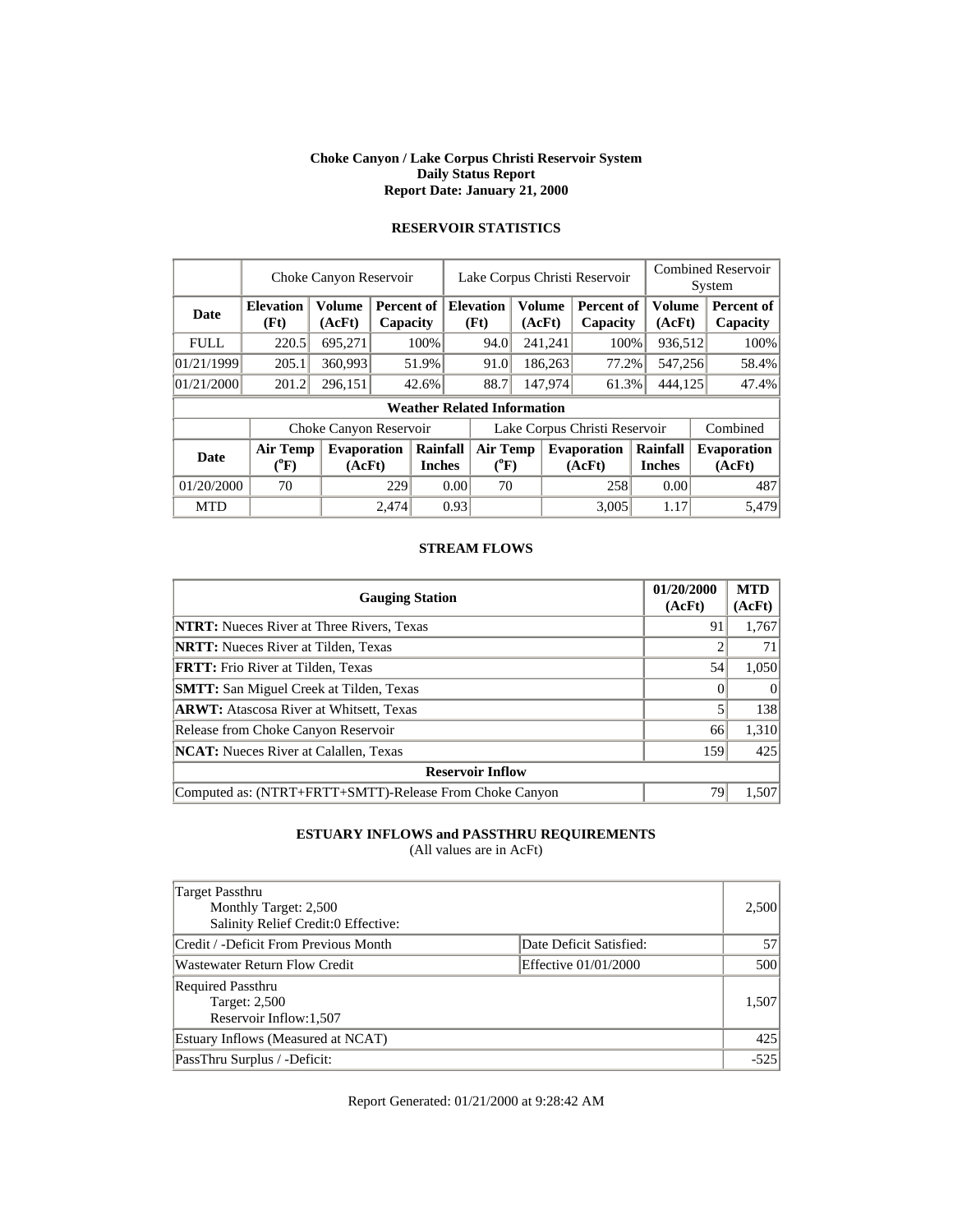#### **Choke Canyon / Lake Corpus Christi Reservoir System Daily Status Report Report Date: January 22, 2000**

|             | Choke Canyon Reservoir             |                              |                        |                           | Lake Corpus Christi Reservoir |        |         |                              |                           | <b>Combined Reservoir</b><br>System |                              |  |
|-------------|------------------------------------|------------------------------|------------------------|---------------------------|-------------------------------|--------|---------|------------------------------|---------------------------|-------------------------------------|------------------------------|--|
| <b>Date</b> | <b>Elevation</b><br>(Ft)           | Volume<br>(AcFt)             | Percent of<br>Capacity |                           | <b>Elevation</b><br>(Ft)      | (AcFt) | Volume  | Percent of<br>Capacity       | <b>Volume</b><br>(AcFt)   |                                     | Percent of<br>Capacity       |  |
| <b>FULL</b> | 220.5                              | 695,271                      |                        | 100%                      | 94.0                          |        | 241,241 | 100%                         | 936,512                   |                                     | 100%                         |  |
| 01/22/1999  | 205.1                              | 360,993                      |                        | 51.9%                     | 91.0                          |        | 186,263 | 77.2%                        | 547,256                   |                                     | 58.4%                        |  |
| 01/22/2000  | 201.2                              | 295.994                      |                        | 42.6%                     | 88.7                          |        | 147,658 | 61.2%                        | 443,652                   |                                     | 47.4%                        |  |
|             | <b>Weather Related Information</b> |                              |                        |                           |                               |        |         |                              |                           |                                     |                              |  |
|             |                                    | Choke Canyon Reservoir       |                        |                           | Lake Corpus Christi Reservoir |        |         |                              |                           |                                     | Combined                     |  |
| <b>Date</b> | <b>Air Temp</b><br>$(^{0}F)$       | <b>Evaporation</b><br>(AcFt) |                        | Rainfall<br><b>Inches</b> | <b>Air Temp</b><br>$(^{0}F)$  |        |         | <b>Evaporation</b><br>(AcFt) | Rainfall<br><b>Inches</b> |                                     | <b>Evaporation</b><br>(AcFt) |  |
| 01/21/2000  | 75                                 |                              | 73                     |                           | 0.00<br>74                    |        |         | 741                          | 0.00                      |                                     | 147                          |  |
| <b>MTD</b>  |                                    |                              | 2,547                  |                           | 0.93                          |        |         | 3.079                        | 1.17                      |                                     | 5.626                        |  |

# **RESERVOIR STATISTICS**

# **STREAM FLOWS**

| <b>Gauging Station</b>                                  | 01/21/2000<br>(AcFt) | <b>MTD</b><br>(AcFt) |
|---------------------------------------------------------|----------------------|----------------------|
| <b>NTRT:</b> Nueces River at Three Rivers, Texas        | 89                   | 1,856                |
| <b>NRTT:</b> Nueces River at Tilden, Texas              |                      | 73                   |
| <b>FRTT:</b> Frio River at Tilden, Texas                | 54                   | 1,104                |
| <b>SMTT:</b> San Miguel Creek at Tilden, Texas          |                      | $\Omega$             |
| <b>ARWT:</b> Atascosa River at Whitsett, Texas          |                      | 142                  |
| Release from Choke Canyon Reservoir                     | 66                   | 1,376                |
| <b>NCAT:</b> Nueces River at Calallen, Texas            | 137                  | 562                  |
| <b>Reservoir Inflow</b>                                 |                      |                      |
| Computed as: (NTRT+FRTT+SMTT)-Release From Choke Canyon | 77                   | 1,584                |

# **ESTUARY INFLOWS and PASSTHRU REQUIREMENTS**

(All values are in AcFt)

| Target Passthru<br>Monthly Target: 2,500<br>Salinity Relief Credit:0 Effective: |                         | 2,500  |
|---------------------------------------------------------------------------------|-------------------------|--------|
| Credit / -Deficit From Previous Month                                           | Date Deficit Satisfied: | 57     |
| Wastewater Return Flow Credit                                                   | Effective 01/01/2000    | 500    |
| <b>Required Passthru</b><br><b>Target: 2,500</b><br>Reservoir Inflow: 1,584     |                         | 1,584  |
| Estuary Inflows (Measured at NCAT)                                              |                         | 562    |
| PassThru Surplus / -Deficit:                                                    |                         | $-465$ |

Report Generated: 01/22/2000 at 9:15:01 AM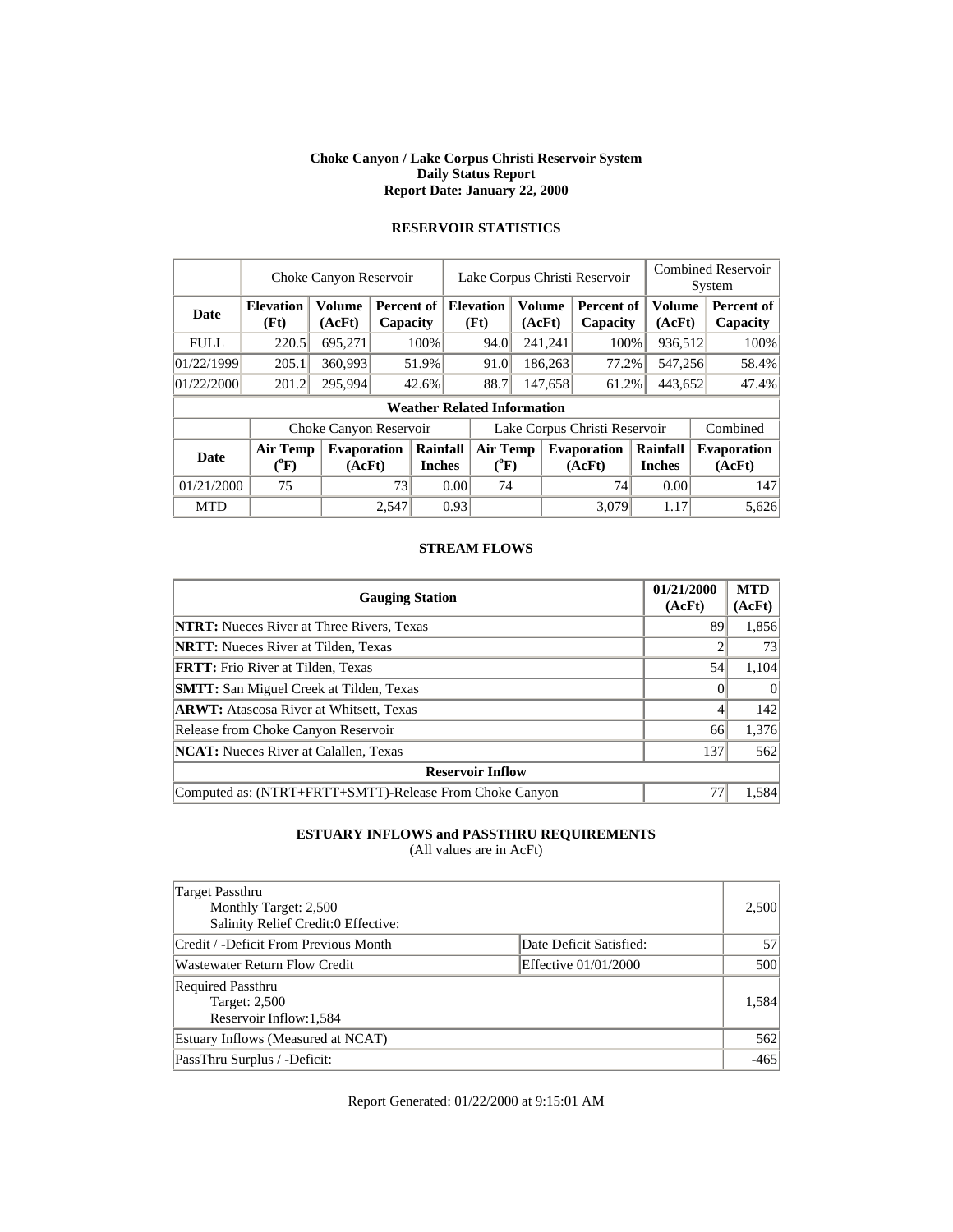#### **Choke Canyon / Lake Corpus Christi Reservoir System Daily Status Report Report Date: January 23, 2000**

|             | Choke Canyon Reservoir             |                              |                        |                           | Lake Corpus Christi Reservoir |        |         |                              |                           | <b>Combined Reservoir</b><br>System |                              |  |
|-------------|------------------------------------|------------------------------|------------------------|---------------------------|-------------------------------|--------|---------|------------------------------|---------------------------|-------------------------------------|------------------------------|--|
| <b>Date</b> | <b>Elevation</b><br>(Ft)           | Volume<br>(AcFt)             | Percent of<br>Capacity |                           | <b>Elevation</b><br>(Ft)      | (AcFt) | Volume  | Percent of<br>Capacity       | <b>Volume</b><br>(AcFt)   |                                     | Percent of<br>Capacity       |  |
| <b>FULL</b> | 220.5                              | 695,271                      |                        | 100%                      | 94.0                          |        | 241,241 | 100%                         | 936,512                   |                                     | 100%                         |  |
| 01/23/1999  | 205.1                              | 360,993                      |                        | 51.9%                     | 91.0                          |        | 186,263 | 77.2%                        | 547,256                   |                                     | 58.4%                        |  |
| 01/23/2000  | 201.2                              | 295,837                      |                        | 42.5%                     | 88.7                          |        | 147.342 | 61.1%                        | 443.179                   |                                     | 47.3%                        |  |
|             | <b>Weather Related Information</b> |                              |                        |                           |                               |        |         |                              |                           |                                     |                              |  |
|             |                                    | Choke Canyon Reservoir       |                        |                           | Lake Corpus Christi Reservoir |        |         |                              |                           |                                     | Combined                     |  |
| <b>Date</b> | <b>Air Temp</b><br>$(^{0}F)$       | <b>Evaporation</b><br>(AcFt) |                        | Rainfall<br><b>Inches</b> | <b>Air Temp</b><br>$(^{0}F)$  |        |         | <b>Evaporation</b><br>(AcFt) | Rainfall<br><b>Inches</b> |                                     | <b>Evaporation</b><br>(AcFt) |  |
| 01/22/2000  | 82                                 |                              | 101                    |                           | 82<br>0.00                    |        |         | 156                          | 0.00                      |                                     | 257                          |  |
| <b>MTD</b>  |                                    |                              | 2,648                  |                           | 0.93                          |        |         | 3.235                        | 1.17                      |                                     | 5.883                        |  |

# **RESERVOIR STATISTICS**

# **STREAM FLOWS**

| <b>Gauging Station</b>                                  | 01/22/2000<br>(AcFt) | <b>MTD</b><br>(AcFt) |
|---------------------------------------------------------|----------------------|----------------------|
| <b>NTRT:</b> Nueces River at Three Rivers, Texas        | 89                   | 1,945                |
| <b>NRTT:</b> Nueces River at Tilden, Texas              |                      | 75                   |
| <b>FRTT:</b> Frio River at Tilden, Texas                | 54                   | 1,157                |
| <b>SMTT:</b> San Miguel Creek at Tilden, Texas          |                      | $\Omega$             |
| <b>ARWT:</b> Atascosa River at Whitsett, Texas          |                      | 146                  |
| Release from Choke Canyon Reservoir                     | 66                   | 1,441                |
| <b>NCAT:</b> Nueces River at Calallen, Texas            | 60                   | 622                  |
| <b>Reservoir Inflow</b>                                 |                      |                      |
| Computed as: (NTRT+FRTT+SMTT)-Release From Choke Canyon | 77                   | 1,661                |

# **ESTUARY INFLOWS and PASSTHRU REQUIREMENTS**

(All values are in AcFt)

| Target Passthru<br>Monthly Target: 2,500<br>Salinity Relief Credit:0 Effective: |                         | 2,500  |
|---------------------------------------------------------------------------------|-------------------------|--------|
| Credit / -Deficit From Previous Month                                           | Date Deficit Satisfied: | 57     |
| Wastewater Return Flow Credit                                                   | Effective 01/01/2000    | 500    |
| <b>Required Passthru</b><br><b>Target: 2,500</b><br>Reservoir Inflow:1,661      |                         | 1,661  |
| Estuary Inflows (Measured at NCAT)                                              |                         | 622    |
| PassThru Surplus / -Deficit:                                                    |                         | $-483$ |

Report Generated: 01/23/2000 at 9:08:29 AM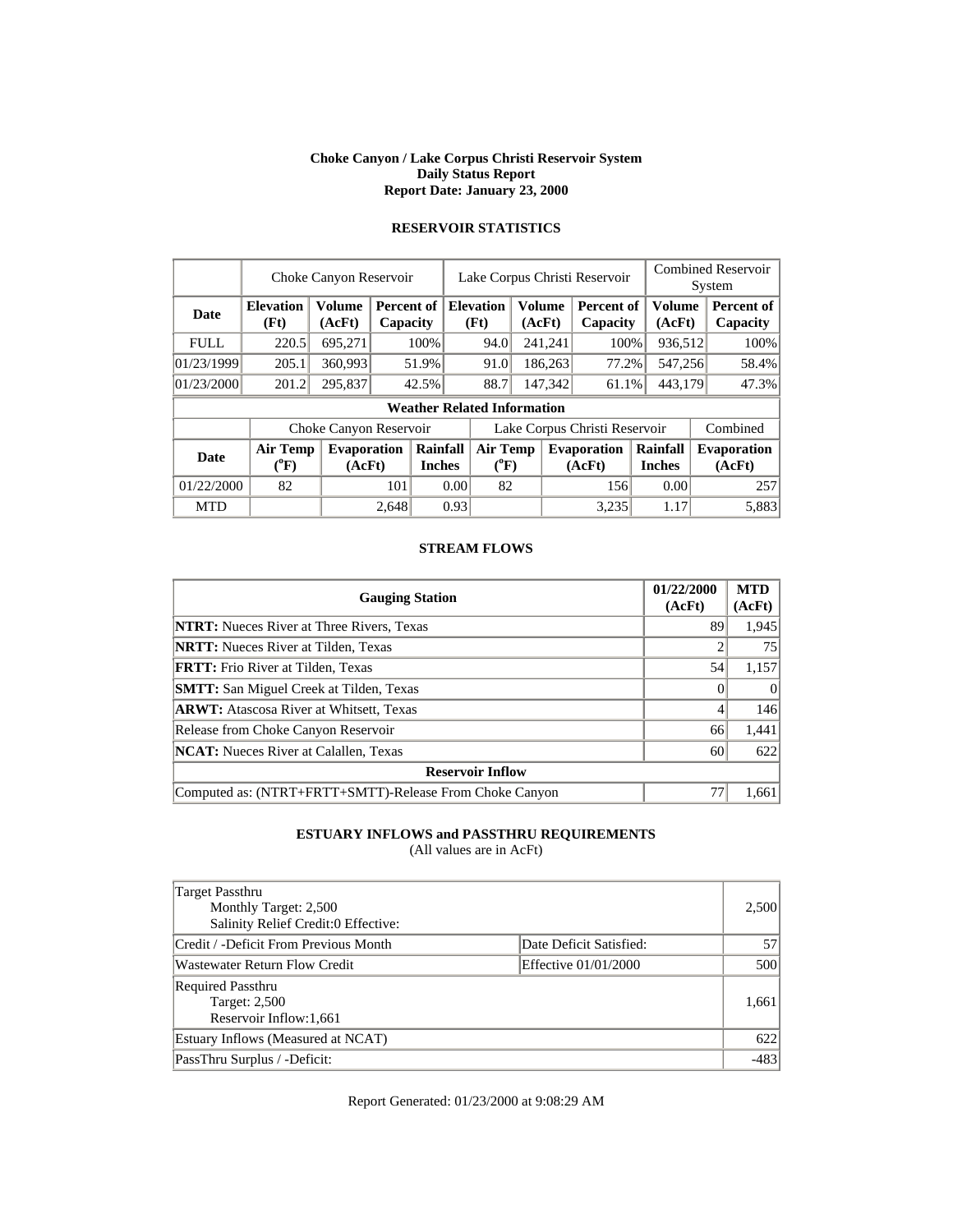#### **Choke Canyon / Lake Corpus Christi Reservoir System Daily Status Report Report Date: January 24, 2000**

|             | Choke Canyon Reservoir             |                              |                        |                           | Lake Corpus Christi Reservoir |                              |                  | <b>Combined Reservoir</b><br>System |                           |  |                              |  |
|-------------|------------------------------------|------------------------------|------------------------|---------------------------|-------------------------------|------------------------------|------------------|-------------------------------------|---------------------------|--|------------------------------|--|
| <b>Date</b> | <b>Elevation</b><br>(Ft)           | Volume<br>(AcFt)             | Percent of<br>Capacity |                           | <b>Elevation</b><br>(Ft)      |                              | Volume<br>(AcFt) | Percent of<br>Capacity              | <b>Volume</b><br>(AcFt)   |  | Percent of<br>Capacity       |  |
| <b>FULL</b> | 220.5                              | 695,271                      |                        | 100%                      | 94.0                          |                              | 241,241          | 100%                                | 936,512                   |  | 100%                         |  |
| 01/24/1999  | 205.1                              | 360,993                      |                        | 51.9%                     | 91.0                          |                              | 185,394          | 76.9%                               | 546,387                   |  | 58.3%                        |  |
| 01/24/2000  | 201.2                              | 295,680                      |                        | 42.5%                     | 88.7                          |                              | 147,184          | 61.0%                               | 442,864                   |  | 47.3%                        |  |
|             | <b>Weather Related Information</b> |                              |                        |                           |                               |                              |                  |                                     |                           |  |                              |  |
|             |                                    | Choke Canyon Reservoir       |                        |                           | Lake Corpus Christi Reservoir |                              |                  |                                     |                           |  | Combined                     |  |
| <b>Date</b> | <b>Air Temp</b><br>$(^{0}F)$       | <b>Evaporation</b><br>(AcFt) |                        | Rainfall<br><b>Inches</b> |                               | <b>Air Temp</b><br>$(^{0}F)$ |                  | <b>Evaporation</b><br>(AcFt)        | Rainfall<br><b>Inches</b> |  | <b>Evaporation</b><br>(AcFt) |  |
| 01/23/2000  | 82                                 |                              | 247                    |                           | 0.00                          | 83                           |                  | 212                                 | 0.00                      |  | 459                          |  |
| <b>MTD</b>  |                                    |                              | 2.895                  |                           | 0.93                          |                              |                  | 3.447                               | 1.17                      |  | 6,342                        |  |

# **RESERVOIR STATISTICS**

# **STREAM FLOWS**

| <b>Gauging Station</b>                                  | 01/23/2000<br>(AcFt) | <b>MTD</b><br>(AcFt) |
|---------------------------------------------------------|----------------------|----------------------|
| <b>NTRT:</b> Nueces River at Three Rivers, Texas        | 89                   | 2,035                |
| <b>NRTT:</b> Nueces River at Tilden, Texas              |                      | 78                   |
| <b>FRTT:</b> Frio River at Tilden, Texas                | 54                   | 1,211                |
| <b>SMTT:</b> San Miguel Creek at Tilden, Texas          |                      | $\Omega$             |
| <b>ARWT:</b> Atascosa River at Whitsett, Texas          |                      | 150                  |
| Release from Choke Canyon Reservoir                     | 66                   | 1,507                |
| <b>NCAT:</b> Nueces River at Calallen, Texas            | 93                   | 715                  |
| <b>Reservoir Inflow</b>                                 |                      |                      |
| Computed as: (NTRT+FRTT+SMTT)-Release From Choke Canyon | 77                   | 1.739                |

# **ESTUARY INFLOWS and PASSTHRU REQUIREMENTS**

(All values are in AcFt)

| Target Passthru<br>Monthly Target: 2,500<br>Salinity Relief Credit:0 Effective: |                         | 2,500  |
|---------------------------------------------------------------------------------|-------------------------|--------|
| Credit / -Deficit From Previous Month                                           | Date Deficit Satisfied: | 57     |
| Wastewater Return Flow Credit                                                   | Effective 01/01/2000    | 500    |
| <b>Required Passthru</b><br><b>Target: 2,500</b><br>Reservoir Inflow:1,739      |                         | 1,739  |
| Estuary Inflows (Measured at NCAT)                                              |                         | 715    |
| PassThru Surplus / -Deficit:                                                    |                         | $-467$ |

Report Generated: 01/24/2000 at 9:14:48 AM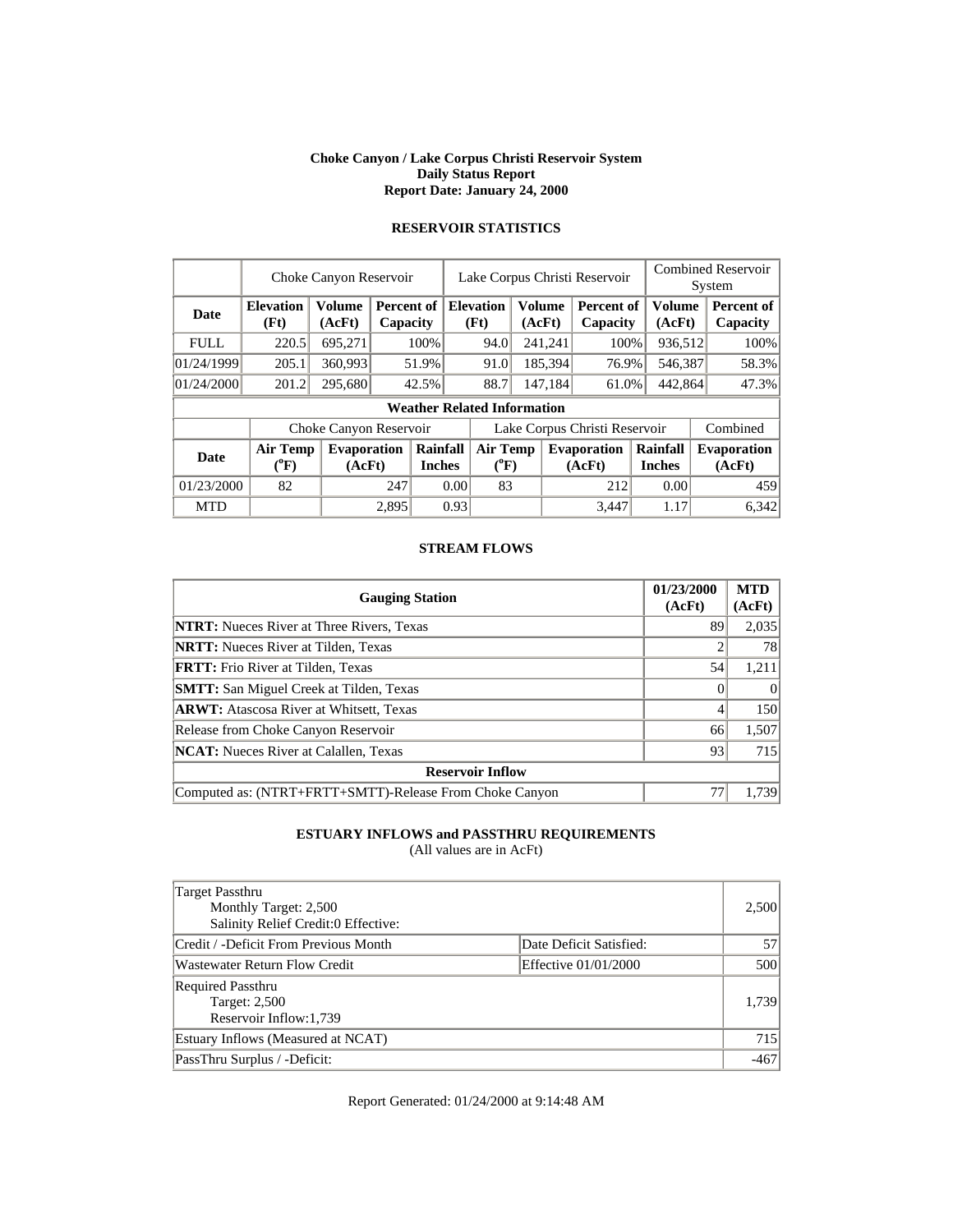#### **Choke Canyon / Lake Corpus Christi Reservoir System Daily Status Report Report Date: January 25, 2000**

|             | Choke Canyon Reservoir         |                              | Lake Corpus Christi Reservoir |                                                    |                                    |                  |         | <b>Combined Reservoir</b><br>System |                           |  |                               |
|-------------|--------------------------------|------------------------------|-------------------------------|----------------------------------------------------|------------------------------------|------------------|---------|-------------------------------------|---------------------------|--|-------------------------------|
| <b>Date</b> | <b>Elevation</b><br>(Ft)       | Volume<br>(AcFt)             |                               | <b>Elevation</b><br>Percent of<br>(Ft)<br>Capacity |                                    | Volume<br>(AcFt) |         | Percent of<br>Capacity              | Volume<br>(AcFt)          |  | <b>Percent of</b><br>Capacity |
| <b>FULL</b> | 220.5                          | 695,271                      |                               | 100%                                               | 94.0                               |                  | 241,241 | 100%                                | 936,512                   |  | 100%                          |
| 01/25/1999  | 205.1                          | 360,817                      |                               | 51.9%                                              | 90.9                               |                  | 185,220 | 76.8%                               | 546,037                   |  | 58.3%                         |
| 01/25/2000  | 201.2                          | 295,366                      |                               | 42.5%                                              |                                    | 88.6             | 146,869 | 60.9%                               | 442,235                   |  | 47.2%                         |
|             |                                |                              |                               |                                                    | <b>Weather Related Information</b> |                  |         |                                     |                           |  |                               |
|             |                                | Choke Canyon Reservoir       |                               |                                                    |                                    |                  |         | Lake Corpus Christi Reservoir       |                           |  | Combined                      |
| <b>Date</b> | Air Temp<br>$({}^0\mathrm{F})$ | <b>Evaporation</b><br>(AcFt) |                               | Rainfall<br><b>Inches</b>                          | <b>Air Temp</b><br>$(^{0}F)$       |                  |         | <b>Evaporation</b><br>(AcFt)        | Rainfall<br><b>Inches</b> |  | <b>Evaporation</b><br>(AcFt)  |
| 01/24/2000  | 66                             |                              | 101                           |                                                    | 0.00<br>66                         |                  |         | 147                                 | 0.00                      |  | 248                           |
| <b>MTD</b>  |                                |                              | 2.996                         |                                                    | 0.93                               |                  |         | 3.594                               | 1.17                      |  | 6,590                         |

# **RESERVOIR STATISTICS**

# **STREAM FLOWS**

| <b>Gauging Station</b>                                  | 01/24/2000<br>(AcFt) | <b>MTD</b><br>(AcFt) |
|---------------------------------------------------------|----------------------|----------------------|
| <b>NTRT:</b> Nueces River at Three Rivers, Texas        | 89                   | 2,124                |
| <b>NRTT:</b> Nueces River at Tilden, Texas              |                      | 79                   |
| <b>FRTT:</b> Frio River at Tilden, Texas                | 56                   | 1,266                |
| <b>SMTT:</b> San Miguel Creek at Tilden, Texas          |                      | $\Omega$             |
| <b>ARWT:</b> Atascosa River at Whitsett, Texas          | 3                    | 153                  |
| Release from Choke Canyon Reservoir                     | 66                   | 1,572                |
| <b>NCAT:</b> Nueces River at Calallen, Texas            | 127                  | 842                  |
| <b>Reservoir Inflow</b>                                 |                      |                      |
| Computed as: (NTRT+FRTT+SMTT)-Release From Choke Canyon | 79                   | 1,818                |

# **ESTUARY INFLOWS and PASSTHRU REQUIREMENTS**

(All values are in AcFt)

| Target Passthru<br>Monthly Target: 2,500<br>Salinity Relief Credit:0 Effective: |                         | 2,500  |
|---------------------------------------------------------------------------------|-------------------------|--------|
| Credit / -Deficit From Previous Month                                           | Date Deficit Satisfied: | 57     |
| Wastewater Return Flow Credit                                                   | Effective 01/01/2000    | 500    |
| <b>Required Passthru</b><br>Target: 2,500<br>Reservoir Inflow: 1,818            |                         | 1,818  |
| Estuary Inflows (Measured at NCAT)                                              |                         | 842    |
| PassThru Surplus / -Deficit:                                                    |                         | $-419$ |

Report Generated: 01/25/2000 at 10:05:12 AM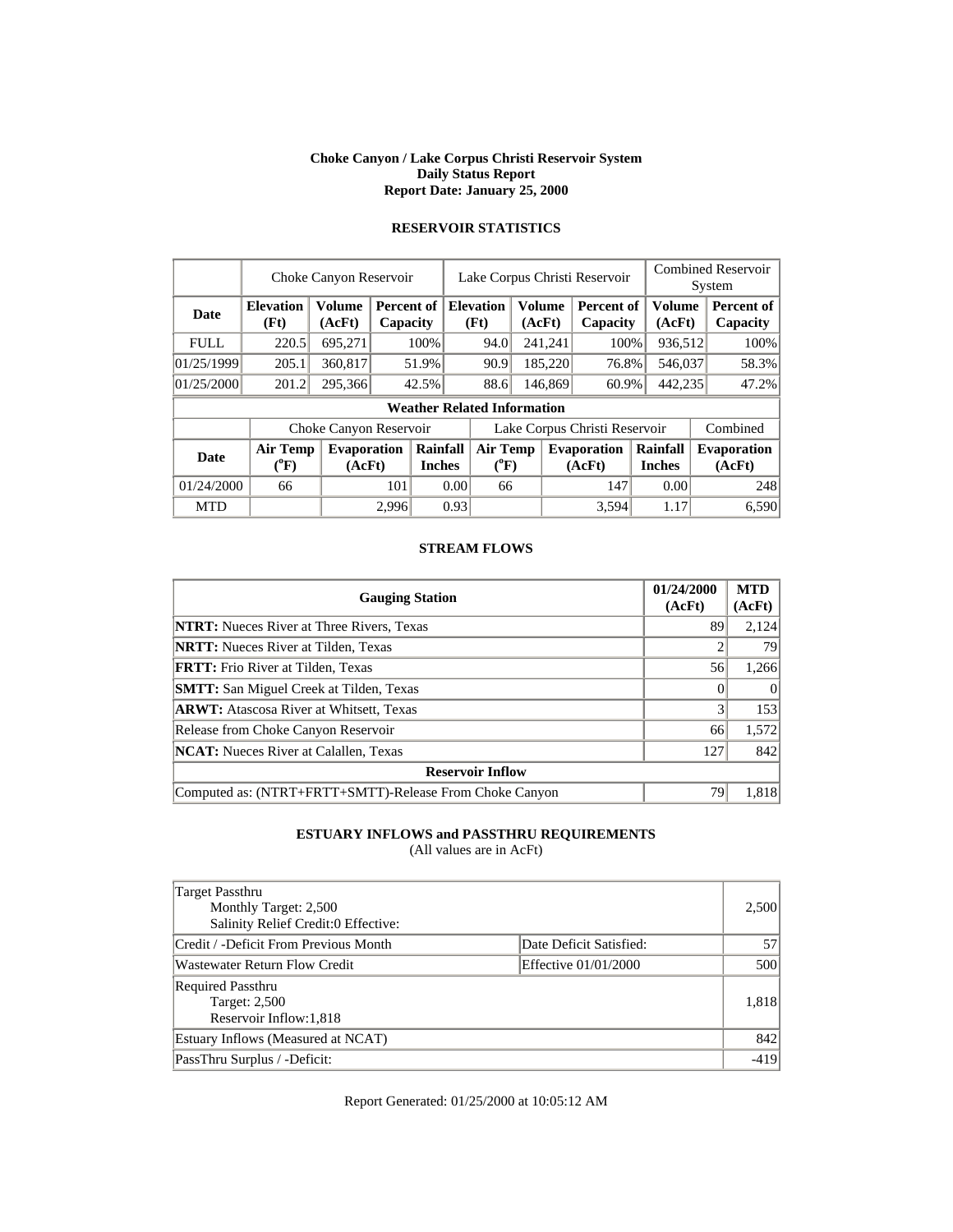#### **Choke Canyon / Lake Corpus Christi Reservoir System Daily Status Report Report Date: January 26, 2000**

# **RESERVOIR STATISTICS**

|             | Choke Canyon Reservoir                |                         |       |                           |                               | Lake Corpus Christi Reservoir      |  |                                              |                              |  | <b>Combined Reservoir</b><br>System |          |                              |  |                        |
|-------------|---------------------------------------|-------------------------|-------|---------------------------|-------------------------------|------------------------------------|--|----------------------------------------------|------------------------------|--|-------------------------------------|----------|------------------------------|--|------------------------|
| <b>Date</b> | <b>Elevation</b><br>(Ft)              | <b>Volume</b><br>(AcFt) |       | Percent of<br>Capacity    |                               |                                    |  | <b>Elevation</b><br>Volume<br>(Ft)<br>(AcFt) |                              |  | <b>Percent of</b><br>Capacity       |          | Volume<br>(AcFt)             |  | Percent of<br>Capacity |
| <b>FULL</b> | 220.5                                 | 695,271                 |       | 100%                      |                               | 94.0                               |  | 241,241                                      | 100%                         |  | 936,512                             |          | 100%                         |  |                        |
| 01/26/1999  | 205.1                                 | 360,817                 |       | 51.9%                     |                               | 90.9                               |  | 185,046                                      | 76.7%                        |  | 545,863                             |          | 58.3%                        |  |                        |
| 01/26/2000  | 201.2                                 | 295,053                 |       | 42.4%                     |                               | 88.6                               |  | 146,553                                      | 60.7%                        |  | 441,606                             |          | 47.2%                        |  |                        |
|             |                                       |                         |       |                           |                               | <b>Weather Related Information</b> |  |                                              |                              |  |                                     |          |                              |  |                        |
|             |                                       | Choke Canyon Reservoir  |       |                           | Lake Corpus Christi Reservoir |                                    |  |                                              |                              |  |                                     | Combined |                              |  |                        |
| <b>Date</b> | <b>Air Temp</b><br>$({}^0\mathrm{F})$ | Evaporation<br>(AcFt)   |       | Rainfall<br><b>Inches</b> |                               | <b>Air Temp</b><br>$(^{0}F)$       |  |                                              | <b>Evaporation</b><br>(AcFt) |  | Rainfall<br><b>Inches</b>           |          | <b>Evaporation</b><br>(AcFt) |  |                        |
| 01/25/2000  | 73                                    |                         |       | 228<br>0.00               |                               | 73                                 |  |                                              | 211                          |  | 0.00                                |          | 439                          |  |                        |
| <b>MTD</b>  |                                       |                         | 3,224 |                           | 0.93                          |                                    |  |                                              | 3.805                        |  | 1.17                                |          | 7,029                        |  |                        |

## **STREAM FLOWS**

| <b>Gauging Station</b>                                  | 01/25/2000<br>(AcFt) | <b>MTD</b><br>(AcFt) |
|---------------------------------------------------------|----------------------|----------------------|
| <b>NTRT:</b> Nueces River at Three Rivers, Texas        | 89                   | 2,213                |
| <b>NRTT:</b> Nueces River at Tilden, Texas              |                      | 81                   |
| <b>FRTT:</b> Frio River at Tilden, Texas                | 56                   | 1,322                |
| <b>SMTT:</b> San Miguel Creek at Tilden, Texas          |                      |                      |
| <b>ARWT:</b> Atascosa River at Whitsett, Texas          |                      | 156                  |
| Release from Choke Canyon Reservoir                     | 66                   | 1,638                |
| <b>NCAT:</b> Nueces River at Calallen, Texas            | 141                  | 983                  |
| <b>Reservoir Inflow</b>                                 |                      |                      |
| Computed as: (NTRT+FRTT+SMTT)-Release From Choke Canyon | 79                   | 1,898                |

# **ESTUARY INFLOWS and PASSTHRU REQUIREMENTS**

(All values are in AcFt)

| Target Passthru<br>Monthly Target: 2,500<br>Salinity Relief Credit:0 Effective: |                         | 2,500  |
|---------------------------------------------------------------------------------|-------------------------|--------|
| Credit / -Deficit From Previous Month                                           | Date Deficit Satisfied: | 57     |
| <b>Wastewater Return Flow Credit</b>                                            | Effective 01/01/2000    | 500    |
| <b>Required Passthru</b><br><b>Target: 2,500</b><br>Reservoir Inflow:1,898      |                         | 1,898  |
| Estuary Inflows (Measured at NCAT)                                              |                         | 983    |
| PassThru Surplus / -Deficit:                                                    |                         | $-358$ |

Report Generated: 01/26/2000 at 8:50:38 AM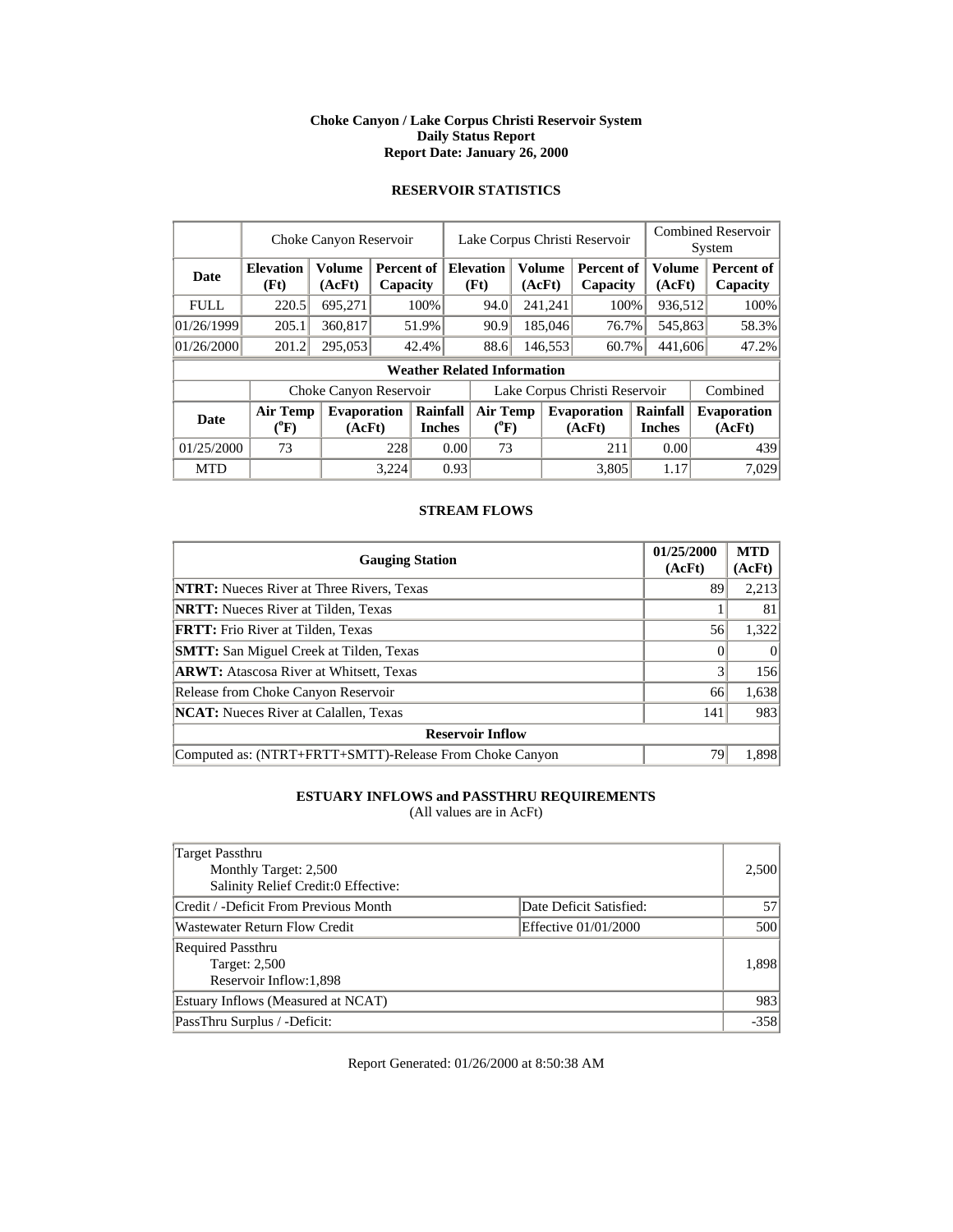#### **Choke Canyon / Lake Corpus Christi Reservoir System Daily Status Report Report Date: January 27, 2000**

# **RESERVOIR STATISTICS**

|             | Choke Canyon Reservoir                |                              |       |                                    |                               | Lake Corpus Christi Reservoir |         |                                              |                              |                               | <b>Combined Reservoir</b><br>System |                  |                              |                        |
|-------------|---------------------------------------|------------------------------|-------|------------------------------------|-------------------------------|-------------------------------|---------|----------------------------------------------|------------------------------|-------------------------------|-------------------------------------|------------------|------------------------------|------------------------|
| <b>Date</b> | <b>Elevation</b><br>(Ft)              | <b>Volume</b><br>(AcFt)      |       | Percent of<br>Capacity             |                               |                               |         | <b>Elevation</b><br>Volume<br>(Ft)<br>(AcFt) |                              | <b>Percent of</b><br>Capacity |                                     | Volume<br>(AcFt) |                              | Percent of<br>Capacity |
| <b>FULL</b> | 220.5                                 | 695,271                      |       | 100%                               |                               | 94.0                          |         | 241,241                                      | 100%                         |                               | 936,512                             |                  | 100%                         |                        |
| 01/27/1999  | 205.1                                 | 360,817                      |       | 51.9%                              |                               | 90.9                          |         | 185,220                                      | 76.8%                        |                               | 546,037                             |                  | 58.3%                        |                        |
| 01/27/2000  | 201.2                                 | 294,739                      |       | 42.4%                              |                               | 88.6                          | 145,766 |                                              | 60.4%                        | 440,505                       |                                     |                  | 47.0%                        |                        |
|             |                                       |                              |       | <b>Weather Related Information</b> |                               |                               |         |                                              |                              |                               |                                     |                  |                              |                        |
|             |                                       | Choke Canyon Reservoir       |       |                                    | Lake Corpus Christi Reservoir |                               |         |                                              |                              |                               |                                     | Combined         |                              |                        |
| <b>Date</b> | <b>Air Temp</b><br>$({}^0\mathrm{F})$ | <b>Evaporation</b><br>(AcFt) |       | Rainfall<br><b>Inches</b>          |                               | <b>Air Temp</b><br>$(^{0}F)$  |         |                                              | <b>Evaporation</b><br>(AcFt) |                               | Rainfall<br><b>Inches</b>           |                  | <b>Evaporation</b><br>(AcFt) |                        |
| 01/26/2000  | 59                                    |                              | 46    |                                    | 0.01                          | 69                            |         |                                              | 46                           |                               | 0.01                                |                  | 92                           |                        |
| <b>MTD</b>  |                                       |                              | 3,270 |                                    | 0.94                          |                               |         |                                              | 3.851                        |                               | 1.18                                |                  | 7,121                        |                        |

## **STREAM FLOWS**

| <b>Gauging Station</b>                                  | 01/26/2000<br>(AcFt) | <b>MTD</b><br>(AcFt) |
|---------------------------------------------------------|----------------------|----------------------|
| <b>NTRT:</b> Nueces River at Three Rivers, Texas        | 89                   | 2,303                |
| <b>NRTT:</b> Nueces River at Tilden, Texas              |                      | 82                   |
| <b>FRTT:</b> Frio River at Tilden, Texas                | 52                   | 1,374                |
| <b>SMTT:</b> San Miguel Creek at Tilden, Texas          |                      | $\Omega$             |
| <b>ARWT:</b> Atascosa River at Whitsett, Texas          | 4                    | 160                  |
| Release from Choke Canyon Reservoir                     | 66                   | 1,703                |
| <b>NCAT:</b> Nueces River at Calallen, Texas            | 175                  | 1,157                |
| <b>Reservoir Inflow</b>                                 |                      |                      |
| Computed as: (NTRT+FRTT+SMTT)-Release From Choke Canyon | 75                   | 1,973                |

# **ESTUARY INFLOWS and PASSTHRU REQUIREMENTS**

(All values are in AcFt)

| Target Passthru<br>Monthly Target: 2,500<br>Salinity Relief Credit:0 Effective: |                         | 2,500  |
|---------------------------------------------------------------------------------|-------------------------|--------|
| Credit / -Deficit From Previous Month                                           | Date Deficit Satisfied: | 57     |
| Wastewater Return Flow Credit                                                   | Effective 01/01/2000    | 500    |
| <b>Required Passthru</b><br><b>Target: 2,500</b><br>Reservoir Inflow: 1,973     |                         | 1,973  |
| Estuary Inflows (Measured at NCAT)                                              |                         | 1,157  |
| PassThru Surplus / -Deficit:                                                    |                         | $-259$ |

Report Generated: 01/27/2000 at 8:47:25 AM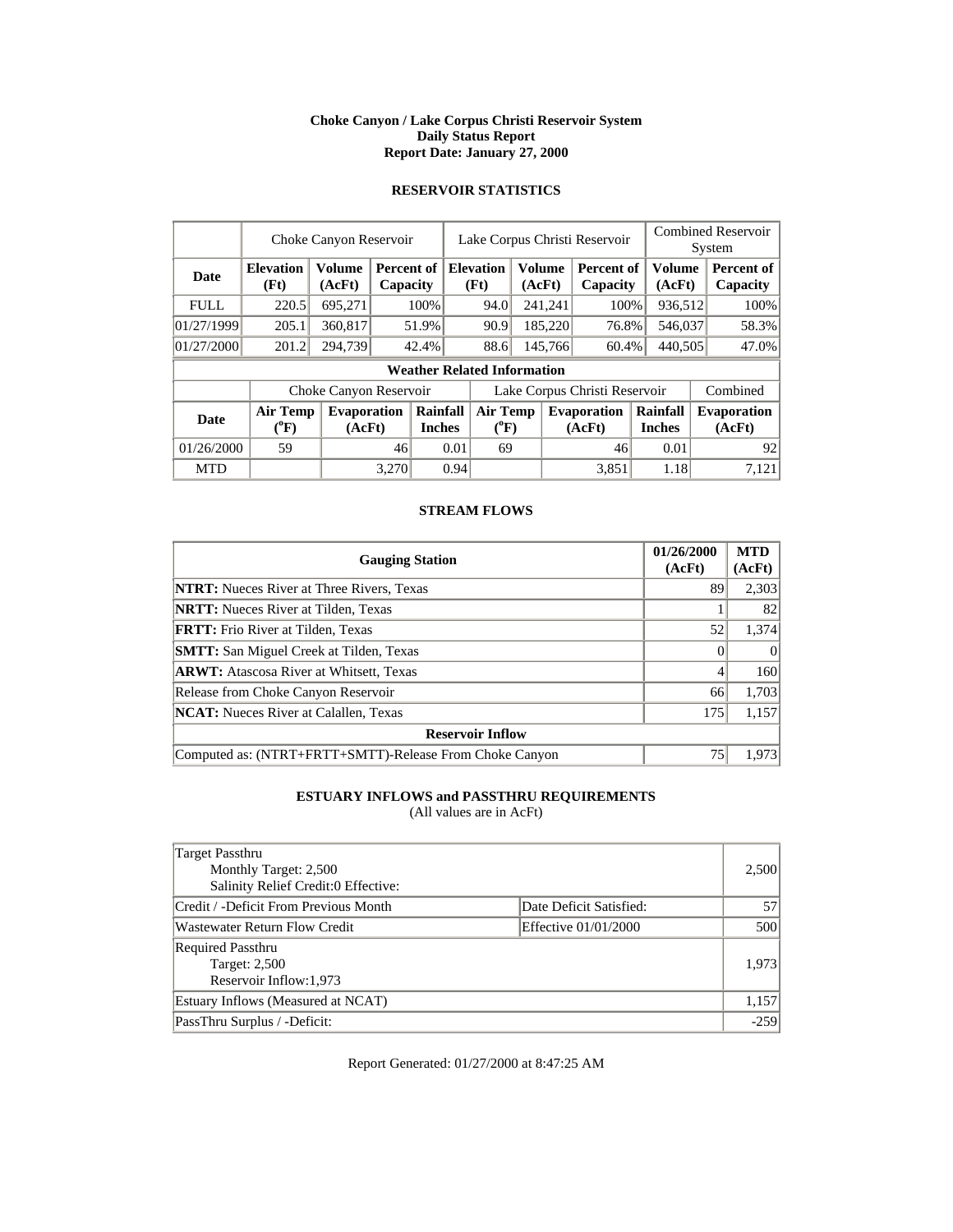#### **Choke Canyon / Lake Corpus Christi Reservoir System Daily Status Report Report Date: January 28, 2000**

# **RESERVOIR STATISTICS**

|             | Choke Canyon Reservoir       |                              | Lake Corpus Christi Reservoir |                           |                                       |                                    |  |                          | <b>Combined Reservoir</b><br>System |                           |                        |          |                              |  |                        |
|-------------|------------------------------|------------------------------|-------------------------------|---------------------------|---------------------------------------|------------------------------------|--|--------------------------|-------------------------------------|---------------------------|------------------------|----------|------------------------------|--|------------------------|
| Date        | <b>Elevation</b><br>(Ft)     | <b>Volume</b><br>(AcFt)      |                               | Percent of<br>Capacity    |                                       |                                    |  | <b>Elevation</b><br>(Ft) | (AcFt)                              | Volume                    | Percent of<br>Capacity |          | Volume<br>(AcFt)             |  | Percent of<br>Capacity |
| <b>FULL</b> | 220.5                        | 695,271                      |                               | 100%                      |                                       | 94.0                               |  | 241,241                  | 100%                                |                           | 936,512                |          | 100%                         |  |                        |
| 01/28/1999  | 205.1                        | 360.641                      |                               | 51.9%                     |                                       | 90.9                               |  | 184,873                  | 76.6%                               |                           | 545,514                |          | 58.2%                        |  |                        |
| 01/28/2000  | 201.1                        | 294,583                      |                               | 42.4%                     |                                       | 88.6                               |  | 146,238                  | 60.6%                               |                           | 440,821                |          | 47.1%                        |  |                        |
|             |                              |                              |                               |                           |                                       | <b>Weather Related Information</b> |  |                          |                                     |                           |                        |          |                              |  |                        |
|             |                              | Choke Canyon Reservoir       |                               |                           | Lake Corpus Christi Reservoir         |                                    |  |                          |                                     |                           |                        | Combined |                              |  |                        |
| Date        | <b>Air Temp</b><br>$(^{0}F)$ | <b>Evaporation</b><br>(AcFt) |                               | Rainfall<br><b>Inches</b> | <b>Air Temp</b><br>$({}^0\mathrm{F})$ |                                    |  |                          | <b>Evaporation</b><br>(AcFt)        | Rainfall<br><b>Inches</b> |                        |          | <b>Evaporation</b><br>(AcFt) |  |                        |
| 01/27/2000  | 62                           |                              | 64                            |                           | 0.31                                  | 73                                 |  |                          | 83                                  |                           | 0.23                   |          | 147                          |  |                        |
| <b>MTD</b>  |                              |                              | 3,334                         |                           | 1.25                                  |                                    |  |                          | 3.934                               |                           | 1.41                   |          | 7,268                        |  |                        |

## **STREAM FLOWS**

| <b>Gauging Station</b>                                  | 01/27/2000<br>(AcFt) | <b>MTD</b><br>(AcFt) |
|---------------------------------------------------------|----------------------|----------------------|
| <b>NTRT:</b> Nueces River at Three Rivers, Texas        | 95                   | 2,398                |
| <b>NRTT:</b> Nueces River at Tilden, Texas              |                      | 83                   |
| <b>FRTT:</b> Frio River at Tilden, Texas                | 48                   | 1,421                |
| <b>SMTT:</b> San Miguel Creek at Tilden, Texas          |                      | $\Omega$             |
| <b>ARWT:</b> Atascosa River at Whitsett, Texas          | 4                    | 165                  |
| Release from Choke Canyon Reservoir                     | 66                   | 1,769                |
| <b>NCAT:</b> Nueces River at Calallen, Texas            | 185                  | 1,342                |
| <b>Reservoir Inflow</b>                                 |                      |                      |
| Computed as: (NTRT+FRTT+SMTT)-Release From Choke Canyon | 77                   | 2.051                |

# **ESTUARY INFLOWS and PASSTHRU REQUIREMENTS**

(All values are in AcFt)

| Target Passthru<br>Monthly Target: 2,500<br>Salinity Relief Credit:0 Effective: |                         | 2,500  |
|---------------------------------------------------------------------------------|-------------------------|--------|
| Credit / -Deficit From Previous Month                                           | Date Deficit Satisfied: | 57     |
| <b>Wastewater Return Flow Credit</b>                                            | Effective 01/01/2000    | 500    |
| <b>Required Passthru</b><br>Target: 2,500<br>Reservoir Inflow:2,051             |                         | 2,051  |
| Estuary Inflows (Measured at NCAT)                                              |                         | 1,342  |
| PassThru Surplus / -Deficit:                                                    |                         | $-151$ |

Report Generated: 01/28/2000 at 9:23:10 AM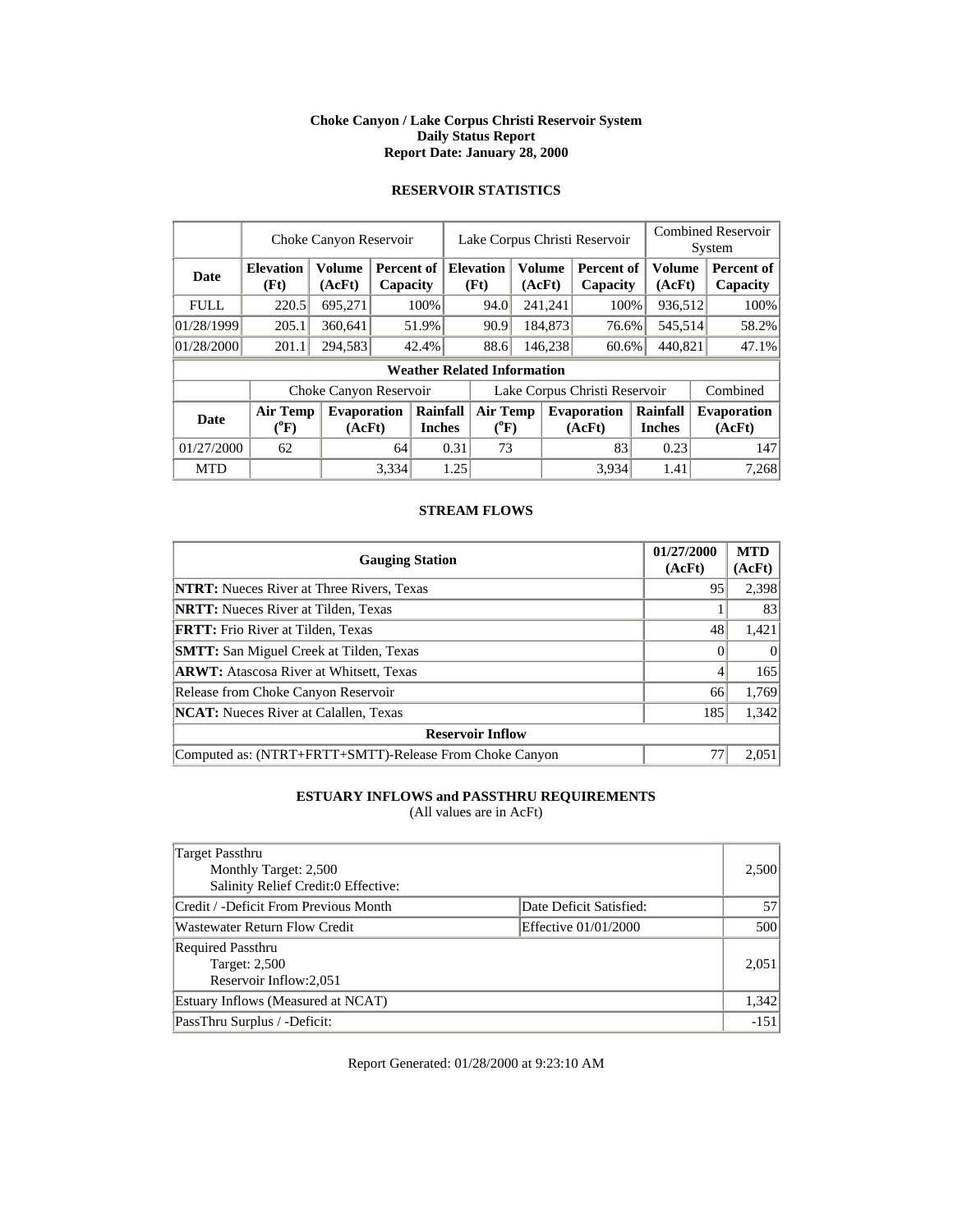#### **Choke Canyon / Lake Corpus Christi Reservoir System Daily Status Report Report Date: January 29, 2000**

# **RESERVOIR STATISTICS**

|             | Choke Canyon Reservoir                |                                                         |                          |                           |                          |                                    | Lake Corpus Christi Reservoir |          | <b>Combined Reservoir</b><br>System |                           |  |                              |
|-------------|---------------------------------------|---------------------------------------------------------|--------------------------|---------------------------|--------------------------|------------------------------------|-------------------------------|----------|-------------------------------------|---------------------------|--|------------------------------|
| <b>Date</b> | <b>Elevation</b><br>(Ft)              | <b>Volume</b><br>(AcFt)                                 | Percent of 1<br>Capacity |                           | <b>Elevation</b><br>(Ft) |                                    | (AcFt)                        | Volume   | Percent of<br>Capacity              | <b>Volume</b><br>(AcFt)   |  | Percent of<br>Capacity       |
| <b>FULL</b> | 220.5                                 | 695,271                                                 |                          | 100%                      |                          | 94.0                               |                               | 241,241  | 100%                                | 936,512                   |  | 100%                         |
| 01/29/1999  | 205.1                                 | 360.641                                                 |                          | 51.9%                     |                          | 90.9                               |                               | 184,873  | 76.6%                               | 545,514                   |  | 58.2%                        |
| 01/29/2000  | 201.1                                 | 294,270                                                 |                          | 42.3%                     |                          | 88.6                               |                               | 146,081  | 60.6%                               | 440,351                   |  | 47.0%                        |
|             |                                       |                                                         |                          |                           |                          | <b>Weather Related Information</b> |                               |          |                                     |                           |  |                              |
|             |                                       | Lake Corpus Christi Reservoir<br>Choke Canyon Reservoir |                          |                           |                          |                                    |                               | Combined |                                     |                           |  |                              |
| Date        | <b>Air Temp</b><br>$(^{0}\mathrm{F})$ | <b>Evaporation</b><br>(AcFt)                            |                          | Rainfall<br><b>Inches</b> |                          | <b>Air Temp</b><br>$(^{0}F)$       |                               |          | <b>Evaporation</b><br>(AcFt)        | Rainfall<br><b>Inches</b> |  | <b>Evaporation</b><br>(AcFt) |
| 01/28/2000  | 61                                    |                                                         | 64                       |                           | 0.00                     | 46                                 |                               |          | 92                                  | 0.00                      |  | 156                          |
| <b>MTD</b>  |                                       |                                                         | 3,398                    |                           | 1.25                     |                                    |                               |          | 4,026                               | 1.41                      |  | 7,424                        |

### **STREAM FLOWS**

| <b>Gauging Station</b>                                  | 01/28/2000<br>(AcFt) | <b>MTD</b><br>(AcFt) |
|---------------------------------------------------------|----------------------|----------------------|
| <b>NTRT:</b> Nueces River at Three Rivers, Texas        | 93                   | 2,491                |
| <b>NRTT:</b> Nueces River at Tilden, Texas              |                      | 85                   |
| <b>FRTT:</b> Frio River at Tilden, Texas                | 46                   | 1,467                |
| <b>SMTT:</b> San Miguel Creek at Tilden, Texas          |                      |                      |
| <b>ARWT:</b> Atascosa River at Whitsett, Texas          | 4                    | 169                  |
| Release from Choke Canyon Reservoir                     | 66                   | 1,834                |
| <b>NCAT:</b> Nueces River at Calallen, Texas            | 262                  | 1,604                |
| <b>Reservoir Inflow</b>                                 |                      |                      |
| Computed as: (NTRT+FRTT+SMTT)-Release From Choke Canyon | 73                   | 2.124                |

# **ESTUARY INFLOWS and PASSTHRU REQUIREMENTS**

(All values are in AcFt)

| Target Passthru<br>Monthly Target: 2,500<br>Salinity Relief Credit:0 Effective: |                         | 2,500 |
|---------------------------------------------------------------------------------|-------------------------|-------|
| Credit / -Deficit From Previous Month                                           | Date Deficit Satisfied: | 57    |
| <b>Wastewater Return Flow Credit</b>                                            | Effective 01/01/2000    | 500   |
| <b>Required Passthru</b><br><b>Target: 2,500</b><br>Reservoir Inflow:2,124      |                         | 2.124 |
| Estuary Inflows (Measured at NCAT)                                              |                         | 1,604 |
| PassThru Surplus / -Deficit:                                                    |                         | 37    |

Report Generated: 01/29/2000 at 1:09:38 PM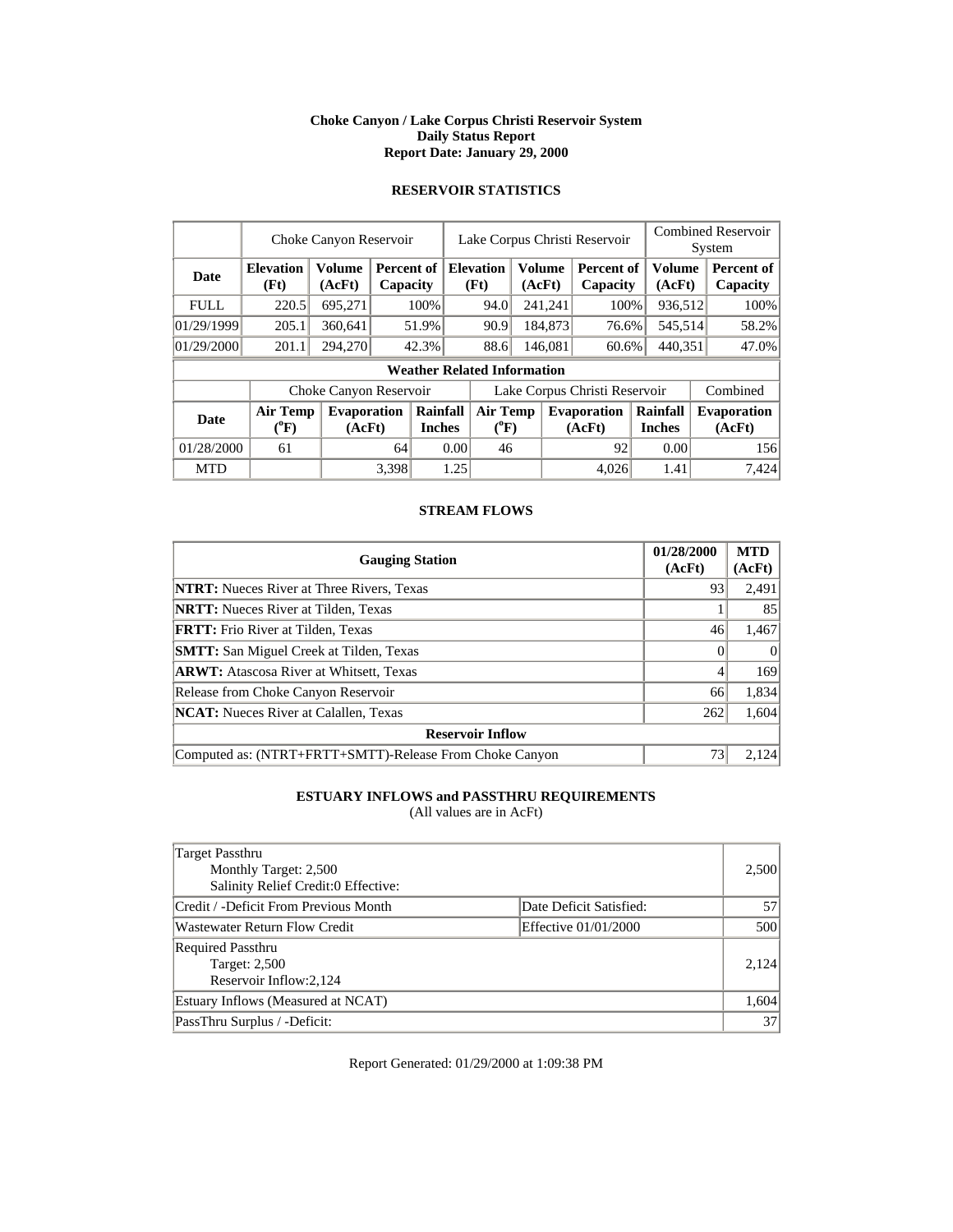#### **Choke Canyon / Lake Corpus Christi Reservoir System Daily Status Report Report Date: January 30, 2000**

# **RESERVOIR STATISTICS**

|             | Choke Canyon Reservoir           |                         |          |                           | Lake Corpus Christi Reservoir |                                       |  |                  |                               |                           | <b>Combined Reservoir</b><br>System |                              |  |
|-------------|----------------------------------|-------------------------|----------|---------------------------|-------------------------------|---------------------------------------|--|------------------|-------------------------------|---------------------------|-------------------------------------|------------------------------|--|
| Date        | <b>Elevation</b><br>(Ft)         | <b>Volume</b><br>(AcFt) | Capacity |                           |                               | <b>Percent of   Elevation</b><br>(Ft) |  | Volume<br>(AcFt) | Percent of<br>Capacity        | <b>Volume</b><br>(AcFt)   |                                     | Percent of<br>Capacity       |  |
| <b>FULL</b> | 220.5                            | 695,271                 |          | 100%                      |                               | 94.0                                  |  | 241,241          | 100%                          |                           | 936,512                             | 100%                         |  |
| 01/30/1999  | 205.1                            | 360,465                 |          | 51.8%                     |                               | 90.9                                  |  | 184,699          | 76.6%                         |                           | 545,164                             | 58.2%                        |  |
| 01/30/2000  | 201.1                            | 294,113                 |          | 42.3%                     |                               | 88.6                                  |  | 145,766          | 60.4%                         |                           | 439,879                             | 47.0%                        |  |
|             |                                  |                         |          |                           |                               | <b>Weather Related Information</b>    |  |                  |                               |                           |                                     |                              |  |
|             |                                  | Choke Canyon Reservoir  |          |                           |                               |                                       |  |                  | Lake Corpus Christi Reservoir |                           |                                     | Combined                     |  |
| <b>Date</b> | <b>Air Temp</b><br>$\rm ^{(9}F)$ | Evaporation<br>(AcFt)   |          | Rainfall<br><b>Inches</b> |                               | <b>Air Temp</b><br>$({}^0\mathrm{F})$ |  |                  | <b>Evaporation</b><br>(AcFt)  | Rainfall<br><b>Inches</b> |                                     | <b>Evaporation</b><br>(AcFt) |  |
| 01/29/2000  | 42                               |                         | 82       |                           | 0.00                          | 44                                    |  |                  | 64                            | 0.00                      |                                     | 146                          |  |
| <b>MTD</b>  |                                  |                         | 3.480    |                           | 1.25                          |                                       |  |                  | 4.090                         | 1.41                      |                                     | 7.570                        |  |

### **STREAM FLOWS**

| <b>Gauging Station</b>                                  | 01/29/2000<br>(AcFt) | <b>MTD</b><br>(AcFt) |
|---------------------------------------------------------|----------------------|----------------------|
| <b>NTRT:</b> Nueces River at Three Rivers, Texas        | 91                   | 2,582                |
| <b>NRTT:</b> Nueces River at Tilden, Texas              |                      | 86                   |
| <b>FRTT:</b> Frio River at Tilden, Texas                | 44                   | 1,511                |
| <b>SMTT:</b> San Miguel Creek at Tilden, Texas          |                      |                      |
| <b>ARWT:</b> Atascosa River at Whitsett, Texas          | 4                    | 173                  |
| Release from Choke Canyon Reservoir                     | 66                   | 1,900                |
| <b>NCAT:</b> Nueces River at Calallen, Texas            | 197                  | 1,801                |
| <b>Reservoir Inflow</b>                                 |                      |                      |
| Computed as: (NTRT+FRTT+SMTT)-Release From Choke Canyon | 69                   | 2.193                |

# **ESTUARY INFLOWS and PASSTHRU REQUIREMENTS**

(All values are in AcFt)

| Target Passthru<br>Monthly Target: 2,500<br>Salinity Relief Credit:0 Effective: |                         | 2,500 |
|---------------------------------------------------------------------------------|-------------------------|-------|
| Credit / -Deficit From Previous Month                                           | Date Deficit Satisfied: | 57    |
| <b>Wastewater Return Flow Credit</b>                                            | Effective 01/01/2000    | 500   |
| <b>Required Passthru</b><br><b>Target: 2,500</b><br>Reservoir Inflow:2,193      |                         | 2,193 |
| Estuary Inflows (Measured at NCAT)                                              |                         | 1,801 |
| PassThru Surplus / -Deficit:                                                    |                         | 164   |

Report Generated: 01/30/2000 at 9:47:38 AM